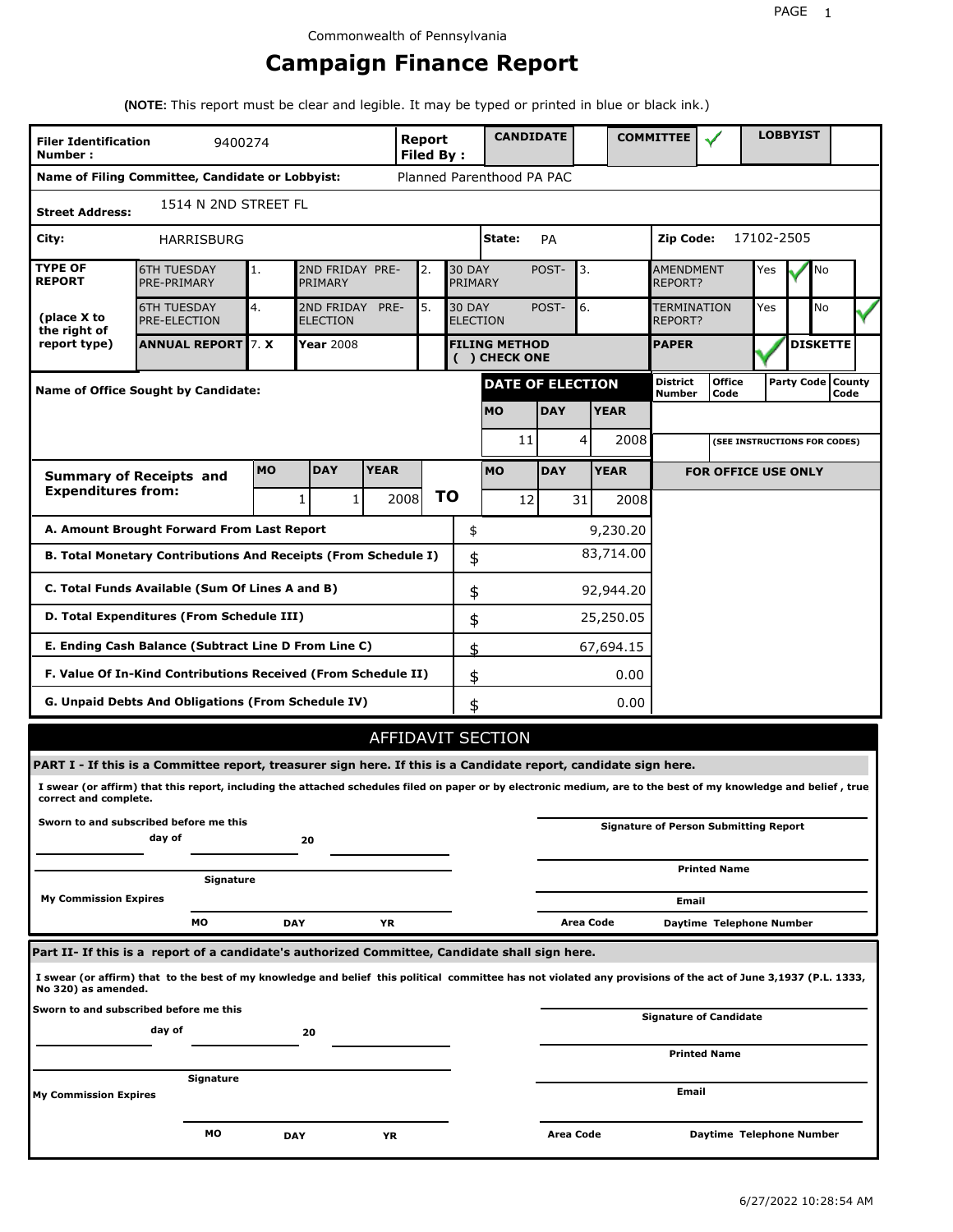## **SCHEDULE I CONTRIBUTIONS AND RECEIPTS Detailed Summary Page**

**Name of Filing Committee or Candidate Reporting Period Reporting Period** Planned Parenthood PA PAC **From:** 1/1/2008 **To:** 12/31/2008 **1. Unitemized Contributions Received - \$ 50.00 or Less Per Contributor TOTAL for the Reporting Period (1) \$** 14,084.00 **2. Contributions Received - \$ 50.01 To \$250.00 (From Part A and Part B) TOTAL for the Reporting Period (2) Contributions Received From Political Committees (Part A) All Other Contributions (Part B) \$ \$ \$** 0.00 8,530.00 8,530.00 **3. Contributions Received Over \$250.00 (From Part C and Part D) TOTAL for the Reporting Period (3) Contributions Received From Political Committees (Part C) All Other Contributions (Part D) \$ \$ \$** 50,000.00 11,100.00 61,100.00 **4. Other Receipts, Refunds, Interest Earned, Returned Checks, Etc . (From Part E) TOTAL for the Reporting Period (4) \$** 0.00 **Total Monetary Contributions and Receipts During this Reporting Period (Add and enter amount totals from Boxes 1,2,3 and 4; also enter this amount on Page1, Report Cover Page, Item B.) \$** 83,714.00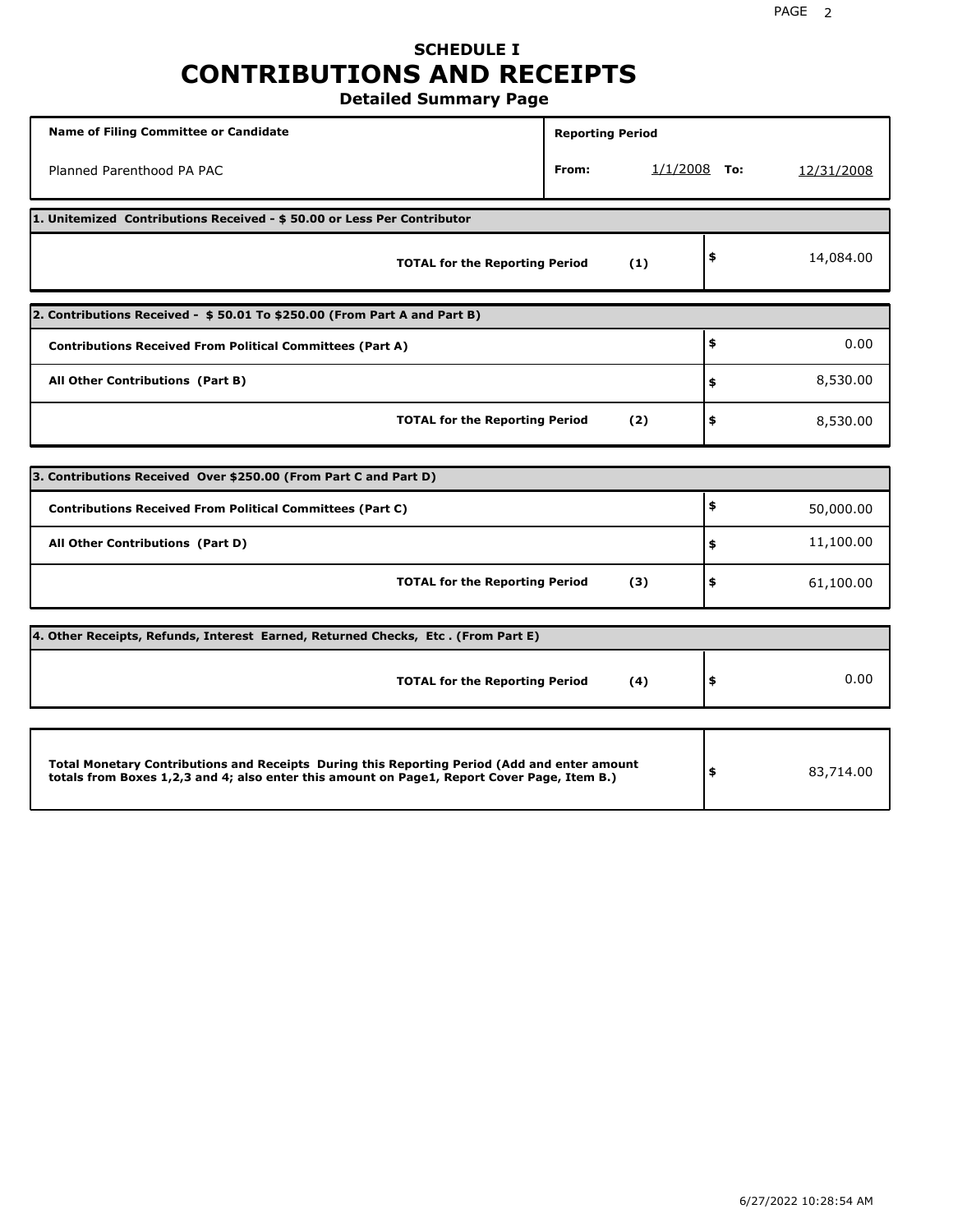PAGE 3

# **PART A CONTRIBUTIONS RECEIVED FROM POLITICAL COMMITTEES**

**\$50.01 TO \$250.00**

 **Use this Part to itemize only contributions received from political committees with an aggregate value from \$50.01 to \$250.00 in the reporting period.**

| Name of Filing Committee or Candidate      |                                                                              |                   | <b>Reporting Period</b> |             |             |     |                   |
|--------------------------------------------|------------------------------------------------------------------------------|-------------------|-------------------------|-------------|-------------|-----|-------------------|
|                                            |                                                                              |                   | From:                   |             | To:         |     |                   |
|                                            |                                                                              |                   |                         | <b>DATE</b> |             |     | <b>AMOUNT</b>     |
| <b>Full Name of Contributing Committee</b> |                                                                              |                   | <b>MO</b>               | <b>DAY</b>  | <b>YEAR</b> |     |                   |
| <b>Mailing Address</b>                     |                                                                              |                   |                         |             |             | \$  | 0.00              |
| City                                       | <b>State</b>                                                                 | Zip Code (Plus 4) |                         |             |             |     |                   |
|                                            |                                                                              |                   |                         |             |             |     | <b>PAGE TOTAL</b> |
|                                            |                                                                              |                   |                         |             |             |     |                   |
|                                            | Enter Grand Total of Part A on Schedule I, Detailed Summary Page, Section 2. |                   |                         |             |             | ∣\$ | 0.00              |

**Enter Grand Total of Part A on Schedule I, Detailed Summary Page, Section 2.**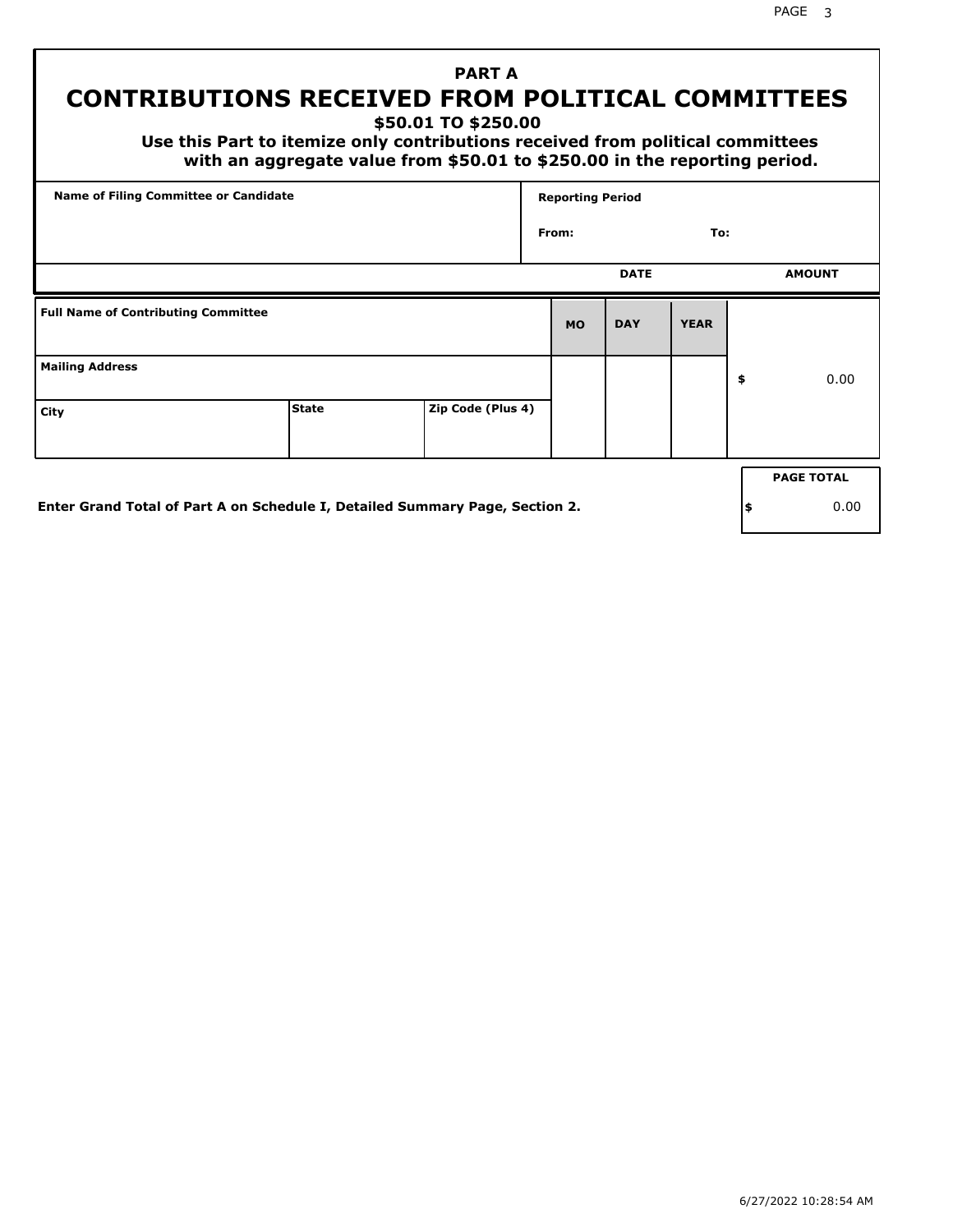|                                                       |                    | <b>PART B</b><br><b>ALL OTHER CONTRIBUTIONS</b><br>\$50.01 TO \$250.00<br>Use this Part to itemize all other contributions with an aggregate value from<br>\$50.01 to \$250.00 in the reporting period.<br>(Exclude contributions from political committees reported in Part A) |                         |              |                 |    |               |
|-------------------------------------------------------|--------------------|---------------------------------------------------------------------------------------------------------------------------------------------------------------------------------------------------------------------------------------------------------------------------------|-------------------------|--------------|-----------------|----|---------------|
| Name of Filing Committee or Candidate                 |                    |                                                                                                                                                                                                                                                                                 | <b>Reporting Period</b> |              |                 |    |               |
| Planned Parenthood PA PAC                             |                    |                                                                                                                                                                                                                                                                                 | From:                   |              | 1/1/2008<br>To: |    | 12/31/2008    |
|                                                       |                    |                                                                                                                                                                                                                                                                                 |                         | <b>DATE</b>  |                 |    | <b>AMOUNT</b> |
| <b>Full Name of Contributor</b><br>Dayle Steinberg    |                    |                                                                                                                                                                                                                                                                                 | <b>MO</b>               | <b>DAY</b>   | <b>YEAR</b>     |    |               |
| <b>Mailing Address</b><br>1144 Locust Street          |                    |                                                                                                                                                                                                                                                                                 |                         |              |                 | \$ | 100.00        |
| City<br>Philadelphia                                  | <b>State</b>       | Zip Code (Plus 4)                                                                                                                                                                                                                                                               | 2                       | 20           | 2008            |    |               |
|                                                       | PA                 | 19107                                                                                                                                                                                                                                                                           |                         |              |                 |    |               |
| <b>Full Name of Contributor</b><br>Dayle Steinberg    |                    |                                                                                                                                                                                                                                                                                 | <b>MO</b>               | <b>DAY</b>   | <b>YEAR</b>     |    |               |
| <b>Mailing Address</b><br>1144 Locust Street          |                    |                                                                                                                                                                                                                                                                                 |                         |              |                 | \$ | 100.00        |
| City<br>Philadelphia                                  | <b>State</b><br>PA | Zip Code (Plus 4)<br>19107                                                                                                                                                                                                                                                      | 7                       | $\mathbf{1}$ | 2008            |    |               |
| <b>Full Name of Contributor</b><br>Elizabeth Zampogna |                    |                                                                                                                                                                                                                                                                                 | <b>MO</b>               | <b>DAY</b>   | <b>YEAR</b>     |    |               |
| <b>Mailing Address</b><br>214 Cumberland Street       |                    |                                                                                                                                                                                                                                                                                 |                         |              |                 | ÷, | 250.00        |
| <b>City</b><br>Harrisburg                             | <b>State</b>       | Zip Code (Plus 4)                                                                                                                                                                                                                                                               | 2                       | 20           | 2008            |    |               |
|                                                       | PA                 | 17102                                                                                                                                                                                                                                                                           |                         |              |                 |    |               |
| <b>Full Name of Contributor</b><br>Elizabeth Zampogna |                    |                                                                                                                                                                                                                                                                                 | <b>MO</b>               | <b>DAY</b>   | <b>YEAR</b>     |    |               |
| <b>Mailing Address</b><br>214 Cumberland Street       |                    |                                                                                                                                                                                                                                                                                 |                         |              |                 | \$ | 50.00         |
| City<br>Harrisburg                                    | <b>State</b><br>PA | Zip Code (Plus 4)<br>17102                                                                                                                                                                                                                                                      | 9                       | 30           | 2008            |    |               |
| <b>Full Name of Contributor</b><br>Kimberly Oxholm    |                    |                                                                                                                                                                                                                                                                                 | <b>MO</b>               | <b>DAY</b>   | <b>YEAR</b>     |    |               |
| <b>Mailing Address</b><br>622 S. Bowman Avenue        |                    |                                                                                                                                                                                                                                                                                 |                         |              |                 | \$ | 100.00        |
| City<br>Merion Station                                | <b>State</b><br>PA | Zip Code (Plus 4)<br>19066                                                                                                                                                                                                                                                      | 2                       | 20           | 2008            |    |               |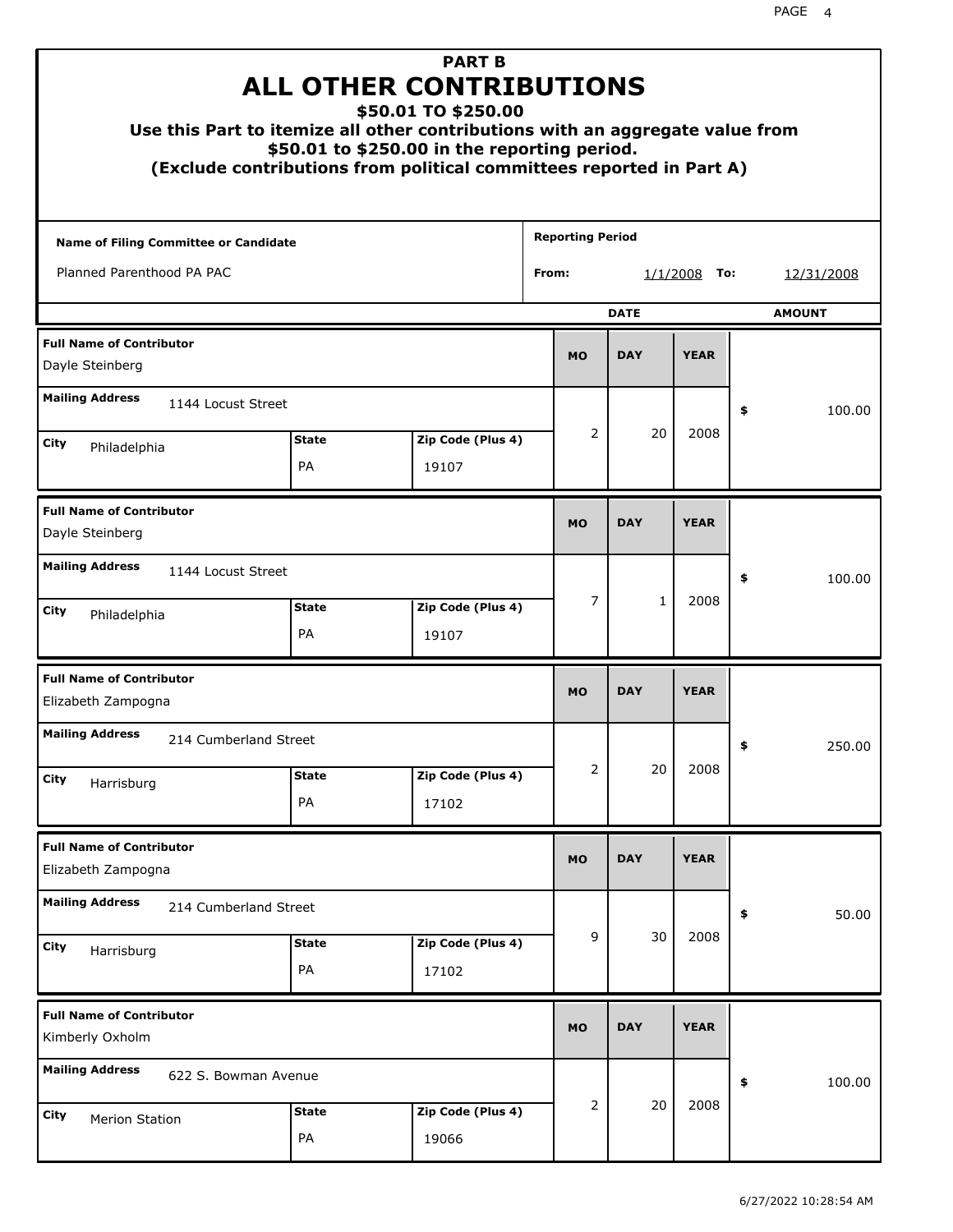PAGE 5

| <b>Full Name of Contributor</b><br>Melissa Plotkin |                         |                    |                            | <b>MO</b>      | <b>DAY</b> | <b>YEAR</b> |              |        |
|----------------------------------------------------|-------------------------|--------------------|----------------------------|----------------|------------|-------------|--------------|--------|
| <b>Mailing Address</b>                             | PO Box 1469             |                    |                            |                |            |             | \$           | 100.00 |
| City<br>York                                       |                         | <b>State</b><br>PA | Zip Code (Plus 4)<br>17405 | $\overline{2}$ | 18         | 2008        |              |        |
| <b>Full Name of Contributor</b><br>Maggie Groff    |                         |                    |                            | <b>MO</b>      | <b>DAY</b> | <b>YEAR</b> |              |        |
| <b>Mailing Address</b>                             | 4023 Spring Valley Road |                    |                            |                |            |             | \$<br>100.00 |        |
| City<br>Doylestown                                 |                         | <b>State</b><br>PA | Zip Code (Plus 4)<br>18902 | $\mathbf{1}$   | 9          | 2008        |              |        |
| <b>Full Name of Contributor</b><br>Suzanne Kranz   |                         |                    |                            | <b>MO</b>      | <b>DAY</b> | <b>YEAR</b> |              |        |
| <b>Mailing Address</b>                             | 1514 N. 2nd Street      |                    |                            |                |            |             | \$           | 250.00 |
| City<br>Harrisburg                                 |                         | <b>State</b><br>PA | Zip Code (Plus 4)<br>17102 | 1              | 9          | 2008        |              |        |
|                                                    |                         |                    |                            |                |            |             |              |        |
| <b>Full Name of Contributor</b><br>Linda Hahn      |                         |                    |                            | <b>MO</b>      | <b>DAY</b> | <b>YEAR</b> |              |        |
| <b>Mailing Address</b>                             | Unknown                 |                    |                            |                |            |             | \$           | 100.00 |
| City<br>Unknown                                    |                         | <b>State</b><br>PA | Zip Code (Plus 4)          | 3              | 21         | 2008        |              |        |
| <b>Full Name of Contributor</b><br>Annsi Stephano  |                         |                    |                            | <b>MO</b>      | DAY        | <b>YEAR</b> |              |        |
| <b>Mailing Address</b>                             | 2709 N. River road      |                    |                            |                |            |             | \$           | 100.00 |
| City<br>New Hope                                   |                         | <b>State</b><br>PA | Zip Code (Plus 4)<br>18938 | 3              | 21         | 2008        |              |        |
| <b>Full Name of Contributor</b><br>Annsi Stephano  |                         |                    |                            | <b>MO</b>      | <b>DAY</b> | <b>YEAR</b> |              |        |
| <b>Mailing Address</b>                             | 2709 N. River road      |                    |                            | 9              | 30         | 2008        | \$           | 80.00  |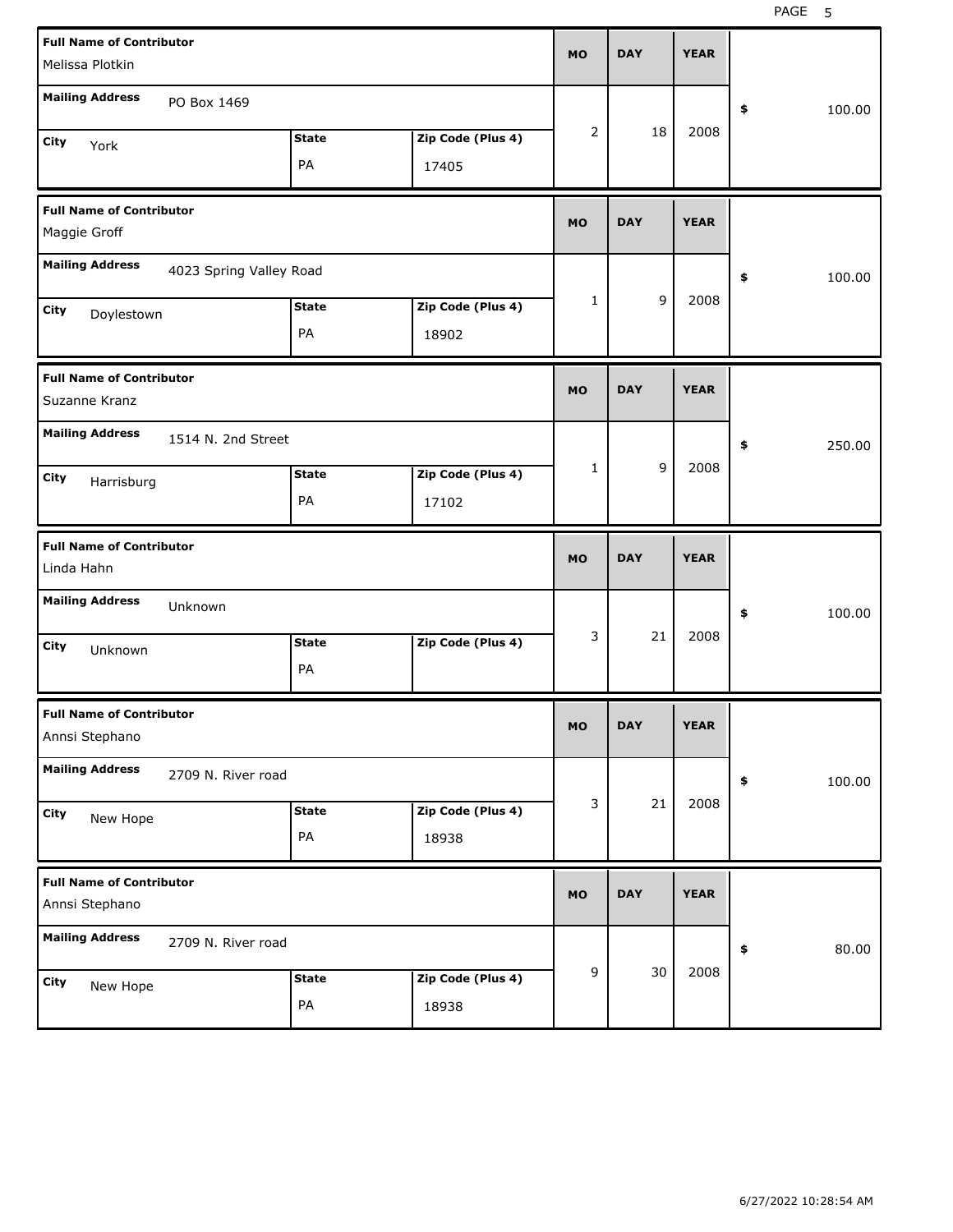| <b>Full Name of Contributor</b><br>Deborah Hutchison    |                                   |                    |                            | <b>MO</b> | <b>DAY</b> | <b>YEAR</b> |              |
|---------------------------------------------------------|-----------------------------------|--------------------|----------------------------|-----------|------------|-------------|--------------|
| <b>Mailing Address</b>                                  | 334 Maple Avenue                  |                    |                            |           |            |             | \$<br>100.00 |
|                                                         |                                   | <b>State</b>       | Zip Code (Plus 4)          | 3         | 21         | 2008        |              |
| City<br>Doylestown                                      |                                   | PA                 | 18901                      |           |            |             |              |
| <b>Full Name of Contributor</b><br>Sandra Teel Trainer  |                                   |                    |                            | <b>MO</b> | <b>DAY</b> | <b>YEAR</b> |              |
| <b>Mailing Address</b>                                  | 100 Garden Alley #7               |                    |                            |           |            |             | \$<br>100.00 |
| City<br>Doylestown                                      |                                   | <b>State</b><br>PA | Zip Code (Plus 4)<br>18901 | 3         | 21         | 2008        |              |
| <b>Full Name of Contributor</b><br>Susan Kressly        |                                   |                    |                            | <b>MO</b> | <b>DAY</b> | <b>YEAR</b> |              |
| <b>Mailing Address</b>                                  | 529 Caddy Drive                   |                    |                            |           |            |             | \$<br>200.00 |
| City<br>Doylestown                                      |                                   | <b>State</b><br>PA | Zip Code (Plus 4)<br>18901 | 3         | 21         | 2008        |              |
|                                                         |                                   |                    |                            |           |            |             |              |
| <b>Full Name of Contributor</b><br><b>Albert Ruenes</b> |                                   |                    |                            | <b>MO</b> | <b>DAY</b> | <b>YEAR</b> |              |
| <b>Mailing Address</b>                                  | 5437 Michael Court                |                    |                            |           |            |             | \$<br>100.00 |
| City<br>Pipersville                                     |                                   | <b>State</b><br>PA | Zip Code (Plus 4)<br>18947 | 3         | 21         | 2008        |              |
| <b>Full Name of Contributor</b><br>Evelyn Cintron       |                                   |                    |                            | MU        | <b>DAY</b> | <b>YEAR</b> |              |
| <b>Mailing Address</b>                                  | 226 W. Rittenhouse Square Apt 208 |                    |                            |           |            |             | 100.00<br>\$ |
| City<br>Philadelphia                                    |                                   | <b>State</b><br>PA | Zip Code (Plus 4)<br>19103 | 4         | 29         | 2008        |              |
| <b>Full Name of Contributor</b><br>Sue Levi Elwell      |                                   |                    |                            | <b>MO</b> | <b>DAY</b> | <b>YEAR</b> |              |
| <b>Mailing Address</b>                                  | 1815 Pemberton Street             |                    |                            |           | 29         | 2008        | \$<br>100.00 |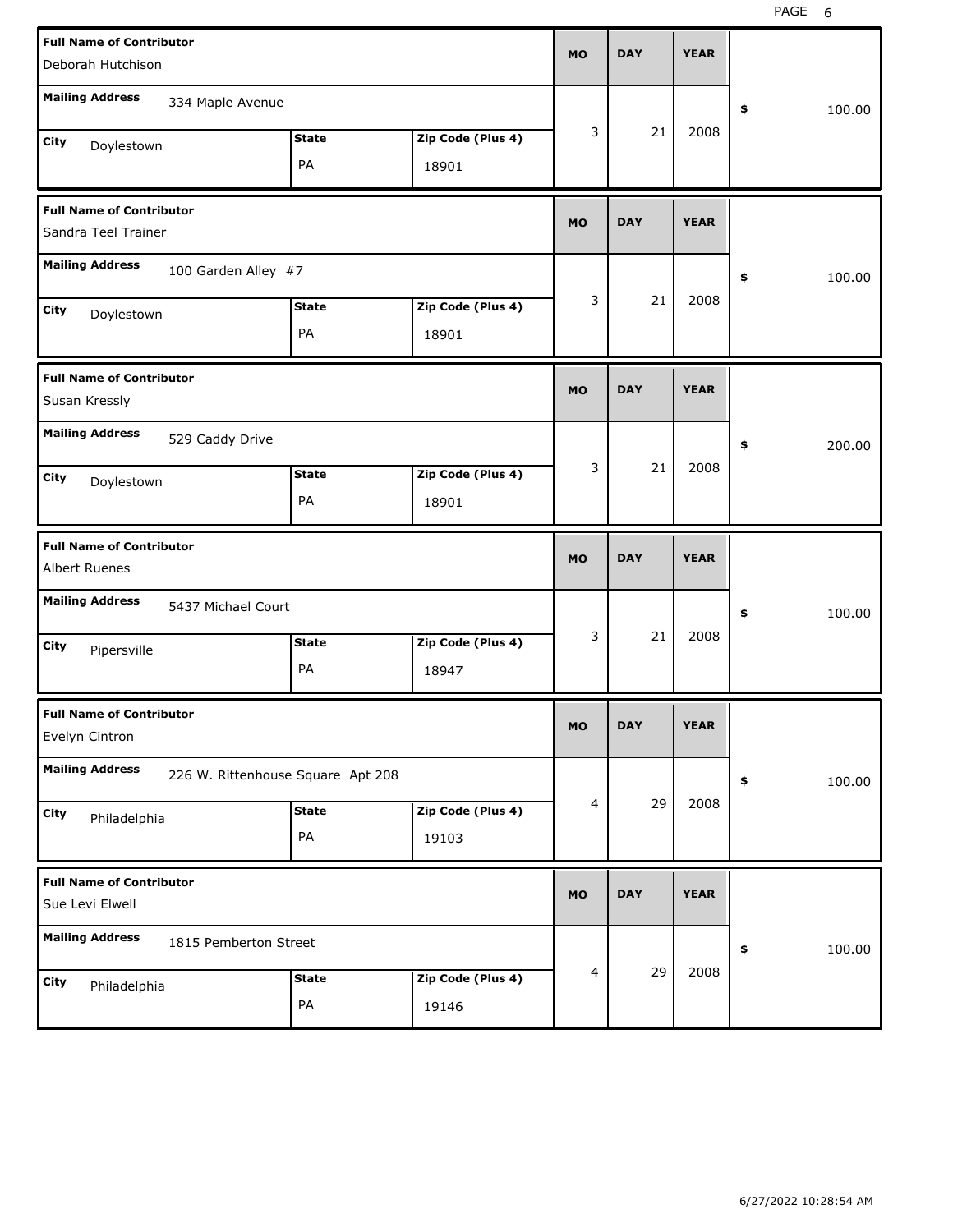| <b>Full Name of Contributor</b><br>Richard Baxter   |              |                   | <b>MO</b> | <b>DAY</b> | <b>YEAR</b> |              |
|-----------------------------------------------------|--------------|-------------------|-----------|------------|-------------|--------------|
|                                                     |              |                   |           |            |             |              |
| <b>Mailing Address</b><br>742 Clovelly Lane         |              |                   |           |            |             | \$<br>100.00 |
| City<br>Devon                                       | <b>State</b> | Zip Code (Plus 4) | 4         | 29         | 2008        |              |
|                                                     | PA           | 19333             |           |            |             |              |
| <b>Full Name of Contributor</b>                     |              |                   | <b>MO</b> | <b>DAY</b> | <b>YEAR</b> |              |
| Edwin Robb                                          |              |                   |           |            |             |              |
| <b>Mailing Address</b><br>45 Rosemont Avenue        |              |                   |           |            |             | \$<br>100.00 |
| City<br>Rosemont                                    | <b>State</b> | Zip Code (Plus 4) | 4         | 29         | 2008        |              |
|                                                     | PA           | 19010             |           |            |             |              |
| <b>Full Name of Contributor</b>                     |              |                   |           |            |             |              |
| D. C. Zug                                           |              |                   | <b>MO</b> | <b>DAY</b> | <b>YEAR</b> |              |
| <b>Mailing Address</b><br>1164 St Andrews Road      |              |                   |           |            |             | \$<br>100.00 |
| City<br><b>Bryn Mawr</b>                            | <b>State</b> | Zip Code (Plus 4) | 4         | 29         | 2008        |              |
|                                                     | PA           | 19010             |           |            |             |              |
|                                                     |              |                   |           |            |             |              |
| <b>Full Name of Contributor</b>                     |              |                   |           |            |             |              |
| Frances and Alvan Markle                            |              |                   | <b>MO</b> | <b>DAY</b> | <b>YEAR</b> |              |
| <b>Mailing Address</b><br>74 Pasture Lane Apt. B112 |              |                   |           |            |             | \$<br>100.00 |
| City                                                | <b>State</b> | Zip Code (Plus 4) | 4         | 29         | 2008        |              |
| <b>Bryn Mawr</b>                                    | PA           | 19010             |           |            |             |              |
| <b>Full Name of Contributor</b>                     |              |                   |           |            |             |              |
| Wendy Wolf                                          |              |                   | <b>MO</b> | <b>DAY</b> | <b>YEAR</b> |              |
| <b>Mailing Address</b><br>Laurier Place             |              |                   |           |            |             | \$<br>100.00 |
| City                                                | <b>State</b> | Zip Code (Plus 4) | 4         | 29         | 2008        |              |
| <b>Bryn Mawr</b>                                    | PA           | 19010             |           |            |             |              |
| <b>Full Name of Contributor</b>                     |              |                   |           |            |             |              |
| V Scott Zelov                                       |              |                   | <b>MO</b> | <b>DAY</b> | <b>YEAR</b> |              |
| <b>Mailing Address</b><br>Unknown                   |              |                   |           |            |             | \$<br>100.00 |
| City                                                | <b>State</b> | Zip Code (Plus 4) | 4         | 29         | 2008        |              |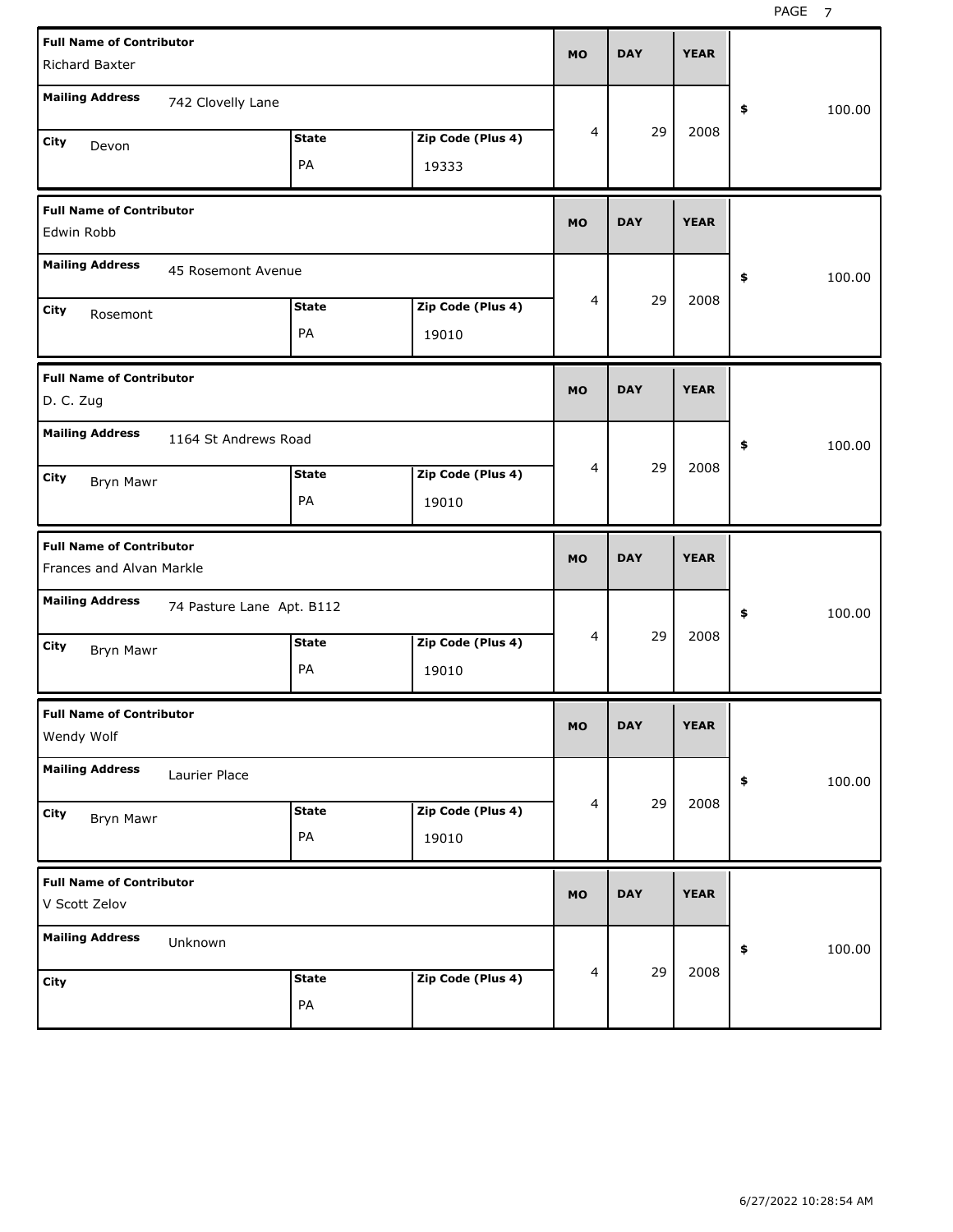| <b>Full Name of Contributor</b><br>Mary Robb              |              |                   | MO             | <b>DAY</b> | <b>YEAR</b> |              |
|-----------------------------------------------------------|--------------|-------------------|----------------|------------|-------------|--------------|
| <b>Mailing Address</b><br>45 Rosemont Avenue              |              |                   |                |            |             | \$<br>100.00 |
| City<br>Rosemont                                          | <b>State</b> | Zip Code (Plus 4) | 4              | 29         | 2008        |              |
|                                                           | PA           | 19010             |                |            |             |              |
| <b>Full Name of Contributor</b><br>Diana Barringer        |              |                   | <b>MO</b>      | <b>DAY</b> | <b>YEAR</b> |              |
| <b>Mailing Address</b><br>550 Maplewood Road              |              |                   |                |            |             | \$<br>200.00 |
| City<br>Wayne                                             | <b>State</b> | Zip Code (Plus 4) | 4              | 29         | 2008        |              |
|                                                           | PA           | 19087             |                |            |             |              |
| <b>Full Name of Contributor</b><br>George Kelley          |              |                   | <b>MO</b>      | <b>DAY</b> | <b>YEAR</b> |              |
| <b>Mailing Address</b><br>237 Spruce Street               |              |                   |                |            |             | 200.00<br>\$ |
| City<br>Philadelphia                                      | <b>State</b> | Zip Code (Plus 4) | 4              | 29         | 2008        |              |
|                                                           | PA           | 19106             |                |            |             |              |
|                                                           |              |                   |                |            |             |              |
| <b>Full Name of Contributor</b><br>Shermeela Kumar Simon  |              |                   | MO             | <b>DAY</b> | <b>YEAR</b> |              |
| <b>Mailing Address</b><br>2301 Cherry Street Apt. 4Q      |              |                   |                |            |             | 200.00<br>\$ |
| City                                                      | <b>State</b> | Zip Code (Plus 4) | 4              | 26         | 2008        |              |
| Philadelphia                                              | PA           | 19103             |                |            |             |              |
| <b>Full Name of Contributor</b><br>Amy Donohue Korman     |              |                   | MU.            | DAY        | YEAR        |              |
| <b>Mailing Address</b><br>2 Neshaminy Interplex Suite 307 |              |                   |                |            |             | 200.00<br>\$ |
| City                                                      | <b>State</b> | Zip Code (Plus 4) | $\overline{4}$ | 29         | 2008        |              |
| Trevose                                                   | PA           | 19053             |                |            |             |              |
| <b>Full Name of Contributor</b><br>Ann Snyder             |              |                   | MO             | <b>DAY</b> | <b>YEAR</b> |              |
| <b>Mailing Address</b><br>745 Newtown Road                |              |                   |                |            |             | 200.00<br>\$ |
| City<br>Villanova                                         | <b>State</b> | Zip Code (Plus 4) | $\overline{4}$ | 29         | 2008        |              |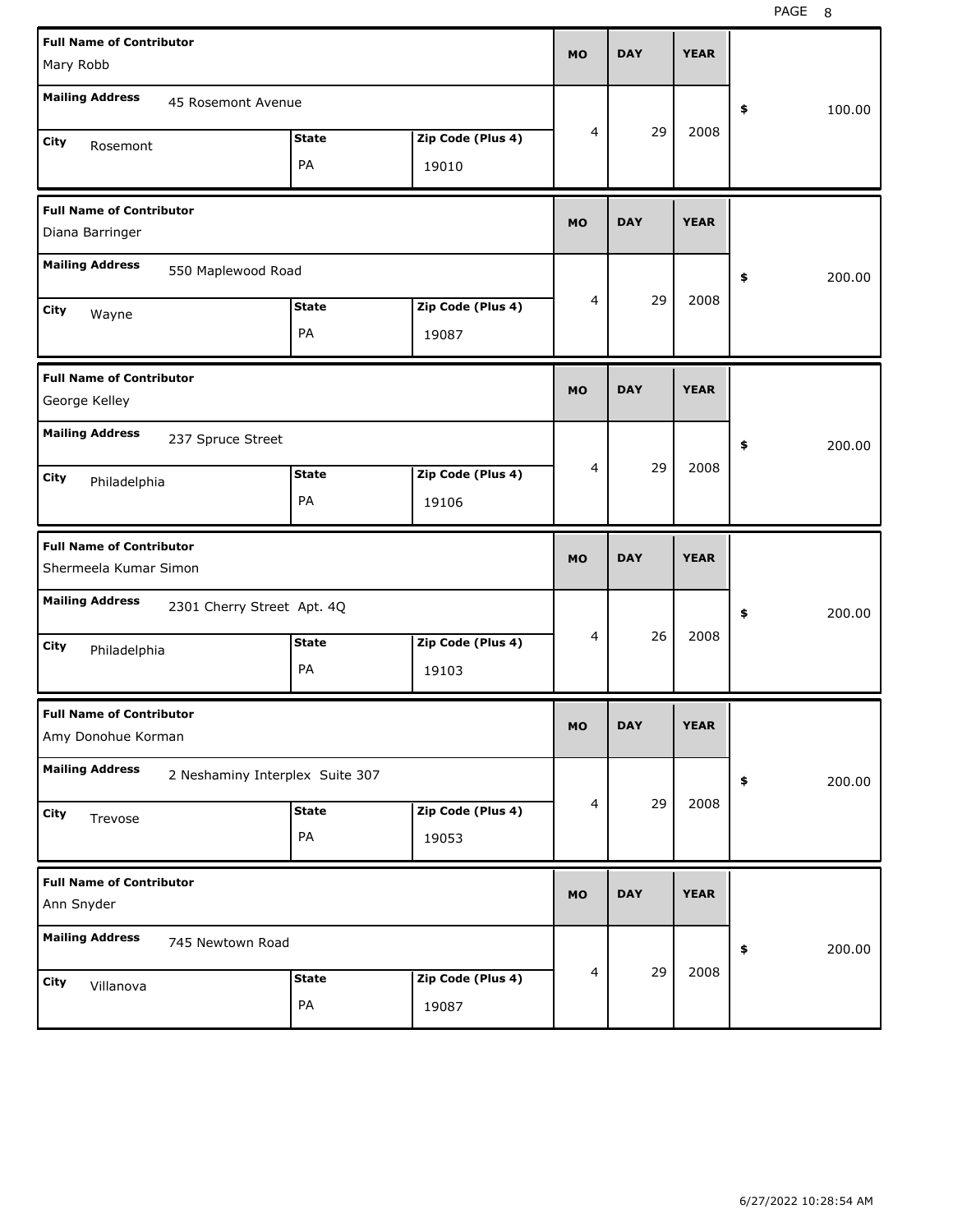| <b>Full Name of Contributor</b><br>Elizabeth Shipley  |                         |                    |                            | <b>MO</b> | <b>DAY</b> | <b>YEAR</b> |              |
|-------------------------------------------------------|-------------------------|--------------------|----------------------------|-----------|------------|-------------|--------------|
| <b>Mailing Address</b>                                | 805 Hagys Ford Road     |                    |                            |           |            |             | \$<br>200.00 |
| City<br>Narberth                                      |                         | <b>State</b><br>PA | Zip Code (Plus 4)<br>19072 | 4         | 29         | 2008        |              |
| <b>Full Name of Contributor</b><br><b>Elise Carr</b>  |                         |                    |                            | <b>MO</b> | <b>DAY</b> | <b>YEAR</b> |              |
| <b>Mailing Address</b>                                | 1125 Rose Glen Road     |                    |                            |           |            |             | \$<br>100.00 |
| City<br>Gladwyne                                      |                         | <b>State</b><br>PA | Zip Code (Plus 4)<br>19035 | 4         | 29         | 2008        |              |
| <b>Full Name of Contributor</b><br>Henrietta Marshall |                         |                    |                            | <b>MO</b> | <b>DAY</b> | <b>YEAR</b> |              |
| <b>Mailing Address</b>                                | 300 Darby Road Apt 7217 | <b>State</b>       | Zip Code (Plus 4)          | 4         | 29         | 2008        | \$<br>100.00 |
| City<br>Haverford                                     |                         | PA                 | 19041                      |           |            |             |              |
|                                                       |                         |                    |                            |           |            |             |              |
| <b>Full Name of Contributor</b><br>Carol Williams     |                         |                    |                            | <b>MO</b> | <b>DAY</b> | <b>YEAR</b> |              |
| <b>Mailing Address</b>                                | 108 Catharine Street    |                    |                            |           |            |             | \$<br>100.00 |
| City<br>Philadelphia                                  |                         | <b>State</b><br>PA | Zip Code (Plus 4)<br>19147 | 4         | 29         | 2008        |              |
| <b>Full Name of Contributor</b><br>Andrew Schenkel    |                         |                    |                            | MO        | <b>DAY</b> | <b>YEAR</b> |              |
| <b>Mailing Address</b>                                | 779 Laurel Lane         |                    |                            |           |            |             | 100.00<br>\$ |
| City<br>Wayne                                         |                         | <b>State</b><br>PA | Zip Code (Plus 4)<br>19087 | 4         | 29         | 2008        |              |
| <b>Full Name of Contributor</b><br>Vincent Parziale   |                         |                    |                            | <b>MO</b> | <b>DAY</b> | <b>YEAR</b> |              |
| <b>Mailing Address</b>                                | 534 Bell Lane           |                    |                            | 4         | 29         | 2008        | 100.00<br>\$ |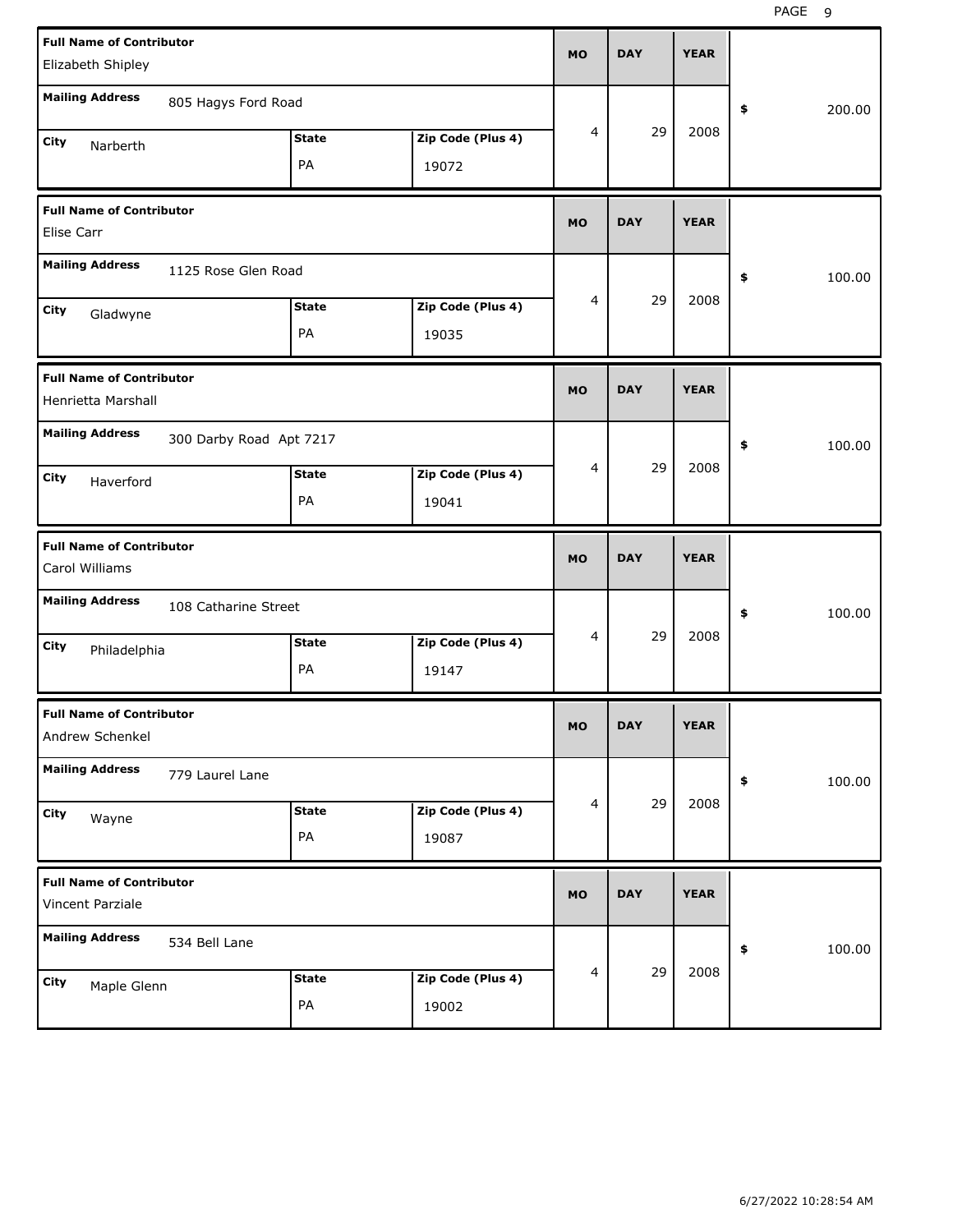| <b>Full Name of Contributor</b>                  |              |                   | <b>MO</b> | <b>DAY</b> |   | <b>YEAR</b> |              |
|--------------------------------------------------|--------------|-------------------|-----------|------------|---|-------------|--------------|
| Ka-Msiyara Corbett                               |              |                   |           |            |   |             |              |
| <b>Mailing Address</b><br>226 Laurel Avenue      |              |                   |           |            |   |             | \$<br>100.00 |
| City<br>Glassboro                                | <b>State</b> | Zip Code (Plus 4) | 6         |            | 3 | 2008        |              |
|                                                  | NJ           | 8028              |           |            |   |             |              |
| <b>Full Name of Contributor</b>                  |              |                   | <b>MO</b> | <b>DAY</b> |   | <b>YEAR</b> |              |
| Lauren and Todd Lambrugo                         |              |                   |           |            |   |             |              |
| <b>Mailing Address</b><br>8142 Cadwalader Avenue |              |                   |           |            |   |             | \$<br>100.00 |
| City<br><b>Elkins Park</b>                       | <b>State</b> | Zip Code (Plus 4) | 6         |            | 3 | 2008        |              |
|                                                  | PA           | 19027             |           |            |   |             |              |
| <b>Full Name of Contributor</b>                  |              |                   |           |            |   |             |              |
| Frank Custer                                     |              |                   | <b>MO</b> | <b>DAY</b> |   | <b>YEAR</b> |              |
| <b>Mailing Address</b><br>1419 Gwynedale Way     |              |                   |           |            |   |             | \$<br>100.00 |
| City<br>Lansdale                                 | <b>State</b> | Zip Code (Plus 4) | 6         |            | 3 | 2008        |              |
|                                                  | PA           | 19446             |           |            |   |             |              |
|                                                  |              |                   |           |            |   |             |              |
| <b>Full Name of Contributor</b>                  |              |                   |           |            |   |             |              |
| Cynthia Figueroa                                 |              |                   | <b>MO</b> | <b>DAY</b> |   | <b>YEAR</b> |              |
| <b>Mailing Address</b><br>7144 Ardleigh Street   |              |                   |           |            |   |             | \$<br>100.00 |
| City<br>Lansdale                                 | <b>State</b> | Zip Code (Plus 4) | 6         |            | 3 | 2008        |              |
|                                                  | PA           | 19119             |           |            |   |             |              |
| <b>Full Name of Contributor</b>                  |              |                   |           |            |   |             |              |
| Lara Brown                                       |              |                   | МO        | <b>DAY</b> |   | <b>YEAR</b> |              |
| <b>Mailing Address</b><br>353 Yorkshire Road     |              |                   |           |            |   |             | \$<br>100.00 |
| City<br>Bryn Mawr                                | <b>State</b> | Zip Code (Plus 4) | 6         |            | 3 | 2008        |              |
|                                                  | PA           | 19010             |           |            |   |             |              |
| <b>Full Name of Contributor</b>                  |              |                   |           |            |   |             |              |
| Maria Micolucci                                  |              |                   | <b>MO</b> | <b>DAY</b> |   | <b>YEAR</b> |              |
| <b>Mailing Address</b><br>348 Upper Gulph Road   |              |                   |           |            |   |             | \$<br>100.00 |
| City<br>Wayne                                    | <b>State</b> | Zip Code (Plus 4) | 9         |            | 3 | 2008        |              |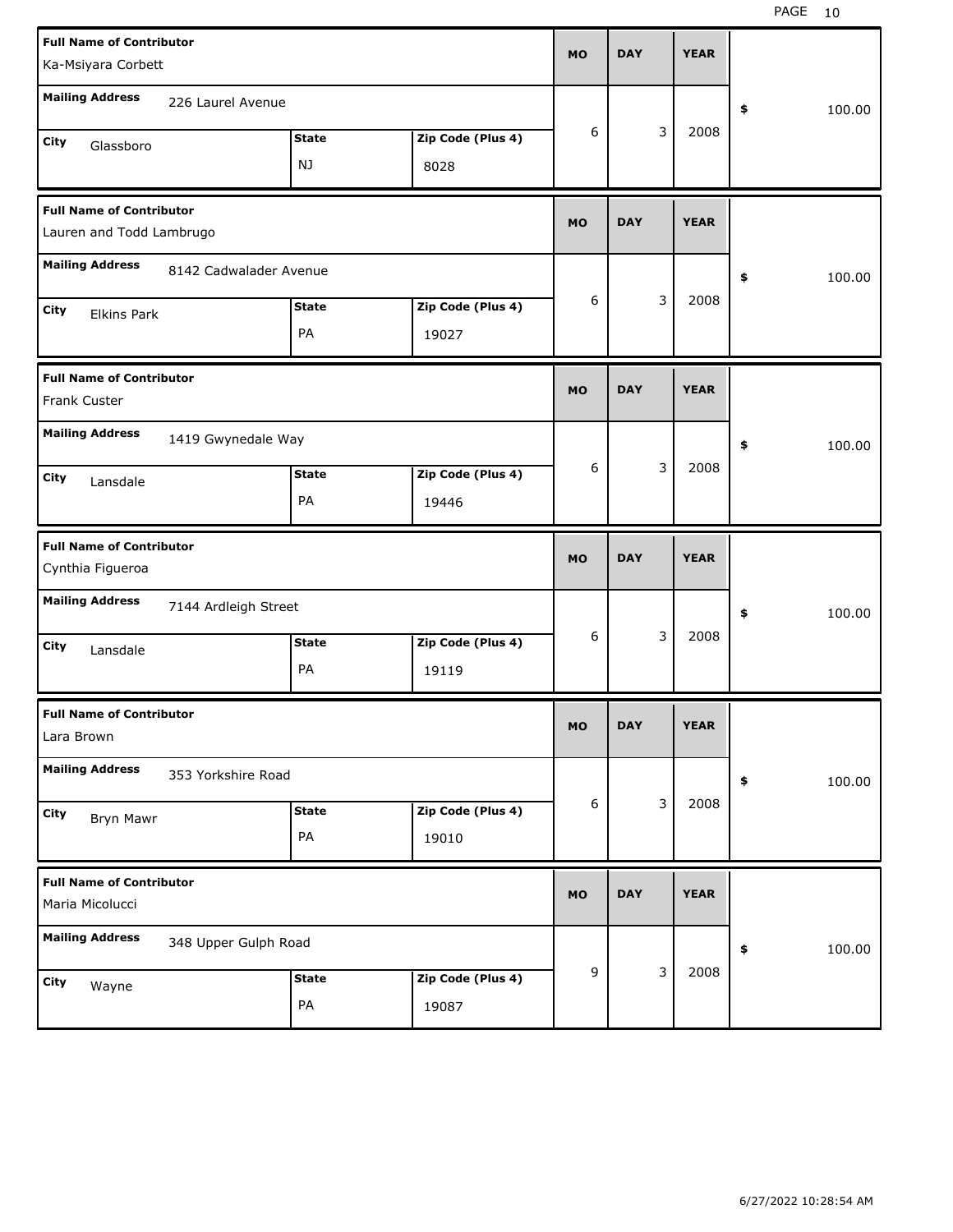| <b>Full Name of Contributor</b>                             |              |                   |           |            |             |              |        |
|-------------------------------------------------------------|--------------|-------------------|-----------|------------|-------------|--------------|--------|
| Sara Lomax Reese                                            |              |                   | <b>MO</b> | <b>DAY</b> | <b>YEAR</b> |              |        |
| <b>Mailing Address</b><br>7807 Froebel Road                 |              |                   |           |            |             | \$           | 150.00 |
| City<br>Laverock                                            | <b>State</b> | Zip Code (Plus 4) | 6         | 3          | 2008        |              |        |
|                                                             | PA           | 19038             |           |            |             |              |        |
| <b>Full Name of Contributor</b><br>Elizabeth Parziale       |              |                   | <b>MO</b> | <b>DAY</b> | <b>YEAR</b> |              |        |
| <b>Mailing Address</b><br>534 Bell Lane                     |              |                   |           |            |             | \$<br>250.00 |        |
| City<br>Maple Glen                                          | <b>State</b> | Zip Code (Plus 4) | 6         | 3          | 2008        |              |        |
|                                                             | PA           | 19002             |           |            |             |              |        |
| <b>Full Name of Contributor</b><br>Mary Rouse Terlevich     |              |                   | <b>MO</b> | <b>DAY</b> | <b>YEAR</b> |              |        |
| <b>Mailing Address</b><br>422 Caversham Road                |              |                   |           |            |             | \$           | 100.00 |
| City<br>Bryn Mawr                                           | <b>State</b> | Zip Code (Plus 4) | 6         | 3          | 2008        |              |        |
|                                                             | PA           | 19010             |           |            |             |              |        |
|                                                             |              |                   |           |            |             |              |        |
| <b>Full Name of Contributor</b><br>Barbara Billings Supplee |              |                   | <b>MO</b> | <b>DAY</b> | <b>YEAR</b> |              |        |
| <b>Mailing Address</b><br>420 Waynesbrooke Road             |              |                   |           |            |             | \$           | 100.00 |
| City                                                        | <b>State</b> | Zip Code (Plus 4) | 6         | 30         | 2008        |              |        |
| Berwyn                                                      | PA           | 19312             |           |            |             |              |        |
| <b>Full Name of Contributor</b><br>S Naples                 |              |                   | МO        | <b>DAY</b> | <b>YEAR</b> |              |        |
| <b>Mailing Address</b><br>Unknown                           |              |                   |           |            |             | \$           | 100.00 |
| City                                                        | <b>State</b> | Zip Code (Plus 4) | 6         | 30         | 2008        |              |        |
|                                                             | PA           |                   |           |            |             |              |        |
| <b>Full Name of Contributor</b><br>Linda Glickstein         |              |                   | <b>MO</b> | <b>DAY</b> | <b>YEAR</b> |              |        |
| <b>Mailing Address</b><br>504 W. Mermaid Lane               |              |                   |           |            |             | \$           | 200.00 |
| City<br>Philadelphia                                        | <b>State</b> | Zip Code (Plus 4) | 6         | 3          | 2008        |              |        |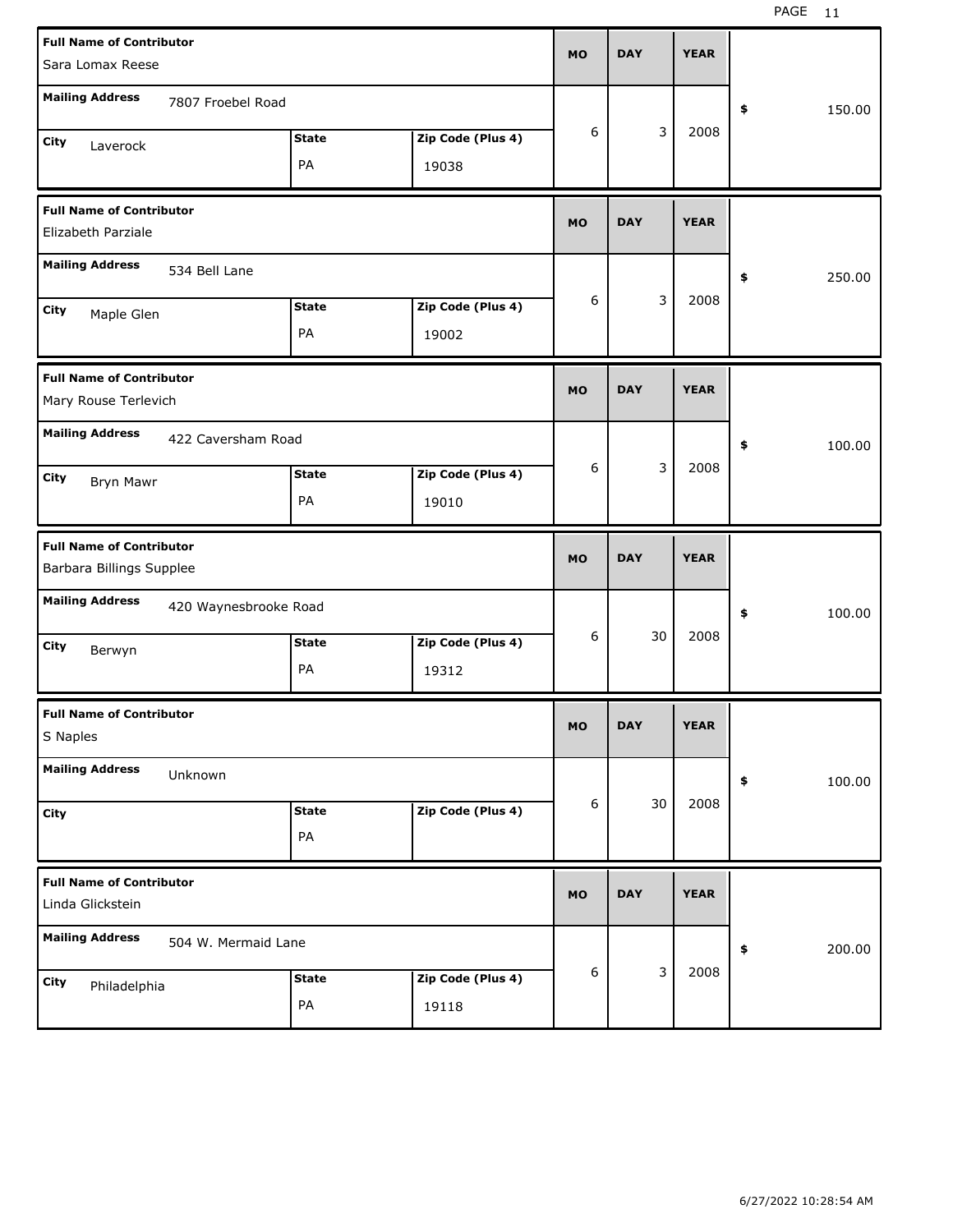| <b>Full Name of Contributor</b> |                     |              |                   | <b>MO</b>      | <b>DAY</b>   | <b>YEAR</b> |              |
|---------------------------------|---------------------|--------------|-------------------|----------------|--------------|-------------|--------------|
| Mary Banecker                   |                     |              |                   |                |              |             |              |
| <b>Mailing Address</b>          | 1023 Walsh Avenue   |              |                   |                |              |             | \$<br>100.00 |
| City<br>Langhorne               |                     | <b>State</b> | Zip Code (Plus 4) | 6              | 3            | 2008        |              |
|                                 |                     | PA           | 19047             |                |              |             |              |
| <b>Full Name of Contributor</b> |                     |              |                   | <b>MO</b>      | <b>DAY</b>   | <b>YEAR</b> |              |
| Paul and Cynthia Liefield       |                     |              |                   |                |              |             |              |
| <b>Mailing Address</b>          | 40 Linden Place     |              |                   |                |              |             | \$<br>225.00 |
| City<br>Sewickley               |                     | <b>State</b> | Zip Code (Plus 4) | 7              | $\mathbf{1}$ | 2008        |              |
|                                 |                     | PA           | 15143             |                |              |             |              |
| <b>Full Name of Contributor</b> |                     |              |                   | <b>MO</b>      | <b>DAY</b>   | <b>YEAR</b> |              |
| Louis Appell, Jr.               |                     |              |                   |                |              |             |              |
| <b>Mailing Address</b>          | PO Box 2026         |              |                   |                |              |             | \$<br>250.00 |
| City<br>York                    |                     | <b>State</b> | Zip Code (Plus 4) | $\overline{7}$ | 25           | 2008        |              |
|                                 |                     | PA           | 19405             |                |              |             |              |
|                                 |                     |              |                   |                |              |             |              |
| <b>Full Name of Contributor</b> |                     |              |                   | <b>MO</b>      | <b>DAY</b>   | <b>YEAR</b> |              |
| <b>Bruce Stayton</b>            |                     |              |                   |                |              |             |              |
| <b>Mailing Address</b>          | Unknown             |              |                   |                |              |             | \$<br>200.00 |
| City                            |                     | <b>State</b> | Zip Code (Plus 4) | 6              | 3            | 2008        |              |
|                                 |                     | PA           |                   |                |              |             |              |
| <b>Full Name of Contributor</b> |                     |              |                   | <b>MO</b>      | <b>DAY</b>   | <b>YEAR</b> |              |
| Robert Russell                  |                     |              |                   |                |              |             |              |
| <b>Mailing Address</b>          | PO Box 270          |              |                   |                |              |             | \$<br>60.00  |
| City<br>Buckingham              |                     | <b>State</b> | Zip Code (Plus 4) | 9              | 30           | 2008        |              |
|                                 |                     | PA           | 18912             |                |              |             |              |
| <b>Full Name of Contributor</b> |                     |              |                   | <b>MO</b>      | <b>DAY</b>   | <b>YEAR</b> |              |
| Barbara Cram-Crabtree           |                     |              |                   |                |              |             |              |
| <b>Mailing Address</b>          | 612 New Galena Road |              |                   |                |              |             | \$<br>70.00  |
| City<br>Chalfont                |                     | <b>State</b> | Zip Code (Plus 4) | 9              | 30           | 2008        |              |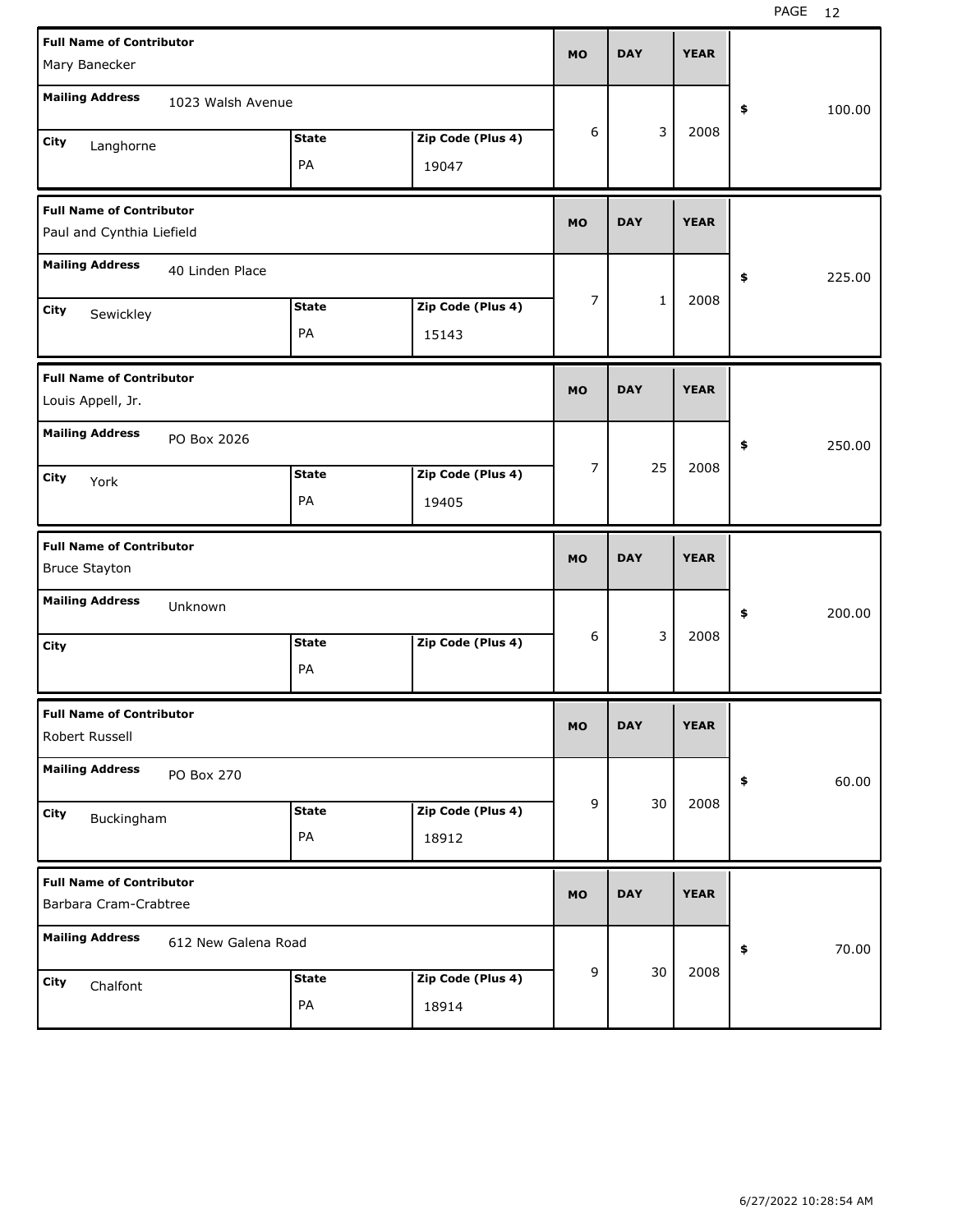| <b>Full Name of Contributor</b>                              |                            |              |                   | <b>MO</b> | <b>DAY</b> | <b>YEAR</b> |              |       |
|--------------------------------------------------------------|----------------------------|--------------|-------------------|-----------|------------|-------------|--------------|-------|
| Patti Thomas                                                 |                            |              |                   |           |            |             |              |       |
| <b>Mailing Address</b>                                       | 3450 Church School Road    |              |                   |           |            |             | \$           | 80.00 |
| City<br>Doylestown                                           |                            | <b>State</b> | Zip Code (Plus 4) | 9         | 30         | 2008        |              |       |
|                                                              |                            | PA           | 18902             |           |            |             |              |       |
| <b>Full Name of Contributor</b><br>Kim Custer                |                            |              |                   | <b>MO</b> | <b>DAY</b> | <b>YEAR</b> |              |       |
| <b>Mailing Address</b>                                       | 3440 Lehigh Street Box 280 |              |                   |           |            |             | 100.00<br>\$ |       |
| <b>City</b><br>Allentown                                     |                            | <b>State</b> | Zip Code (Plus 4) | 9         | 30         | 2008        |              |       |
|                                                              |                            | PA           | 18103             |           |            |             |              |       |
| <b>Full Name of Contributor</b><br>Kayly Newcomer            |                            |              |                   | <b>MO</b> | <b>DAY</b> | <b>YEAR</b> |              |       |
| <b>Mailing Address</b>                                       | 2354 Canby Street          |              |                   |           |            |             | 100.00<br>\$ |       |
| City<br>Harrisburg                                           |                            | <b>State</b> | Zip Code (Plus 4) | 9         | 30         | 2008        |              |       |
|                                                              |                            | PA           | 17103             |           |            |             |              |       |
|                                                              |                            |              |                   |           |            |             |              |       |
| <b>Full Name of Contributor</b><br>Matthew and Lucinda Glinn |                            |              |                   | <b>MO</b> | <b>DAY</b> | <b>YEAR</b> |              |       |
| <b>Mailing Address</b>                                       | 4992 Saddlebrook Drive     |              |                   |           |            |             | 100.00<br>\$ |       |
| City                                                         |                            | <b>State</b> | Zip Code (Plus 4) | 9         | 30         | 2008        |              |       |
| Harrisburg                                                   |                            | PA           | 17112             |           |            |             |              |       |
| <b>Full Name of Contributor</b><br>Stacy Buxton              |                            |              |                   | МO        | <b>DAY</b> | <b>YEAR</b> |              |       |
| <b>Mailing Address</b>                                       | 1 Commercial Drive         |              |                   |           |            |             | \$<br>100.00 |       |
| City                                                         |                            | <b>State</b> | Zip Code (Plus 4) | 9         | 30         | 2008        |              |       |
| Camp Hill                                                    |                            | PA           | 17011             |           |            |             |              |       |
| <b>Full Name of Contributor</b><br>Benjamin Charles Bramham  |                            |              |                   | <b>MO</b> | <b>DAY</b> | <b>YEAR</b> |              |       |
| <b>Mailing Address</b>                                       | 170 Mount Eyre Road        |              |                   |           |            |             | \$<br>100.00 |       |
| City<br>Washington Crossing                                  |                            | <b>State</b> | Zip Code (Plus 4) | 9         | 30         | 2008        |              |       |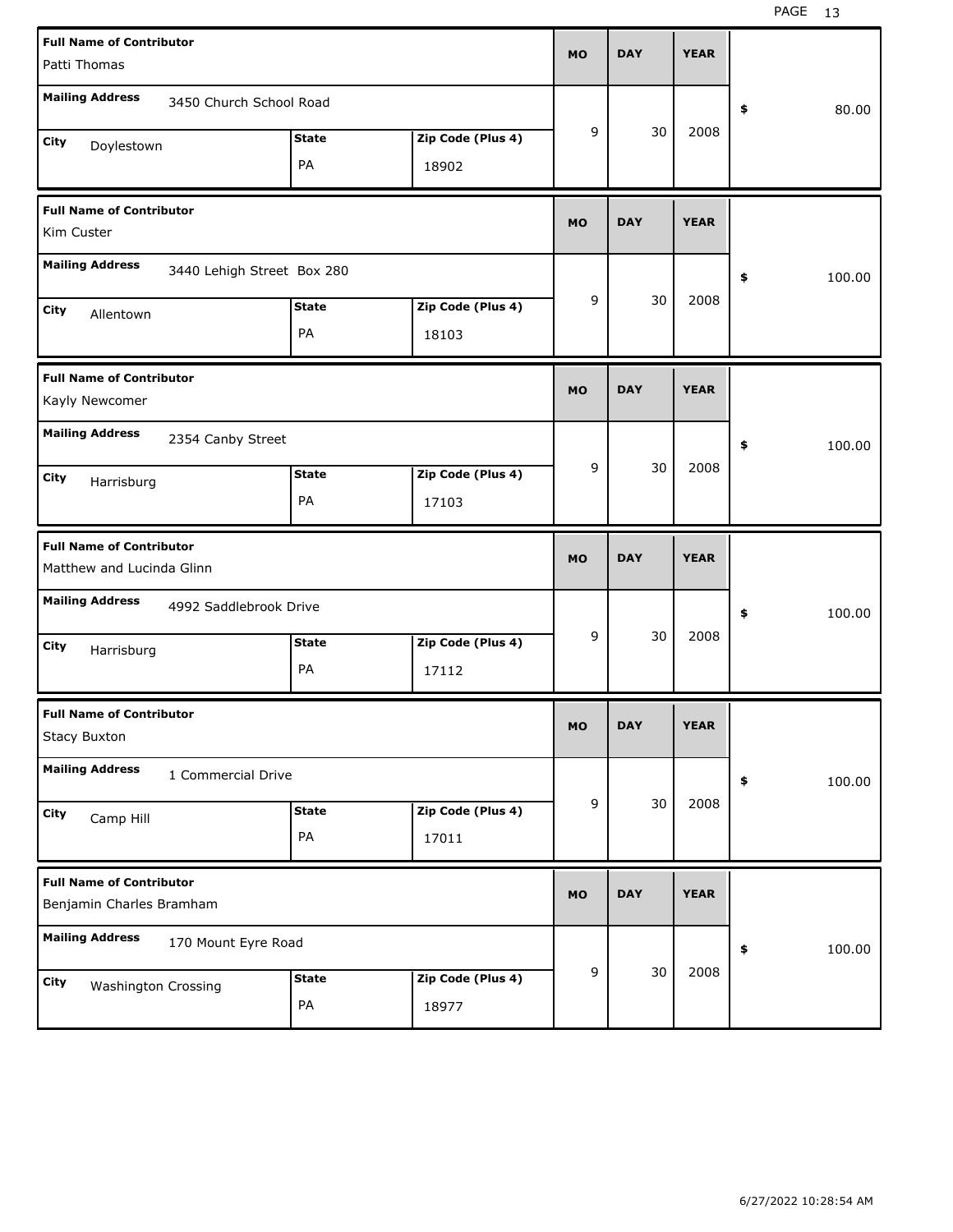| <b>Full Name of Contributor</b><br>William Moyer            |                       |              |                   | <b>MO</b> | <b>DAY</b> | <b>YEAR</b> |              |
|-------------------------------------------------------------|-----------------------|--------------|-------------------|-----------|------------|-------------|--------------|
| <b>Mailing Address</b>                                      |                       |              |                   |           |            |             |              |
|                                                             | 305 Fringetree Road   |              |                   |           |            |             | \$<br>100.00 |
| City<br>Doylestown                                          |                       | <b>State</b> | Zip Code (Plus 4) | 9         | 30         | 2008        |              |
|                                                             |                       | PA           | 18901             |           |            |             |              |
| <b>Full Name of Contributor</b><br>Kim and Dutch Gronenhahl |                       |              |                   | <b>MO</b> | <b>DAY</b> | <b>YEAR</b> |              |
| <b>Mailing Address</b>                                      | 4783 Landisville Road |              |                   |           |            |             | \$<br>100.00 |
| City<br>Doylestown                                          |                       | <b>State</b> | Zip Code (Plus 4) | 9         | 30         | 2008        |              |
|                                                             |                       | PA           | 18902             |           |            |             |              |
| <b>Full Name of Contributor</b><br>Kathryn O'Neill          |                       |              |                   | <b>MO</b> | <b>DAY</b> | <b>YEAR</b> |              |
| <b>Mailing Address</b>                                      | Unknown               |              |                   |           |            |             | \$<br>100.00 |
| City                                                        |                       | <b>State</b> | Zip Code (Plus 4) | 9         | 30         | 2008        |              |
|                                                             |                       | PA           |                   |           |            |             |              |
|                                                             |                       |              |                   |           |            |             |              |
| <b>Full Name of Contributor</b><br>Sari and Scott Stevens   |                       |              |                   | <b>MO</b> | <b>DAY</b> | <b>YEAR</b> |              |
| <b>Mailing Address</b>                                      | 14 Grinnel Drive      |              |                   |           |            |             | \$<br>155.00 |
| City                                                        |                       | <b>State</b> | Zip Code (Plus 4) | 9         | 30         | 2008        |              |
| Camp Hill                                                   |                       | PA           | 17011             |           |            |             |              |
| <b>Full Name of Contributor</b><br>Alexander Reber          |                       |              |                   | МO        | <b>DAY</b> | <b>YEAR</b> |              |
| <b>Mailing Address</b>                                      | 213 Kelker Street     |              |                   |           |            |             | \$<br>160.00 |
| City                                                        |                       | <b>State</b> | Zip Code (Plus 4) | 9         | 30         | 2008        |              |
| Harrisburg                                                  |                       | PA           | 17102             |           |            |             |              |
| <b>Full Name of Contributor</b><br>Elizabeth Lux            |                       |              |                   | <b>MO</b> | <b>DAY</b> | <b>YEAR</b> |              |
| <b>Mailing Address</b>                                      | 73 Rockford Road      |              |                   |           |            |             | \$<br>100.00 |
| City<br>Mountville                                          |                       | <b>State</b> | Zip Code (Plus 4) | 11        | 6          | 2008        |              |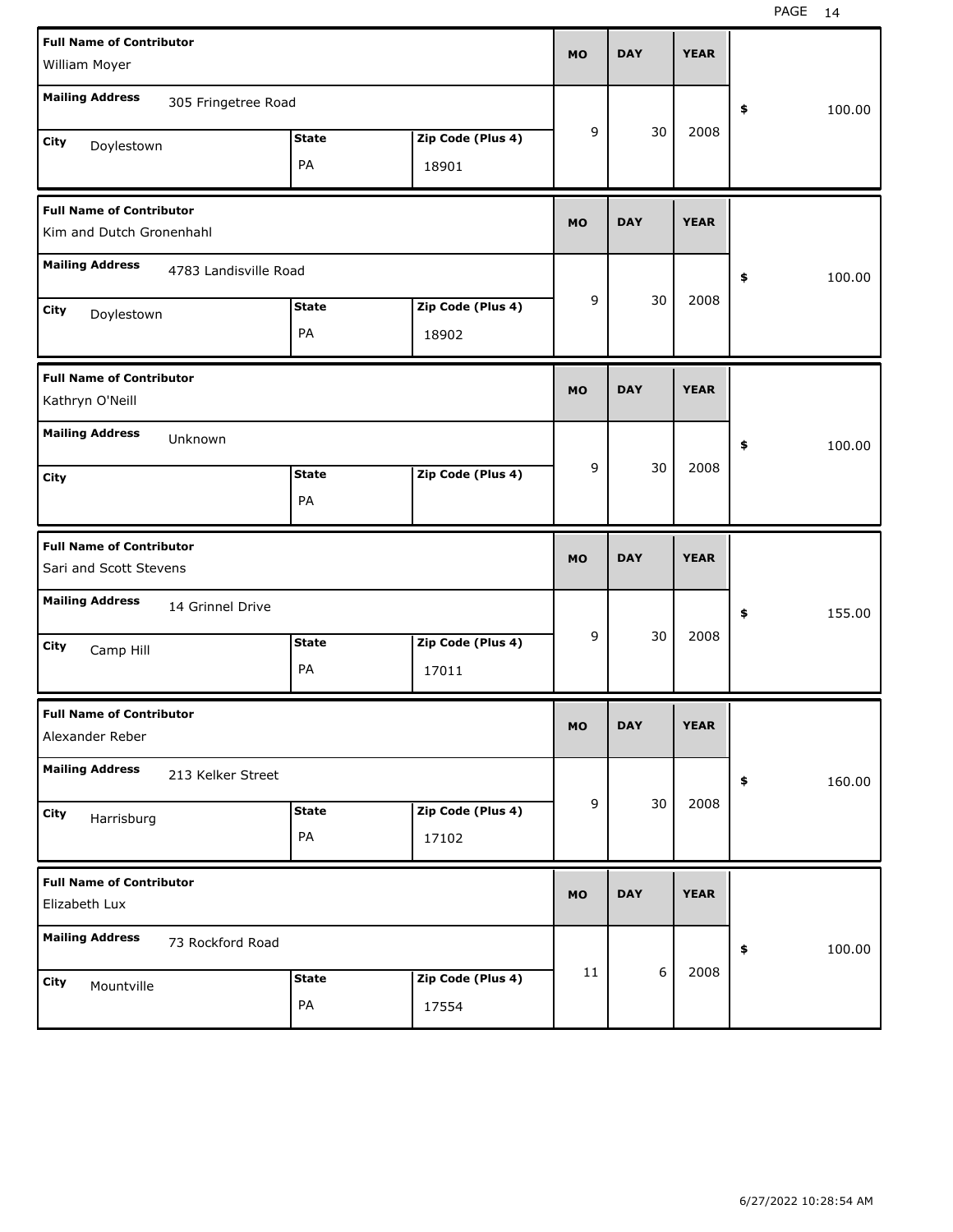|                                                    | <b>Full Name of Contributor</b><br>Robert and Joan Stewart |                    |                            |           |            | <b>YEAR</b> |              |
|----------------------------------------------------|------------------------------------------------------------|--------------------|----------------------------|-----------|------------|-------------|--------------|
| <b>Mailing Address</b>                             | 810 Ninth Street                                           |                    |                            |           |            |             | \$<br>100.00 |
| <b>City</b><br>Oakmont                             |                                                            | <b>State</b><br>PA | Zip Code (Plus 4)<br>15139 | 11        | 14         | 2008        |              |
| <b>Full Name of Contributor</b><br>Wendy Warner MD |                                                            |                    |                            | <b>MO</b> | <b>DAY</b> | <b>YEAR</b> |              |
| <b>Mailing Address</b><br>City<br>Yardley          | 108 Tudor Lane                                             | <b>State</b><br>PA | Zip Code (Plus 4)<br>19067 | 11        | 25         | 2008        | \$<br>100.00 |
| <b>Full Name of Contributor</b><br>Joseph Schultz  |                                                            |                    |                            | <b>MO</b> | <b>DAY</b> | <b>YEAR</b> |              |
| <b>Mailing Address</b>                             | 545 Donna Drive                                            |                    |                            |           |            |             | \$<br>100.00 |
| <b>City</b><br>Bath                                |                                                            | <b>State</b><br>PA | Zip Code (Plus 4)<br>18014 | 12        | 22         | 2008        |              |
| <b>Full Name of Contributor</b>                    |                                                            |                    |                            |           |            |             |              |
| Kimberly Sheppard                                  |                                                            |                    |                            | <b>MO</b> | <b>DAY</b> | <b>YEAR</b> |              |
| <b>Mailing Address</b>                             | Unknown                                                    |                    |                            |           |            |             | \$<br>100.00 |
| City<br><b>Plymouth Meeting</b>                    |                                                            | <b>State</b><br>PA | Zip Code (Plus 4)<br>19462 | 6         | 30         | 2009        |              |

**Enter Grand Total of Part A on Schedule I, Detailed Summary Page, Section 2.**

**PAGE TOTAL**

**\$** 8,530.00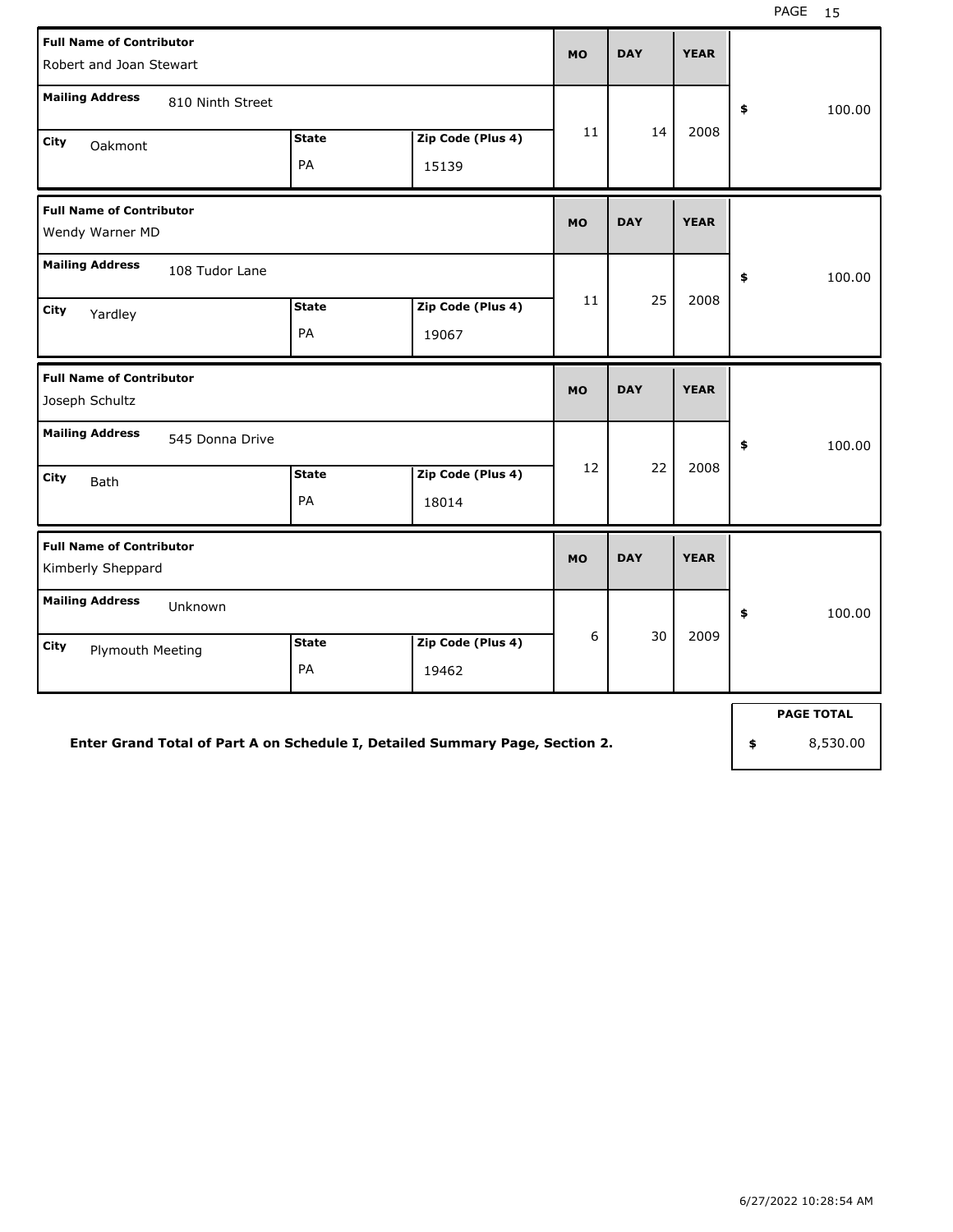# **PART C Contributions Received From Political Committees**

**OVER \$250.00**

 **Use this Part to itemize only contributions received from Political committees with an aggregate value from Over \$250.00 in the reporting period.**

|                                                                               | Name of Filing Committee or Candidate |       |                   |             | <b>Reporting Period</b> |             |    |                                |  |  |  |
|-------------------------------------------------------------------------------|---------------------------------------|-------|-------------------|-------------|-------------------------|-------------|----|--------------------------------|--|--|--|
| Planned Parenthood PA PAC                                                     |                                       |       | From:             |             | 1/1/2008                | To:         |    | 12/31/2008                     |  |  |  |
|                                                                               |                                       |       |                   | <b>DATE</b> |                         |             |    | <b>AMOUNT</b>                  |  |  |  |
| <b>Full Name of Contributing Committee</b><br><b>Planned Parenthood Votes</b> |                                       |       |                   | <b>MO</b>   | <b>DAY</b>              | <b>YEAR</b> |    |                                |  |  |  |
| <b>Mailing Address</b><br>434 West 33rd Street                                |                                       |       |                   |             |                         |             | \$ | 50,000.00                      |  |  |  |
| City<br>New York                                                              | <b>State</b><br><b>NY</b>             | 10001 | Zip Code (Plus 4) | 10          | 21                      | 2008        |    |                                |  |  |  |
| Enter Grand Total of Part C on Schedule I, Detailed Summary Page, Section 3.  |                                       |       |                   |             |                         |             | \$ | <b>PAGE TOTAL</b><br>50,000.00 |  |  |  |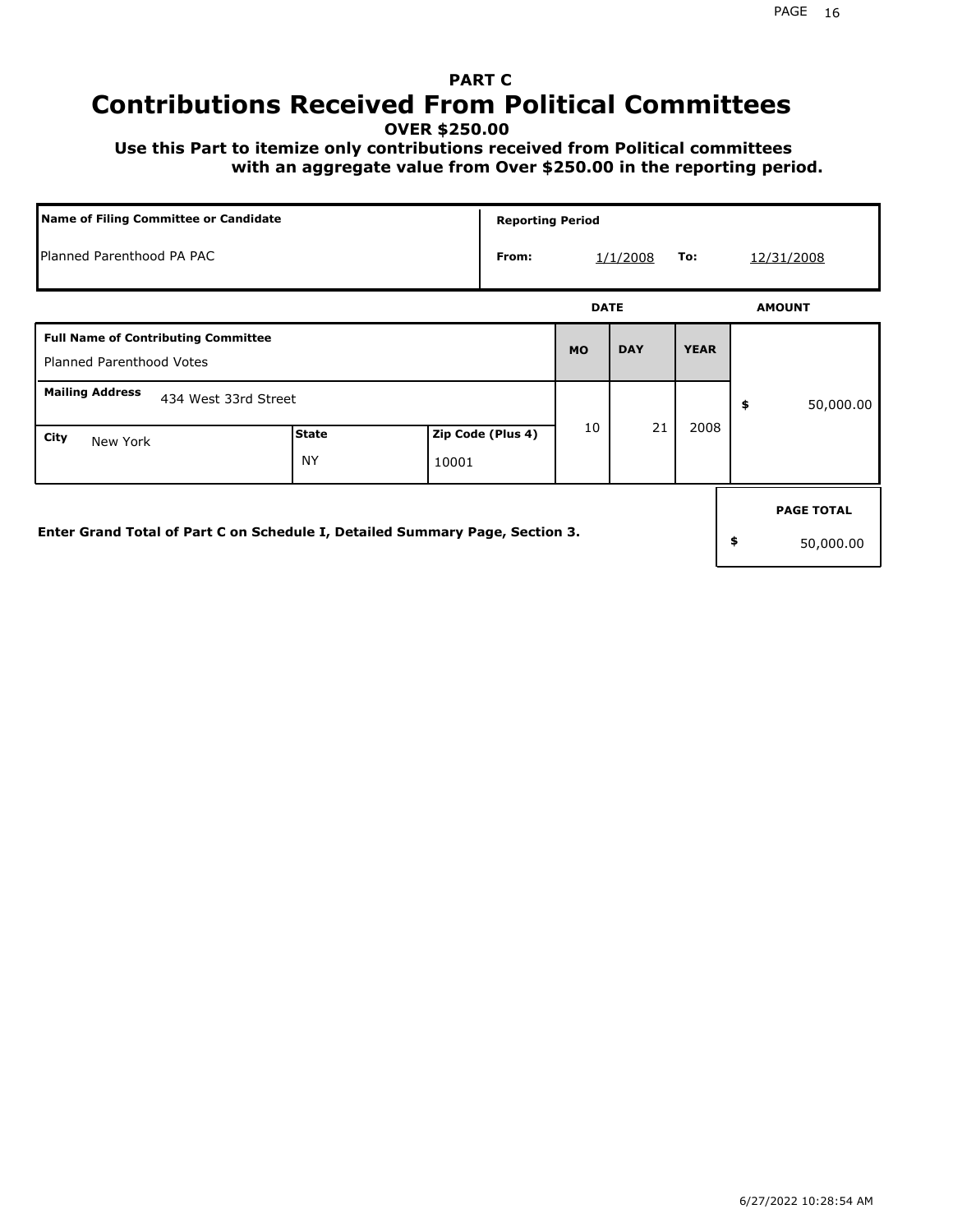## **PART D ALL OTHER CONTRIBUTIONS**

## **OVER \$250.00**

## **Use this Part to itemize all other contributions with an aggregate value of**

 **over \$250.00 in the reporting period.**

 **(Exclude contributions from political committees reported in Part C.)** 

| Name of Filing Committee or Candidate                                 |                    |                            |                            |       | <b>Reporting Period</b>      |                    |                |    |                   |
|-----------------------------------------------------------------------|--------------------|----------------------------|----------------------------|-------|------------------------------|--------------------|----------------|----|-------------------|
| Planned Parenthood PA PAC                                             |                    |                            |                            | From: |                              |                    | $1/1/2008$ To: |    | 12/31/2008        |
|                                                                       |                    |                            |                            |       |                              | <b>DATE</b>        |                |    | <b>AMOUNT</b>     |
| <b>Full Name of Contributor</b><br>Kimberly Oxholm                    |                    |                            |                            |       | <b>MO</b>                    | <b>DAY</b>         | <b>YEAR</b>    |    |                   |
| <b>Mailing</b><br>622 S. Bowman Avenue<br><b>Address</b>              |                    |                            |                            |       |                              |                    |                | \$ | 500.00            |
| City<br><b>Merion Station</b>                                         | <b>State</b><br>PA | Zip Code (Plus 4)<br>19066 |                            |       | 4                            | 29                 | 2008           |    |                   |
| <b>Employer Name</b><br>Unknown                                       |                    |                            |                            |       | <b>Occupation</b>            |                    | Unknown        |    |                   |
| <b>Employer Mailing Address/Principal Place of</b><br>Business        |                    |                            | City                       |       |                              | <b>State</b><br>PA |                |    | Zip Code (Plus 4) |
| <b>Full Name of Contributor</b><br>Jamini Vincent Davies              |                    |                            |                            |       | <b>MO</b>                    | <b>DAY</b>         | <b>YEAR</b>    |    |                   |
| <b>Mailing</b><br>127 East Sycamore Street<br><b>Address</b>          |                    |                            |                            |       |                              |                    |                | \$ | 500.00            |
| City<br>Pittsburgh                                                    | <b>State</b><br>PA |                            | Zip Code (Plus 4)<br>15211 |       | 1                            | 22                 | 2008           |    |                   |
| <b>Employer Name</b><br>Unknown                                       |                    |                            |                            |       | <b>Occupation</b><br>Unknown |                    |                |    |                   |
| <b>Employer Mailing Address/Principal Place of</b><br><b>Business</b> |                    |                            | City                       |       |                              | <b>State</b><br>PA |                |    | Zip Code (Plus 4) |
| <b>Full Name of Contributor</b><br>Wendy Wolf                         |                    |                            |                            |       | <b>MO</b>                    | <b>DAY</b>         | <b>YEAR</b>    |    |                   |
| <b>Mailing</b><br>Laurier Place<br><b>Address</b>                     |                    |                            |                            |       |                              |                    |                | \$ | 1,000.00          |
| City<br><b>Bryn Mawr</b>                                              | <b>State</b><br>PA |                            | Zip Code (Plus 4)<br>19010 |       | 6                            | 3                  | 2008           |    |                   |
| <b>Employer Name</b>                                                  |                    |                            |                            |       | <b>Occupation</b>            |                    | unknown        |    |                   |
| Employer Mailing Address/Principal Place of<br>Business               |                    |                            | <b>City</b>                |       |                              | <b>State</b><br>PA |                |    | Zip Code (Plus 4) |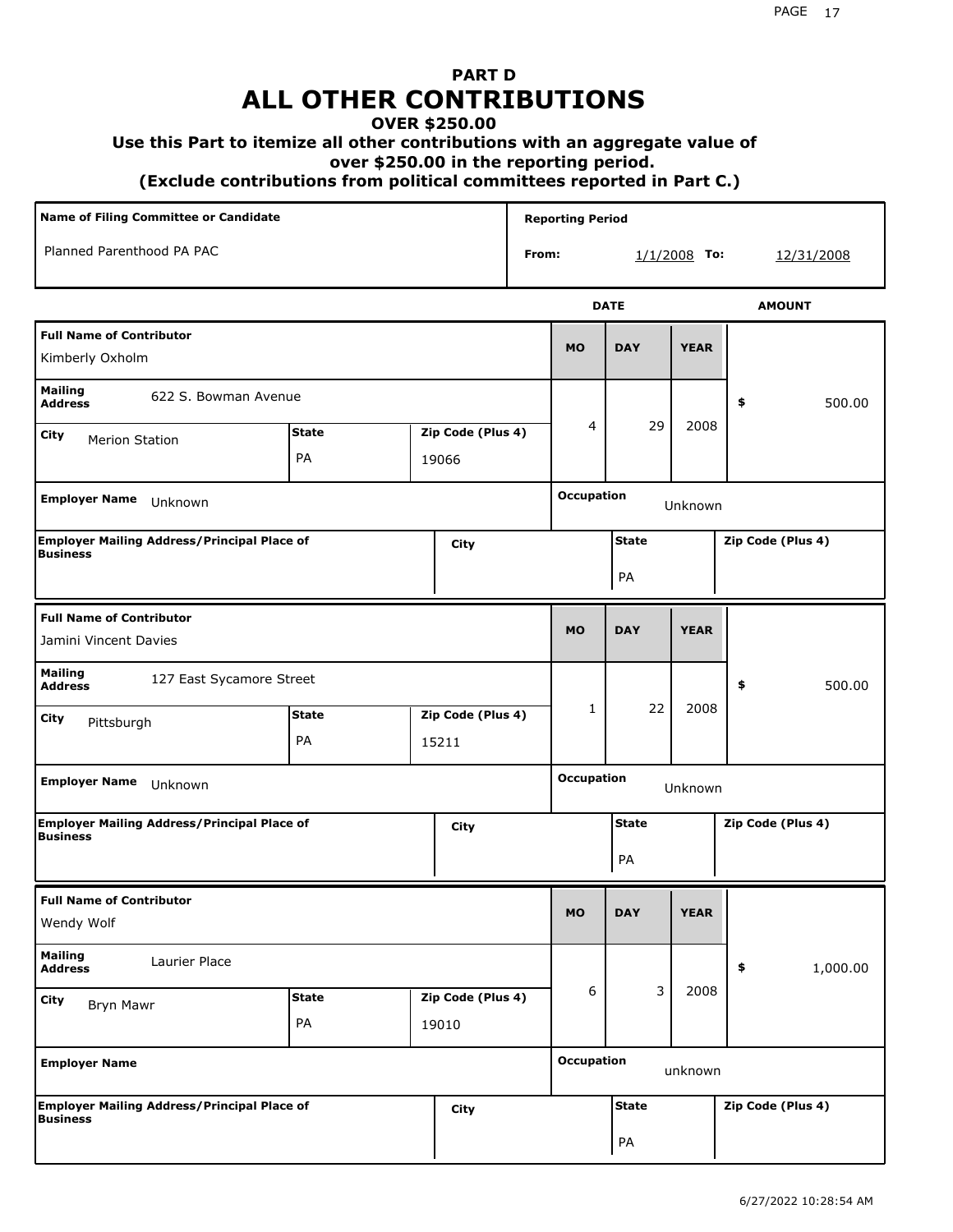|                                                | <b>Full Name of Contributor</b>                    |              |                   |  |                              | <b>DAY</b>   | <b>YEAR</b> |                   |
|------------------------------------------------|----------------------------------------------------|--------------|-------------------|--|------------------------------|--------------|-------------|-------------------|
| Henry and Barbara Jordan                       |                                                    |              |                   |  | <b>MO</b>                    |              |             |                   |
| <b>Mailing</b><br><b>Address</b>               | 2250 Hickory Road Suite 450                        |              |                   |  |                              |              |             | \$<br>500.00      |
| <b>City</b><br>Plymouth Meeting                |                                                    | <b>State</b> | Zip Code (Plus 4) |  | 4                            | 29           | 2008        |                   |
|                                                |                                                    | PA           | 19462             |  |                              |              |             |                   |
|                                                |                                                    |              |                   |  |                              |              |             |                   |
| <b>Employer Name</b>                           | unknown                                            |              |                   |  | <b>Occupation</b><br>unknown |              |             |                   |
| <b>Business</b>                                | <b>Employer Mailing Address/Principal Place of</b> |              | City              |  |                              | <b>State</b> |             | Zip Code (Plus 4) |
|                                                |                                                    |              |                   |  |                              | PA           |             |                   |
| <b>Full Name of Contributor</b>                |                                                    |              |                   |  |                              |              |             |                   |
| <b>Brian Simon</b>                             |                                                    |              |                   |  | <b>MO</b>                    | <b>DAY</b>   | <b>YEAR</b> |                   |
| <b>Mailing</b><br><b>Address</b>               | Unknown                                            |              |                   |  |                              |              |             | \$<br>300.00      |
| City                                           |                                                    | <b>State</b> | Zip Code (Plus 4) |  | 4                            | 29           | 2008        |                   |
|                                                |                                                    | PA           |                   |  |                              |              |             |                   |
|                                                |                                                    |              |                   |  |                              |              |             |                   |
| <b>Employer Name</b><br>unknown                |                                                    |              |                   |  | <b>Occupation</b>            |              | unknown     |                   |
| <b>Business</b>                                | <b>Employer Mailing Address/Principal Place of</b> |              | <b>City</b>       |  | <b>State</b>                 |              |             | Zip Code (Plus 4) |
|                                                |                                                    |              |                   |  |                              | PA           |             |                   |
|                                                |                                                    |              |                   |  |                              |              |             |                   |
|                                                |                                                    |              |                   |  |                              |              |             |                   |
| <b>Full Name of Contributor</b><br>Sally Pew   |                                                    |              |                   |  | <b>MO</b>                    | <b>DAY</b>   | <b>YEAR</b> |                   |
| <b>Mailing</b><br><b>Address</b>               | 569 Conestoga Road                                 |              |                   |  |                              |              |             | \$<br>600.00      |
| City                                           |                                                    | <b>State</b> | Zip Code (Plus 4) |  | 4                            | 29           | 2008        |                   |
| Villanova                                      |                                                    | PA           |                   |  |                              |              |             |                   |
|                                                |                                                    |              | 19085             |  |                              |              |             |                   |
| <b>Employer Name</b>                           | unknown                                            |              |                   |  | <b>Occupation</b>            |              | unknown     |                   |
|                                                | <b>Employer Mailing Address/Principal Place of</b> |              | <b>City</b>       |  |                              | <b>State</b> |             | Zip Code (Plus 4) |
| <b>Business</b>                                |                                                    |              |                   |  |                              | PA           |             |                   |
|                                                |                                                    |              |                   |  |                              |              |             |                   |
| <b>Full Name of Contributor</b><br>Joan Morgan |                                                    |              |                   |  | <b>MO</b>                    | <b>DAY</b>   | <b>YEAR</b> |                   |
| <b>Mailing</b><br><b>Address</b>               | 108 Polo Drive                                     |              |                   |  |                              |              |             | 500.00<br>\$      |
| <b>City</b>                                    |                                                    | <b>State</b> | Zip Code (Plus 4) |  | 4                            | 29           | 2008        |                   |
| North Wales                                    |                                                    | PA           | 19454             |  |                              |              |             |                   |
| <b>Employer Name</b>                           |                                                    |              |                   |  | <b>Occupation</b>            |              |             |                   |
|                                                | unknown                                            |              |                   |  |                              |              | unknown     |                   |
| <b>Business</b>                                | <b>Employer Mailing Address/Principal Place of</b> |              | <b>City</b>       |  |                              | <b>State</b> |             | Zip Code (Plus 4) |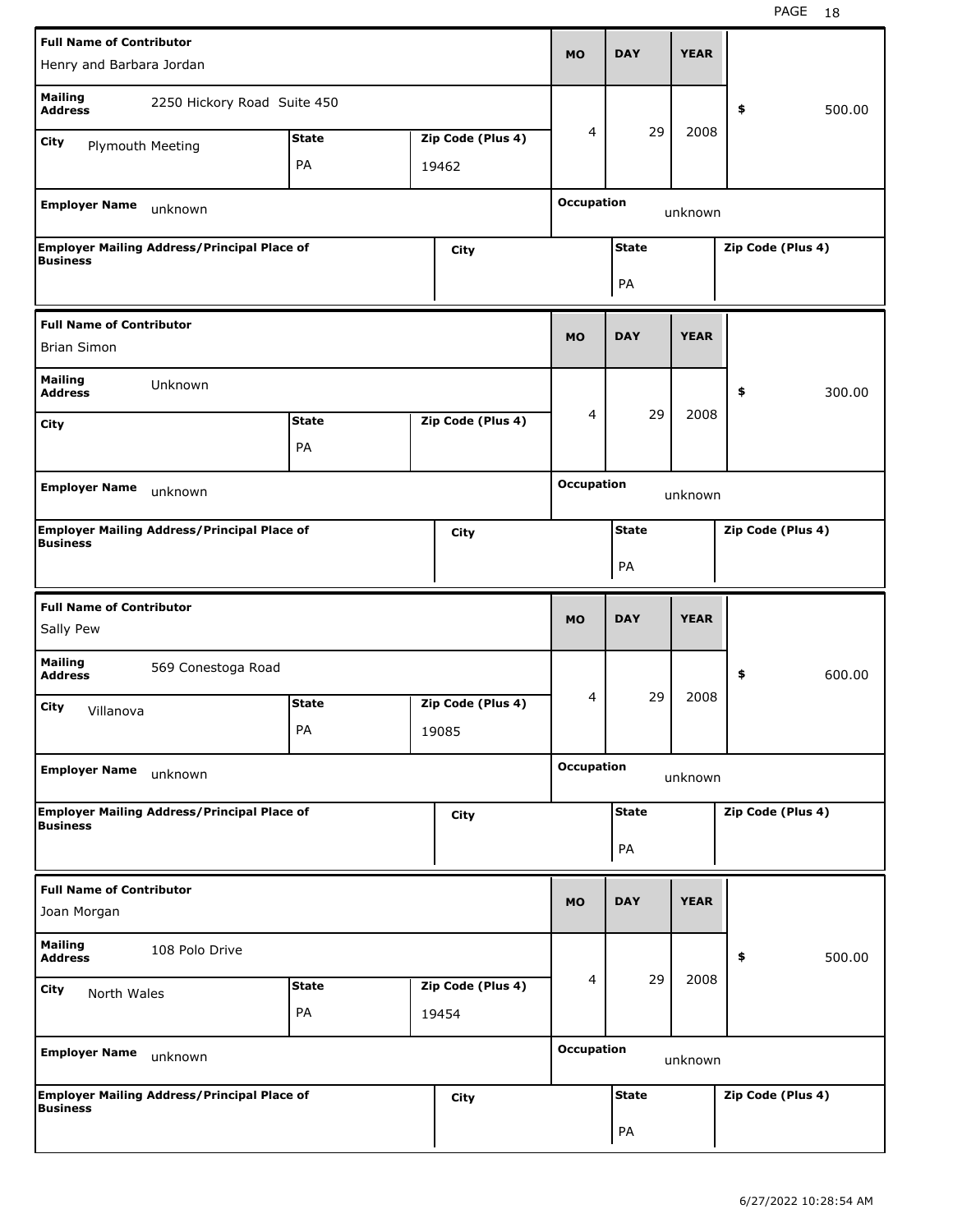|                                                          | <b>Full Name of Contributor</b>                            |              |       |                   |                              |              |             |                   |
|----------------------------------------------------------|------------------------------------------------------------|--------------|-------|-------------------|------------------------------|--------------|-------------|-------------------|
| Leslie Matthews                                          |                                                            |              |       |                   | <b>MO</b>                    | <b>DAY</b>   | <b>YEAR</b> |                   |
| <b>Mailing</b><br><b>Address</b>                         | 850 Lesly Road                                             |              |       |                   |                              |              |             | 500.00<br>\$      |
| City<br>Villanova                                        |                                                            | <b>State</b> |       | Zip Code (Plus 4) | 4                            | 29           | 2008        |                   |
|                                                          |                                                            | PA           | 19085 |                   |                              |              |             |                   |
|                                                          |                                                            |              |       |                   |                              |              |             |                   |
| <b>Employer Name</b>                                     | unknown                                                    |              |       |                   | <b>Occupation</b><br>unknown |              |             |                   |
| <b>Business</b>                                          | <b>Employer Mailing Address/Principal Place of</b>         |              |       | City              |                              | <b>State</b> |             | Zip Code (Plus 4) |
|                                                          |                                                            |              |       |                   |                              | PA           |             |                   |
| <b>Full Name of Contributor</b>                          |                                                            |              |       |                   |                              |              |             |                   |
| <b>Bayard Thayer Storey</b>                              |                                                            |              |       |                   | <b>MO</b>                    | <b>DAY</b>   | <b>YEAR</b> |                   |
| <b>Mailing</b><br><b>Address</b>                         | 1919 Brandywine Street                                     |              |       |                   |                              |              |             | \$<br>500.00      |
| City<br>Philadelphia                                     |                                                            | <b>State</b> |       | Zip Code (Plus 4) | 4                            | 29           | 2008        |                   |
|                                                          |                                                            | PA           | 19130 |                   |                              |              |             |                   |
|                                                          |                                                            |              |       |                   |                              |              |             |                   |
| <b>Employer Name</b>                                     | unknown                                                    |              |       |                   | <b>Occupation</b>            |              | unknown     |                   |
| <b>Business</b>                                          | <b>Employer Mailing Address/Principal Place of</b><br>City |              |       |                   |                              | <b>State</b> |             | Zip Code (Plus 4) |
|                                                          |                                                            |              |       |                   |                              | PA           |             |                   |
|                                                          |                                                            |              |       |                   |                              |              |             |                   |
|                                                          |                                                            |              |       |                   |                              |              |             |                   |
| <b>Full Name of Contributor</b><br>Joanna McNeil Lewis   |                                                            |              |       |                   | <b>MO</b>                    | <b>DAY</b>   | <b>YEAR</b> |                   |
| <b>Mailing</b><br><b>Address</b>                         | 214 Glenn Road                                             |              |       |                   |                              |              |             | \$<br>500.00      |
| City                                                     |                                                            | <b>State</b> |       | Zip Code (Plus 4) | 6                            | 3            | 2008        |                   |
| Ardmore                                                  |                                                            | PA           |       |                   |                              |              |             |                   |
|                                                          |                                                            |              | 19003 |                   |                              |              |             |                   |
| <b>Employer Name</b>                                     |                                                            |              |       |                   | <b>Occupation</b>            |              | unknown     |                   |
|                                                          | <b>Employer Mailing Address/Principal Place of</b>         |              |       | City              |                              | <b>State</b> |             | Zip Code (Plus 4) |
| <b>Business</b>                                          |                                                            |              |       |                   |                              | PA           |             |                   |
|                                                          |                                                            |              |       |                   |                              |              |             |                   |
| <b>Full Name of Contributor</b><br>H. Campbell Stuckeman |                                                            |              |       |                   | <b>MO</b>                    | <b>DAY</b>   | <b>YEAR</b> |                   |
| <b>Mailing</b><br><b>Address</b>                         | 1350 Old Freeport Road Suite 2B                            |              |       |                   |                              |              |             | 1,000.00<br>\$    |
| <b>City</b>                                              |                                                            | <b>State</b> |       | Zip Code (Plus 4) | $\overline{7}$               | 1            | 2008        |                   |
| Pittsburgh                                               |                                                            | PA           | 15238 |                   |                              |              |             |                   |
|                                                          |                                                            |              |       |                   | <b>Occupation</b>            |              |             |                   |
| <b>Employer Name</b>                                     |                                                            |              |       |                   |                              |              | unknown     |                   |
|                                                          | <b>Employer Mailing Address/Principal Place of</b>         |              |       | <b>City</b>       |                              | <b>State</b> |             | Zip Code (Plus 4) |
| <b>Business</b>                                          |                                                            |              |       |                   |                              | PA           |             |                   |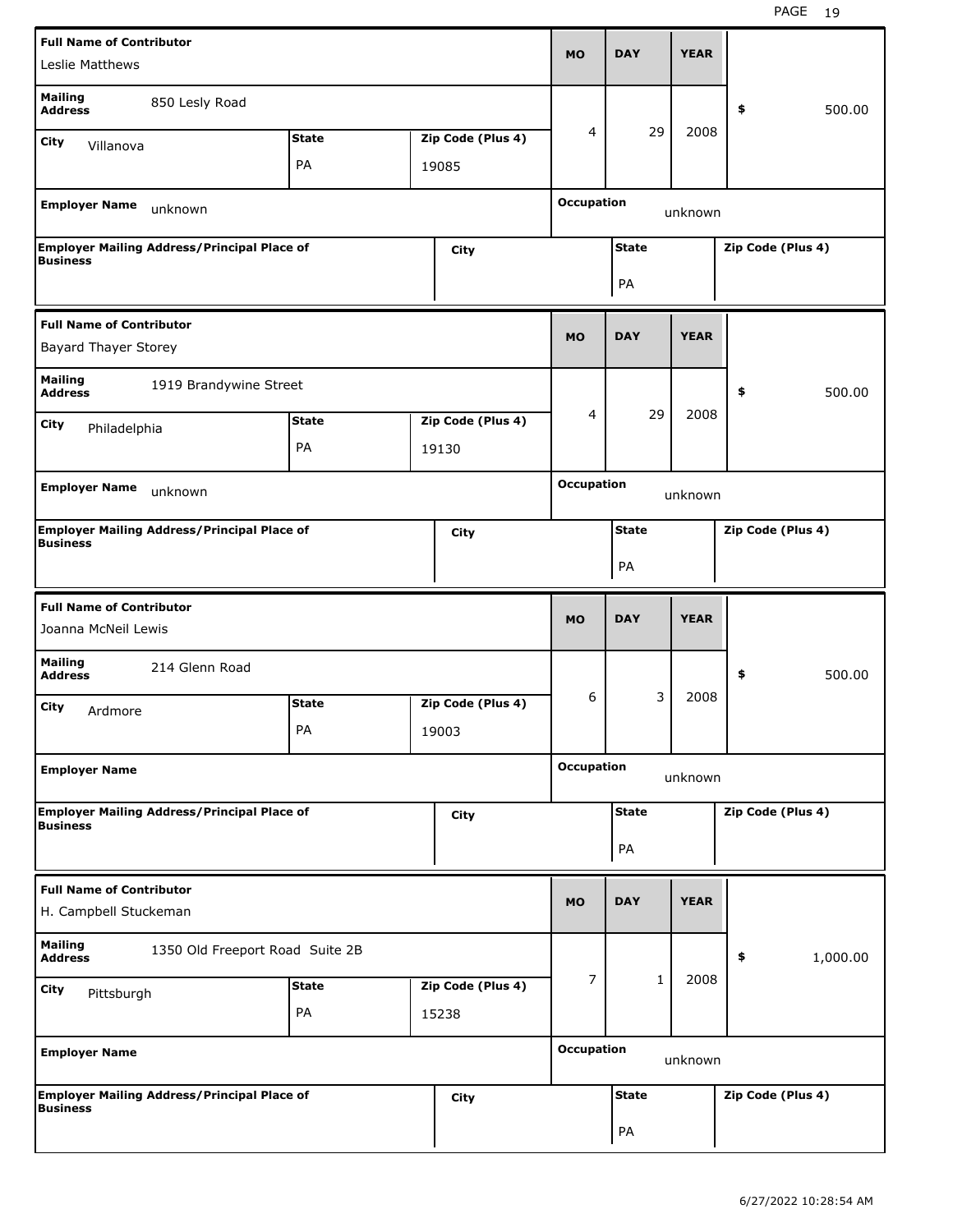|                                              | <b>Full Name of Contributor</b>                    |              |  |                   |                                   |                    |             |                             |          |
|----------------------------------------------|----------------------------------------------------|--------------|--|-------------------|-----------------------------------|--------------------|-------------|-----------------------------|----------|
| Amy Cuzzola Kern                             |                                                    |              |  |                   | <b>MO</b>                         | <b>DAY</b>         | <b>YEAR</b> |                             |          |
| <b>Mailing</b><br><b>Address</b>             | 5362 Wolf Road                                     |              |  |                   |                                   |                    |             | \$                          | 1,000.00 |
| <b>City</b><br>Erie                          |                                                    | <b>State</b> |  | Zip Code (Plus 4) | 8                                 | 21                 | 2008        |                             |          |
|                                              |                                                    | PA           |  | 16505             |                                   |                    |             |                             |          |
| <b>Employer Name</b>                         |                                                    |              |  |                   | <b>Occupation</b>                 |                    |             |                             |          |
|                                              |                                                    |              |  |                   |                                   |                    | unknown     |                             |          |
| <b>Business</b>                              | <b>Employer Mailing Address/Principal Place of</b> |              |  | <b>City</b>       |                                   | <b>State</b>       |             | Zip Code (Plus 4)           |          |
|                                              |                                                    |              |  |                   |                                   | PA                 |             |                             |          |
|                                              |                                                    |              |  |                   |                                   |                    |             |                             |          |
| <b>Full Name of Contributor</b>              |                                                    |              |  |                   |                                   | <b>DAY</b>         | <b>YEAR</b> |                             |          |
| Georgia Berner                               |                                                    |              |  |                   | <b>MO</b>                         |                    |             |                             |          |
| <b>Mailing</b><br><b>Address</b>             | PO Box 517                                         |              |  |                   |                                   |                    |             | \$                          | 1,700.00 |
|                                              |                                                    |              |  |                   | $\overline{7}$                    | 1                  | 2008        |                             |          |
| <b>City</b><br>Zelienople                    |                                                    | <b>State</b> |  | Zip Code (Plus 4) |                                   |                    |             |                             |          |
|                                              |                                                    | PA           |  | 16063             |                                   |                    |             |                             |          |
| <b>Employer Name</b>                         |                                                    |              |  |                   | <b>Occupation</b>                 |                    | unknown     |                             |          |
|                                              | <b>Employer Mailing Address/Principal Place of</b> |              |  | <b>City</b>       | <b>State</b><br>Zip Code (Plus 4) |                    |             |                             |          |
| <b>Business</b>                              |                                                    |              |  |                   |                                   |                    |             |                             |          |
|                                              |                                                    |              |  |                   |                                   | PA                 |             |                             |          |
|                                              |                                                    |              |  |                   |                                   |                    |             |                             |          |
| <b>Full Name of Contributor</b>              |                                                    |              |  |                   |                                   |                    |             |                             |          |
| Morgan Plant                                 |                                                    |              |  |                   | <b>MO</b>                         | <b>DAY</b>         | <b>YEAR</b> |                             |          |
| <b>Mailing</b><br><b>Address</b>             | 322 South West Street                              |              |  |                   |                                   |                    |             | \$                          | 500.00   |
|                                              |                                                    | <b>State</b> |  | Zip Code (Plus 4) | 8                                 | 21                 | 2008        |                             |          |
| City<br>Carlisle                             |                                                    | PA           |  | 17013             |                                   |                    |             |                             |          |
|                                              |                                                    |              |  |                   |                                   |                    |             |                             |          |
| <b>Employer Name</b>                         | Morgan Plant and Associates                        |              |  |                   | <b>Occupation</b>                 |                    |             | <b>Government Relations</b> |          |
|                                              | <b>Employer Mailing Address/Principal Place of</b> |              |  | <b>City</b>       |                                   | <b>State</b>       |             | Zip Code (Plus 4)           |          |
| <b>Business</b>                              |                                                    |              |  |                   |                                   |                    |             |                             |          |
|                                              |                                                    |              |  |                   |                                   | PA                 |             |                             |          |
| <b>Full Name of Contributor</b><br>Jane Toll |                                                    |              |  |                   | <b>MO</b>                         | <b>DAY</b>         | <b>YEAR</b> |                             |          |
| <b>Mailing</b>                               | Box 410 Sugan Road                                 |              |  |                   |                                   |                    |             |                             |          |
| <b>Address</b>                               |                                                    |              |  |                   |                                   |                    |             | \$                          | 1,000.00 |
| <b>City</b><br>Solebury                      |                                                    | <b>State</b> |  | Zip Code (Plus 4) | 9                                 | 30                 | 2008        |                             |          |
|                                              |                                                    | PA           |  | 18963             |                                   |                    |             |                             |          |
| <b>Employer Name</b>                         |                                                    |              |  |                   | <b>Occupation</b>                 |                    | Unknown     |                             |          |
|                                              |                                                    |              |  |                   |                                   |                    |             |                             |          |
| <b>Business</b>                              | <b>Employer Mailing Address/Principal Place of</b> |              |  | <b>City</b>       |                                   | <b>State</b><br>PA |             | Zip Code (Plus 4)           |          |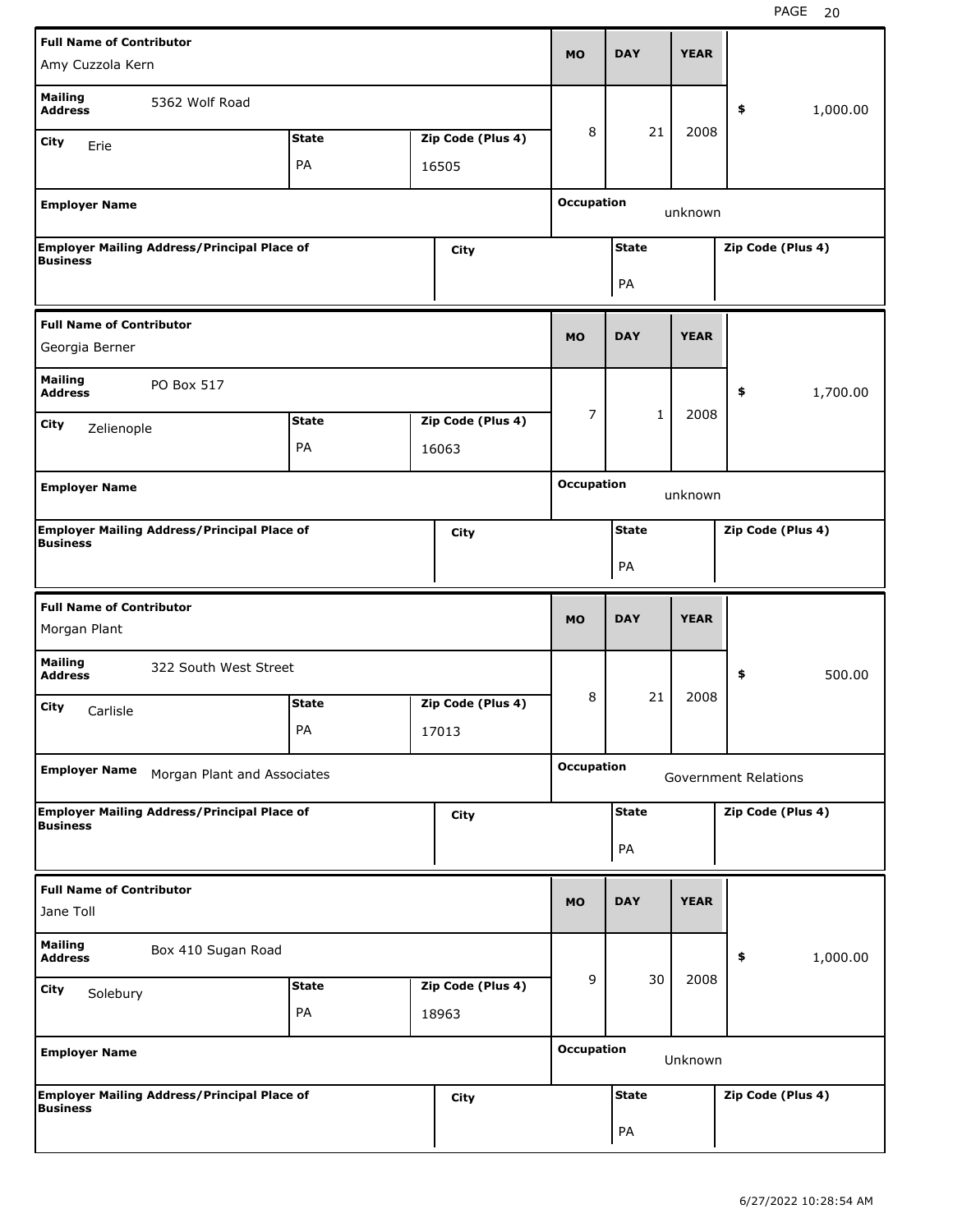| Full Name of Contributor<br>l Susanne Wean                                   |                    |                            | <b>MO</b>                    | <b>DAY</b>         | <b>YEAR</b> |                                |  |
|------------------------------------------------------------------------------|--------------------|----------------------------|------------------------------|--------------------|-------------|--------------------------------|--|
| Mailing<br>280 Millyiew Drive<br><b>Address</b>                              |                    |                            |                              |                    |             | \$<br>500.00                   |  |
| City<br>Pittsburgh                                                           | <b>State</b><br>PA | Zip Code (Plus 4)<br>15238 | 11                           | 6                  | 2008        |                                |  |
| <b>Employer Name</b>                                                         |                    |                            | <b>Occupation</b><br>Unknown |                    |             |                                |  |
| <b>Employer Mailing Address/Principal Place of</b><br><b>Business</b>        |                    | City                       |                              | <b>State</b><br>PA |             | Zip Code (Plus 4)              |  |
| Enter Grand Total of Part C on Schedule I, Detailed Summary Page, Section 3. |                    |                            |                              |                    | \$          | <b>PAGE TOTAL</b><br>11,100.00 |  |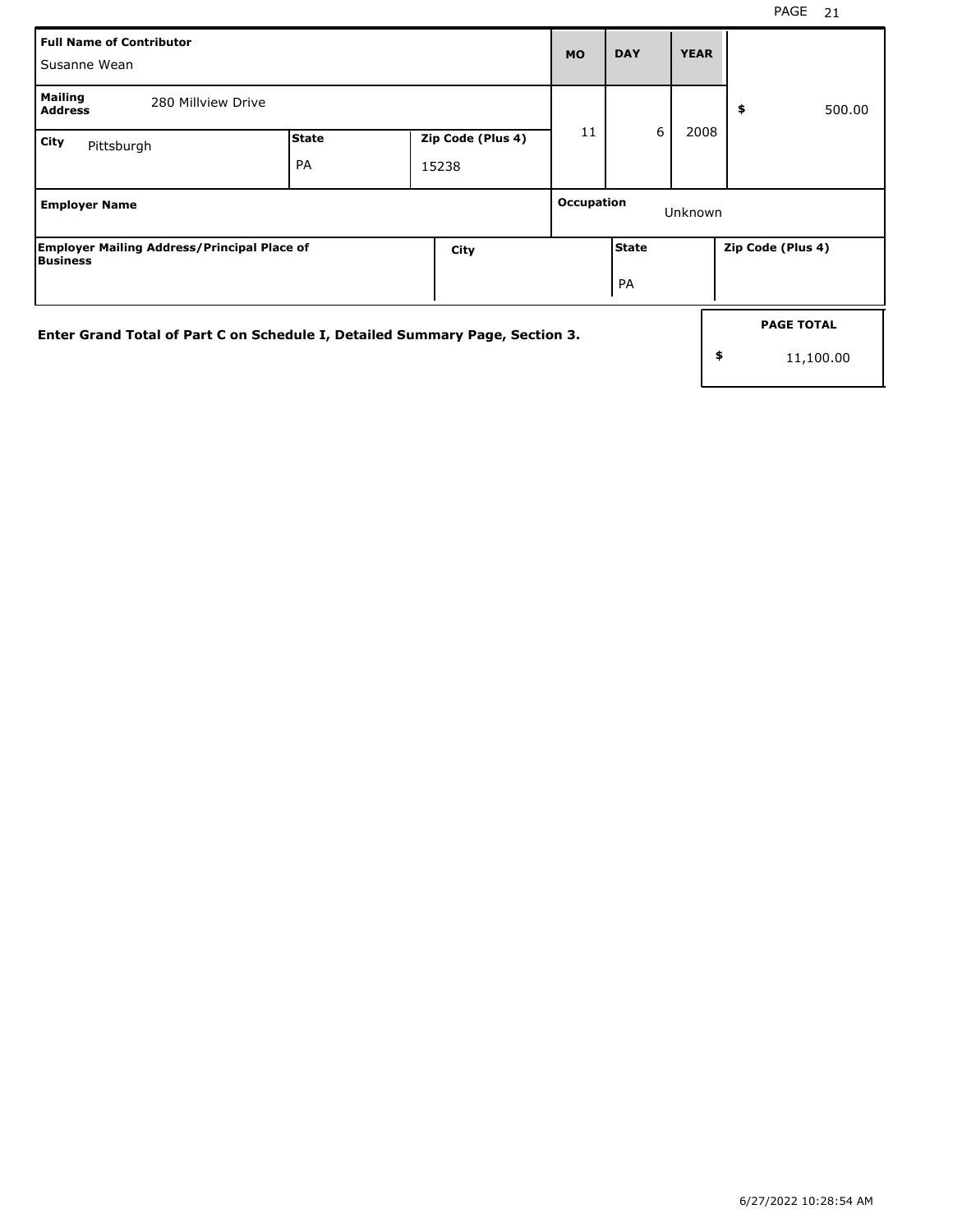## **PART E OTHER RECEIPTS**

#### **REFUNDS, INTEREST INCOME, RETURNED CHECKS, ETC.**

#### **Use this Part to report refunds received, interest earned, returned checks and**

## **prior expenditures that were returned to the filer.**

| Name of Filing Committee or Candidate                                        |              |                   |       | <b>Reporting Period</b> |             |             |                   |      |
|------------------------------------------------------------------------------|--------------|-------------------|-------|-------------------------|-------------|-------------|-------------------|------|
|                                                                              |              |                   | From: |                         |             | To:         |                   |      |
|                                                                              |              |                   |       |                         | <b>DATE</b> |             | <b>AMOUNT</b>     |      |
| <b>Full Name</b>                                                             |              |                   |       | <b>MO</b>               | <b>DAY</b>  | <b>YEAR</b> |                   |      |
| <b>Mailing Address</b>                                                       |              |                   |       |                         |             |             | \$                | 0.00 |
| City                                                                         | <b>State</b> | Zip Code (Plus 4) |       |                         |             |             |                   |      |
| <b>Receipt Description</b>                                                   |              |                   |       |                         |             |             |                   |      |
| Enter Grand Total of Part E on Schedule I, Detailed Summary Page, Section 4. |              |                   |       |                         |             |             | <b>PAGE TOTAL</b> |      |
|                                                                              |              |                   |       |                         |             |             | \$                | 0.00 |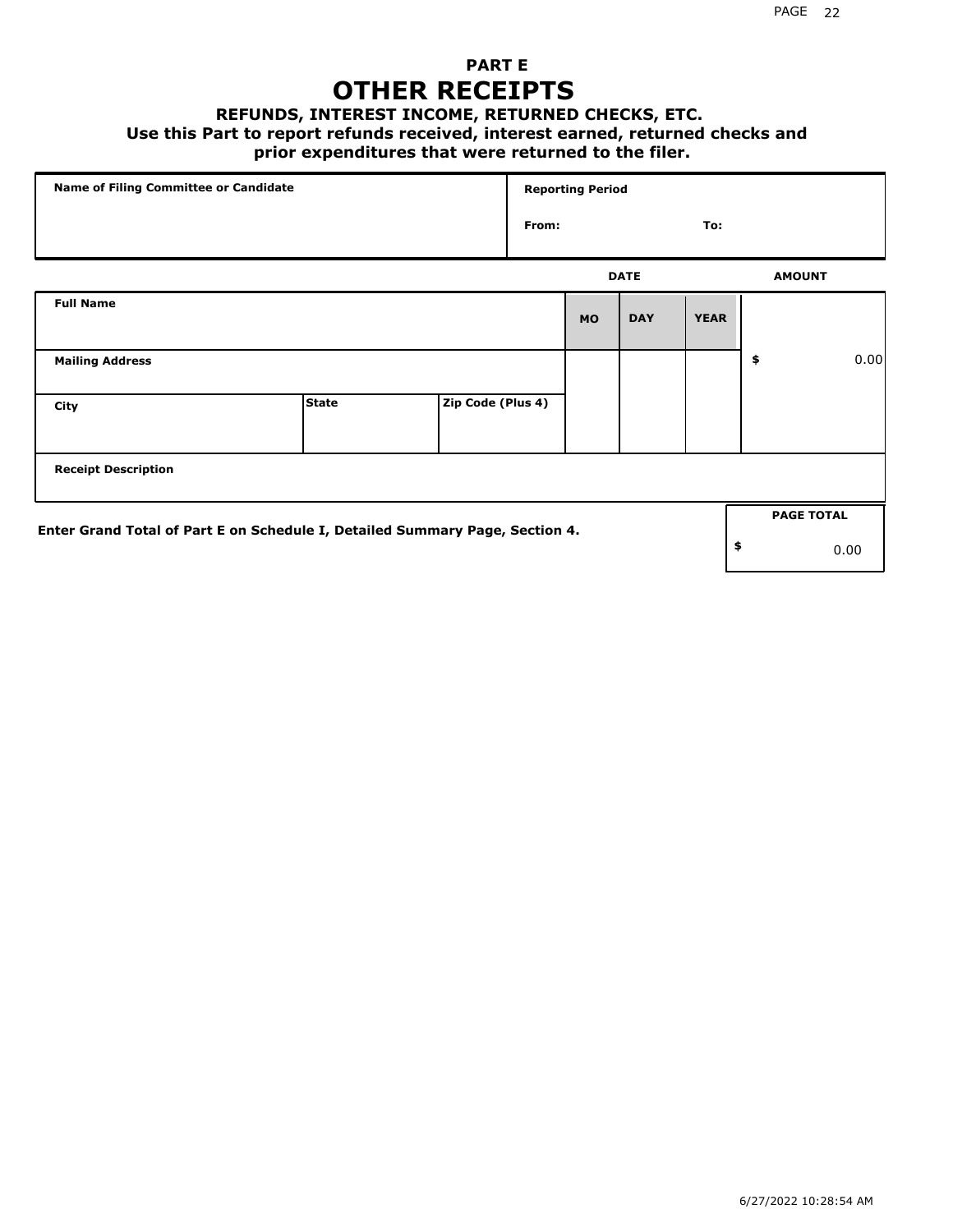### **SCHEDULE II IN-KIND CONTRIBUTIONS AND VALUABLE THINGS RECEIVED USE THIS SCHEDULE TO REPORT ALL IN-KIND CONTRIBUTIONS OF VALUABLE THINGS**

## **DURING THE REPORTING PERIOD.**

**Detailed Summary Page**

| <b>Name of Filing Committee or Candidate</b>                                                                                                                                | <b>Reporting Period</b> |                 |            |
|-----------------------------------------------------------------------------------------------------------------------------------------------------------------------------|-------------------------|-----------------|------------|
| Planned Parenthood PA PAC                                                                                                                                                   | From:                   | 1/1/2008<br>To: | 12/31/2008 |
| 1. UNITEMIZED IN-KIND CONTRIBUTIONS RECEIVED - VALUE OF \$50.00 OR LESS PER CONTRIBUTOR                                                                                     |                         |                 |            |
| <b>TOTAL for the Reporting Period</b>                                                                                                                                       | (1)                     | \$              | 0.00       |
| 2. IN-KIND CONTRIBUTIONS RECEIVED - VALUE OF \$50.01 TO \$250.00 (FROM PART F)                                                                                              |                         |                 |            |
| <b>TOTAL for the Reporting Period</b>                                                                                                                                       | (2)                     | \$              | 0.00       |
| 3. IN-KIND CONTRIBUTION RECIEVED - VALUE OVER \$250.00 (FROM PART G)                                                                                                        |                         |                 |            |
| <b>TOTAL for the Reporting Period</b>                                                                                                                                       | (3)                     | \$              | 0.00       |
| TOTAL VALUE OF IN-KIND CONTRIBUTIONS DURING THIS REPORTING PERIOD (Add and enter<br>amount totals from Boxes 1,2, and 3; also enter on Page 1, Reports Cover Page, Item F.) |                         | \$              | 0.00       |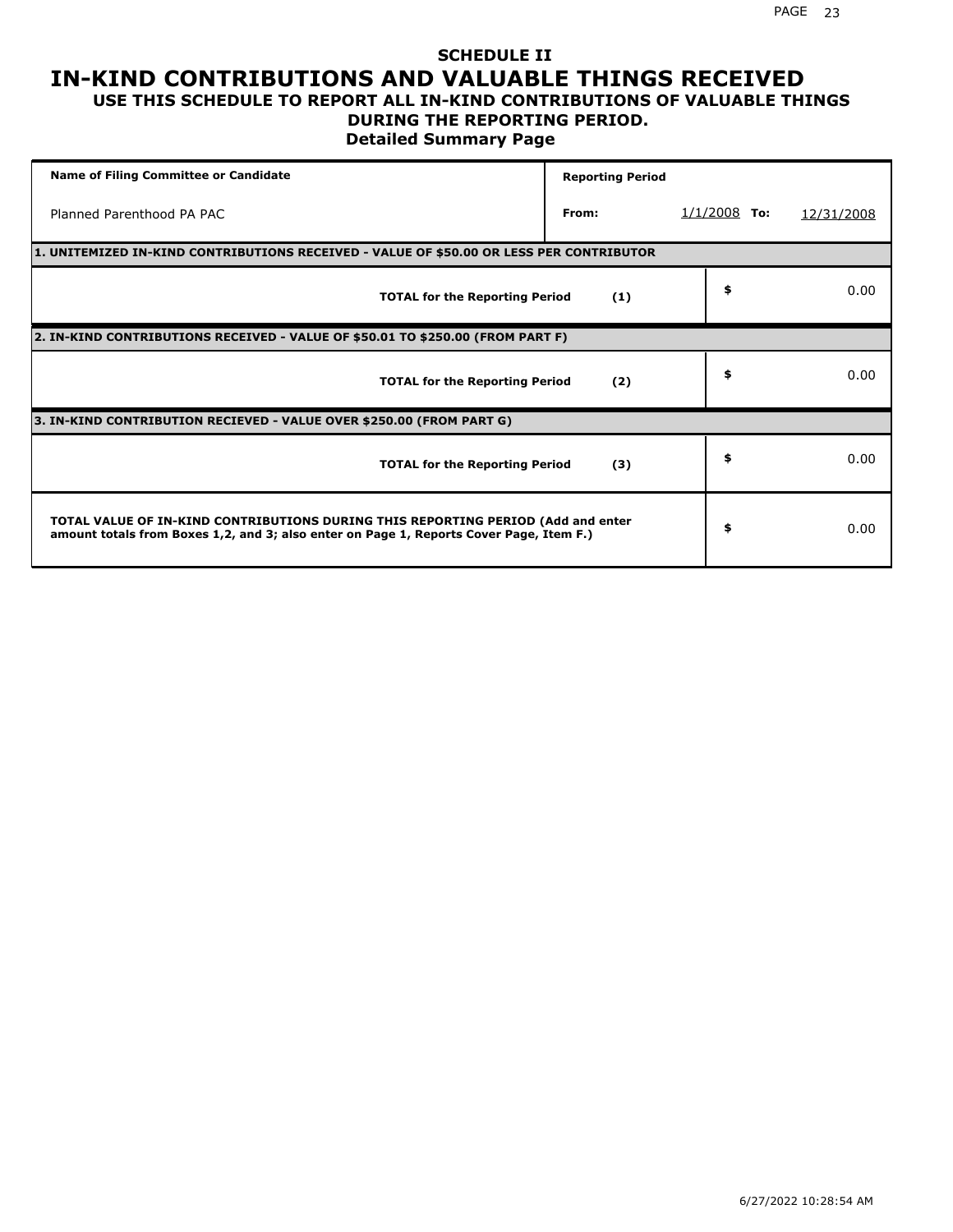## **SCHEDULE II PART F IN-KIND CONTRIBUTIONS RECEIVED**

## **VALUE OF \$50.01 TO \$250.00**

| Name of Filing Committee or Candidate                                                                  |              |                   | <b>Reporting Period</b> |             |             |               |                   |
|--------------------------------------------------------------------------------------------------------|--------------|-------------------|-------------------------|-------------|-------------|---------------|-------------------|
|                                                                                                        |              |                   |                         |             |             | To:           |                   |
|                                                                                                        |              |                   |                         | <b>DATE</b> |             | <b>AMOUNT</b> |                   |
| <b>Full Name of Contributor</b>                                                                        |              |                   | <b>MO</b>               | <b>DAY</b>  | <b>YEAR</b> |               |                   |
| <b>Mailing Address</b>                                                                                 |              |                   |                         |             |             | \$            | 0.00              |
| City                                                                                                   | <b>State</b> | Zip Code (Plus 4) |                         |             |             |               |                   |
| <b>Description of Contribution:</b>                                                                    |              |                   |                         |             |             |               |                   |
| Enter Grand Total of Part F on Schedule II, In-Kind Contributions Detailed Summary Page,<br>Section 2. |              |                   |                         |             |             |               | <b>PAGE TOTAL</b> |
|                                                                                                        |              |                   |                         |             | \$          |               | 0.00              |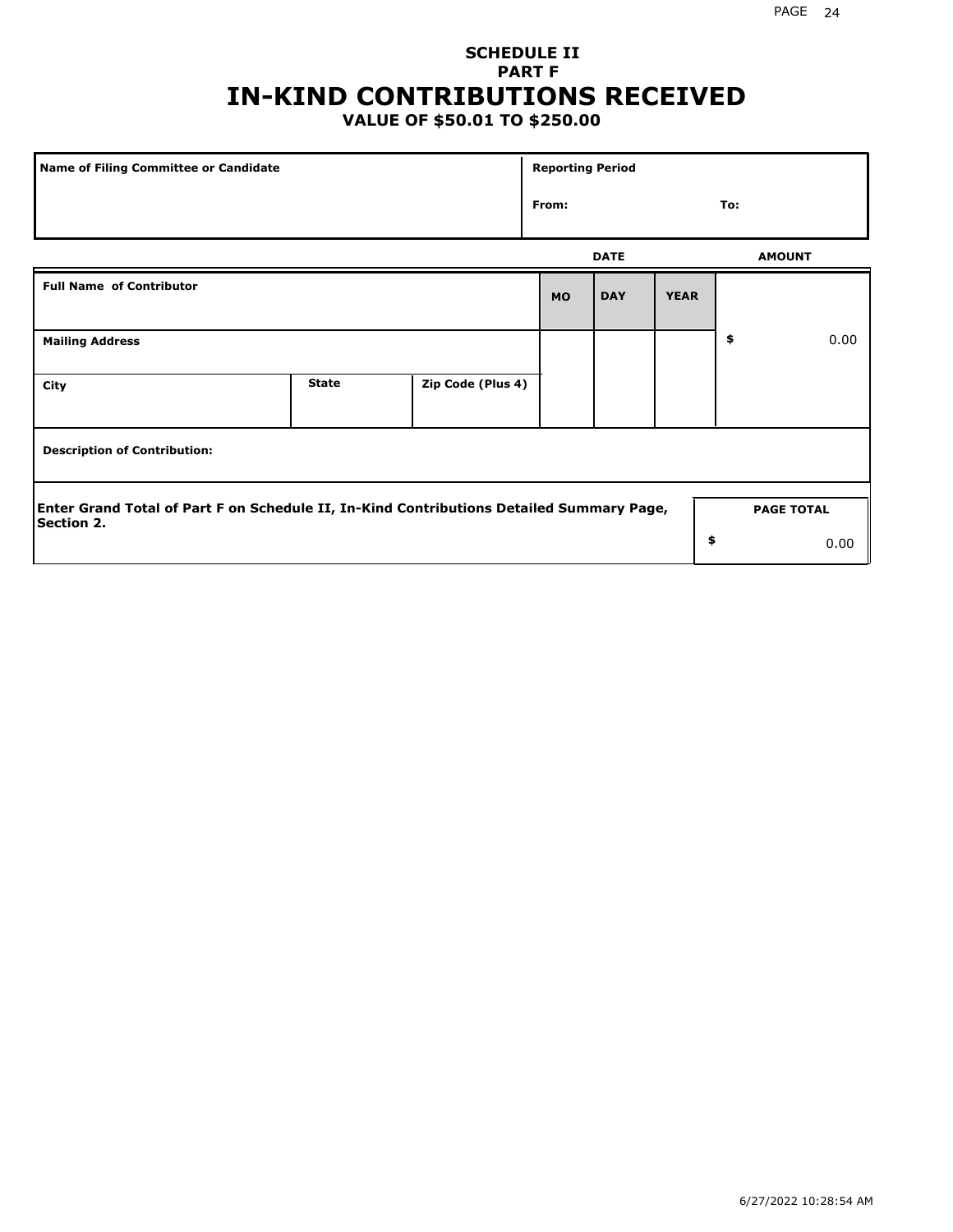### **SCHEDULE II PART G IN-KIND CONTRIBUTIONS RECEIVED VALUE OVER \$250.00**

| <b>Name of Filing Committee or Candidate</b>                                                  |              |  |                  |  |       | <b>Reporting Period</b> |                      |             |                                    |
|-----------------------------------------------------------------------------------------------|--------------|--|------------------|--|-------|-------------------------|----------------------|-------------|------------------------------------|
|                                                                                               |              |  |                  |  | From: |                         |                      | To:         |                                    |
|                                                                                               |              |  |                  |  |       |                         | <b>DATE</b>          |             | <b>AMOUNT</b>                      |
| <b>Full Name of Contributor</b>                                                               |              |  |                  |  |       | <b>MO</b>               | <b>DAY</b>           | <b>YEAR</b> |                                    |
| <b>Mailing Address</b>                                                                        |              |  |                  |  |       |                         |                      |             | \$<br>0.00                         |
| City                                                                                          | <b>State</b> |  | Zip Code(Plus 4) |  |       |                         |                      |             |                                    |
| <b>Employer of Contributor</b>                                                                |              |  |                  |  |       | <b>Occupation</b>       |                      |             |                                    |
| <b>Employer Mailing Address/Principal Place of</b><br><b>State</b><br>City<br><b>Business</b> |              |  |                  |  |       | 4)                      | <b>Zip Code(Plus</b> |             | <b>Description of Contribution</b> |
| Enter Grand Total of Part G on Schedule II, In-Kind Contributions Detailed                    |              |  |                  |  |       |                         |                      |             | <b>PAGE TOTAL</b>                  |
| <b>Summary Page, Section 3.</b>                                                               |              |  |                  |  |       |                         |                      |             | 0.00                               |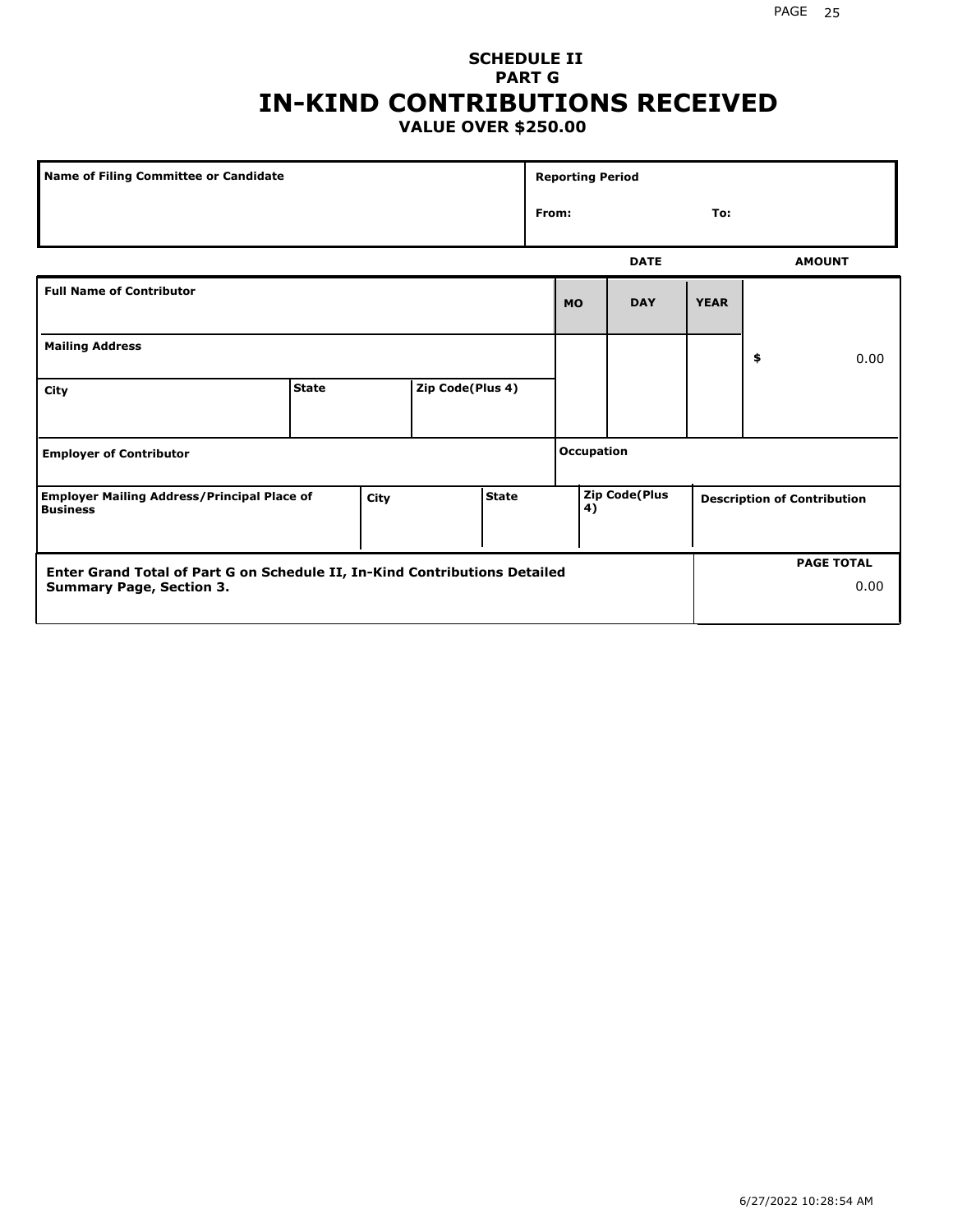# **SCHEDULE III STATEMENT OF EXPENDITURES**

| <b>Name of Filing Committee or Candidate</b>                             |                    |                            |                | <b>Reporting Period</b>                             |             |     |               |
|--------------------------------------------------------------------------|--------------------|----------------------------|----------------|-----------------------------------------------------|-------------|-----|---------------|
| Planned Parenthood PA PAC                                                |                    |                            | From           |                                                     | 1/1/2008    | To: | 12/31/2008    |
|                                                                          |                    |                            |                | <b>DATE</b>                                         |             |     | <b>AMOUNT</b> |
| <b>To Whom Paid</b><br>Citizens for Vincent Hughes                       |                    |                            |                | <b>DAY</b>                                          | <b>YEAR</b> |     |               |
| <b>Mailing Address</b><br>4601 Market Street Suite 431                   |                    |                            | 1              | 9                                                   | 2008        | \$  | 100.00        |
| <b>State</b><br>Zip Code (Plus 4)<br>City<br>Philadelphia<br>PA<br>19139 |                    |                            |                | <b>Description of Expenditure</b><br>campaign event |             |     |               |
| <b>To Whom Paid</b><br>Committee to Elect Rick Taylor                    |                    |                            | <b>MO</b>      | <b>DAY</b>                                          | <b>YEAR</b> |     |               |
| <b>Mailing Address</b><br>PO Box 866                                     |                    |                            | $\mathbf{1}$   | $\overline{2}$                                      | 2008        | \$  | 100.00        |
| City<br>Ambler                                                           | <b>State</b><br>PA | Zip Code (Plus 4)<br>19002 | event          | <b>Description of Expenditure</b>                   |             |     |               |
| <b>To Whom Paid</b><br>Dan Frankel for the 23rd Dist. Committee          |                    |                            | <b>MO</b>      | <b>DAY</b>                                          | <b>YEAR</b> |     |               |
| <b>Mailing Address</b><br>PO Box 81594                                   |                    |                            | $\overline{2}$ | 14                                                  | 2008        | \$  | 150.00        |
| <b>City</b><br>Pittsburgh                                                | <b>State</b><br>PA | Zip Code (Plus 4)<br>15217 | event          | <b>Description of Expenditure</b>                   |             |     |               |
| <b>To Whom Paid</b><br>Friends of Cherelle Parker                        |                    |                            | <b>MO</b>      | <b>DAY</b>                                          | <b>YEAR</b> |     |               |
| <b>Mailing Address</b><br>PO Box 27647                                   |                    |                            | $\mathbf{1}$   | 25                                                  | 2008        | \$  | 100.00        |
| City<br>Philadelphia                                                     | <b>State</b><br>PA | Zip Code (Plus 4)<br>19118 | event          | <b>Description of Expenditure</b>                   |             |     |               |
| <b>To Whom Paid</b><br>Friends of Chuck McIlhinney                       |                    |                            | <b>MO</b>      | <b>DAY</b>                                          | <b>YEAR</b> |     |               |
| <b>Mailing Address</b><br>PO Box 2014                                    |                    |                            | $\mathbf{1}$   | 28                                                  | 2008        | \$  | 500.00        |
| City<br>Doylestown                                                       | <b>State</b><br>PA | Zip Code (Plus 4)          | event          | <b>Description of Expenditure</b>                   |             |     |               |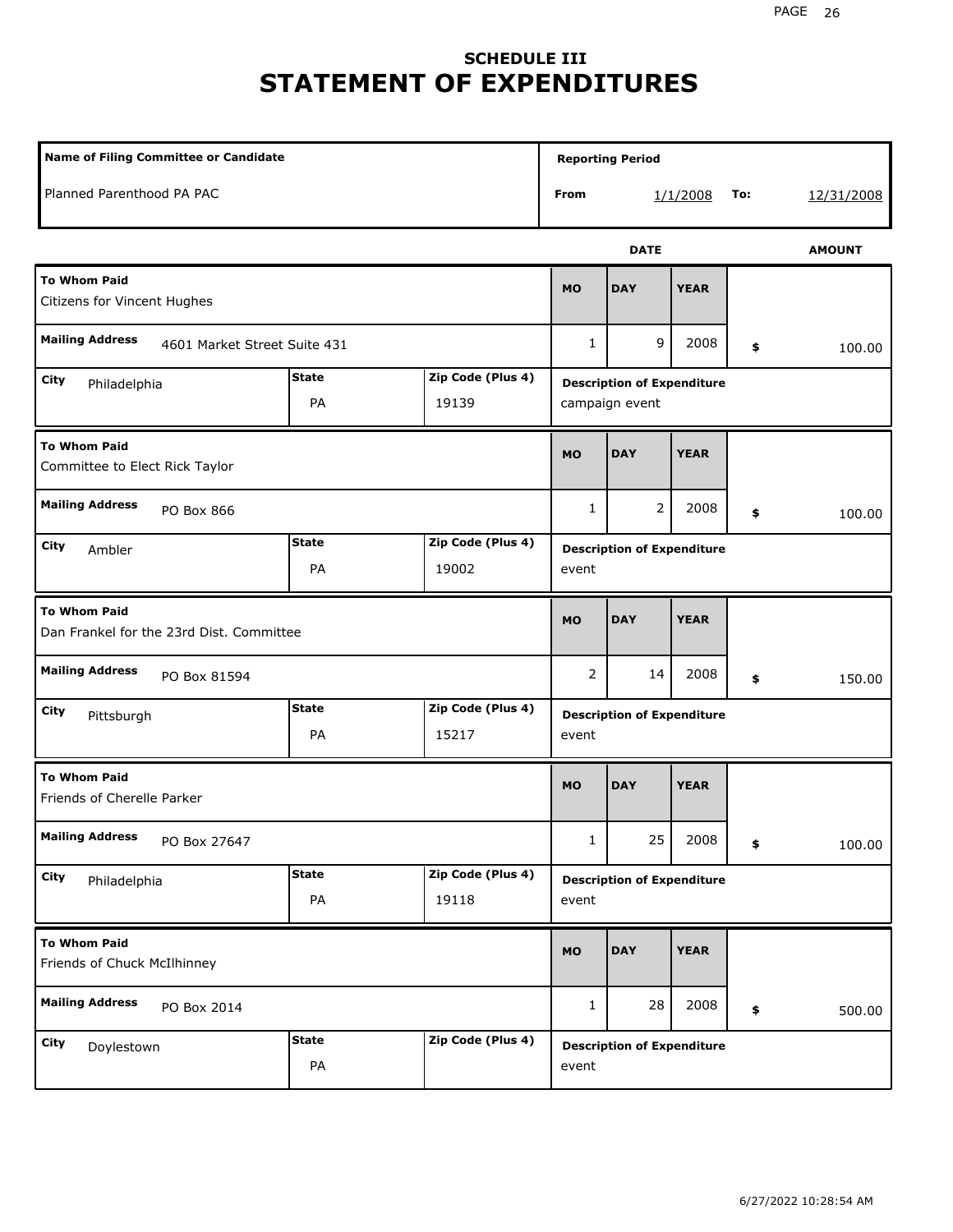| <b>To Whom Paid</b>                                    |                                       |              |                   |                |                                   |             |              |
|--------------------------------------------------------|---------------------------------------|--------------|-------------------|----------------|-----------------------------------|-------------|--------------|
| Smith 156 Committee                                    |                                       |              |                   | <b>MO</b>      | <b>DAY</b>                        | <b>YEAR</b> |              |
|                                                        |                                       |              |                   |                |                                   |             |              |
| <b>Mailing Address</b>                                 | PO Box 683                            |              |                   | 2              | 28                                | 2008        | \$<br>100.00 |
| <b>City</b><br>West Chester                            |                                       | <b>State</b> | Zip Code (Plus 4) |                | <b>Description of Expenditure</b> |             |              |
|                                                        |                                       | PA           | 19381             | event          |                                   |             |              |
| <b>To Whom Paid</b>                                    |                                       |              |                   | <b>MO</b>      | <b>DAY</b>                        | <b>YEAR</b> |              |
| Mike Sturla for State Rep                              |                                       |              |                   |                |                                   |             |              |
| <b>Mailing Address</b><br>PO Box 206                   |                                       |              |                   | 3              | 21                                | 2008        | \$<br>250.00 |
| <b>State</b><br>Zip Code (Plus 4)<br>City<br>Lancaster |                                       |              |                   |                | <b>Description of Expenditure</b> |             |              |
|                                                        |                                       | PA           | 17608             | event          |                                   |             |              |
| <b>To Whom Paid</b>                                    |                                       |              |                   |                |                                   |             |              |
| Alexandra Zamorski                                     |                                       |              |                   | <b>MO</b>      | <b>DAY</b>                        | <b>YEAR</b> |              |
| <b>Mailing Address</b>                                 |                                       |              |                   | 5              | $\overline{2}$                    | 2008        |              |
|                                                        | 376 Meyran Ave Apt 2                  |              |                   |                |                                   |             | \$<br>200.00 |
| City<br>Pittsburgh                                     |                                       | <b>State</b> | Zip Code (Plus 4) |                | <b>Description of Expenditure</b> |             |              |
|                                                        |                                       | PA           | 15213             |                | work for candidate committee      |             |              |
|                                                        |                                       |              |                   |                |                                   |             |              |
| <b>To Whom Paid</b>                                    |                                       |              |                   | <b>MO</b>      | <b>DAY</b>                        | <b>YEAR</b> |              |
|                                                        | Phyllis Mundy for State Rep Committee |              |                   |                |                                   |             |              |
| <b>Mailing Address</b>                                 | 157 North Gates Avenue                |              |                   | 4              | 22                                | 2008        | \$<br>150.00 |
| City<br>Kingston                                       |                                       | <b>State</b> | Zip Code (Plus 4) |                | <b>Description of Expenditure</b> |             |              |
|                                                        |                                       | PA           | 18704             | event          |                                   |             |              |
| <b>To Whom Paid</b>                                    |                                       |              |                   |                |                                   |             |              |
| 21st Century Democrats                                 |                                       |              |                   | <b>MO</b>      | <b>DAY</b>                        | <b>YEAR</b> |              |
| <b>Mailing Address</b>                                 | 1731 Connecticut Avenue 2nd Floor     |              |                   | $\overline{7}$ | 9                                 | 2008        | \$<br>150.00 |
| City                                                   |                                       | <b>State</b> | Zip Code (Plus 4) |                |                                   |             |              |
| Washington                                             |                                       | DC           | 20009             | event          | <b>Description of Expenditure</b> |             |              |
| <b>To Whom Paid</b>                                    |                                       |              |                   |                |                                   |             |              |
|                                                        | Bill DeWeese Campaign Committee       |              |                   | <b>MO</b>      | <b>DAY</b>                        | <b>YEAR</b> |              |
| <b>Mailing Address</b>                                 | 52 E. High Street                     |              |                   | $\overline{7}$ | 14                                | 2008        | \$<br>500.00 |
| City<br>Waynesburg                                     |                                       | <b>State</b> | Zip Code (Plus 4) |                | <b>Description of Expenditure</b> |             |              |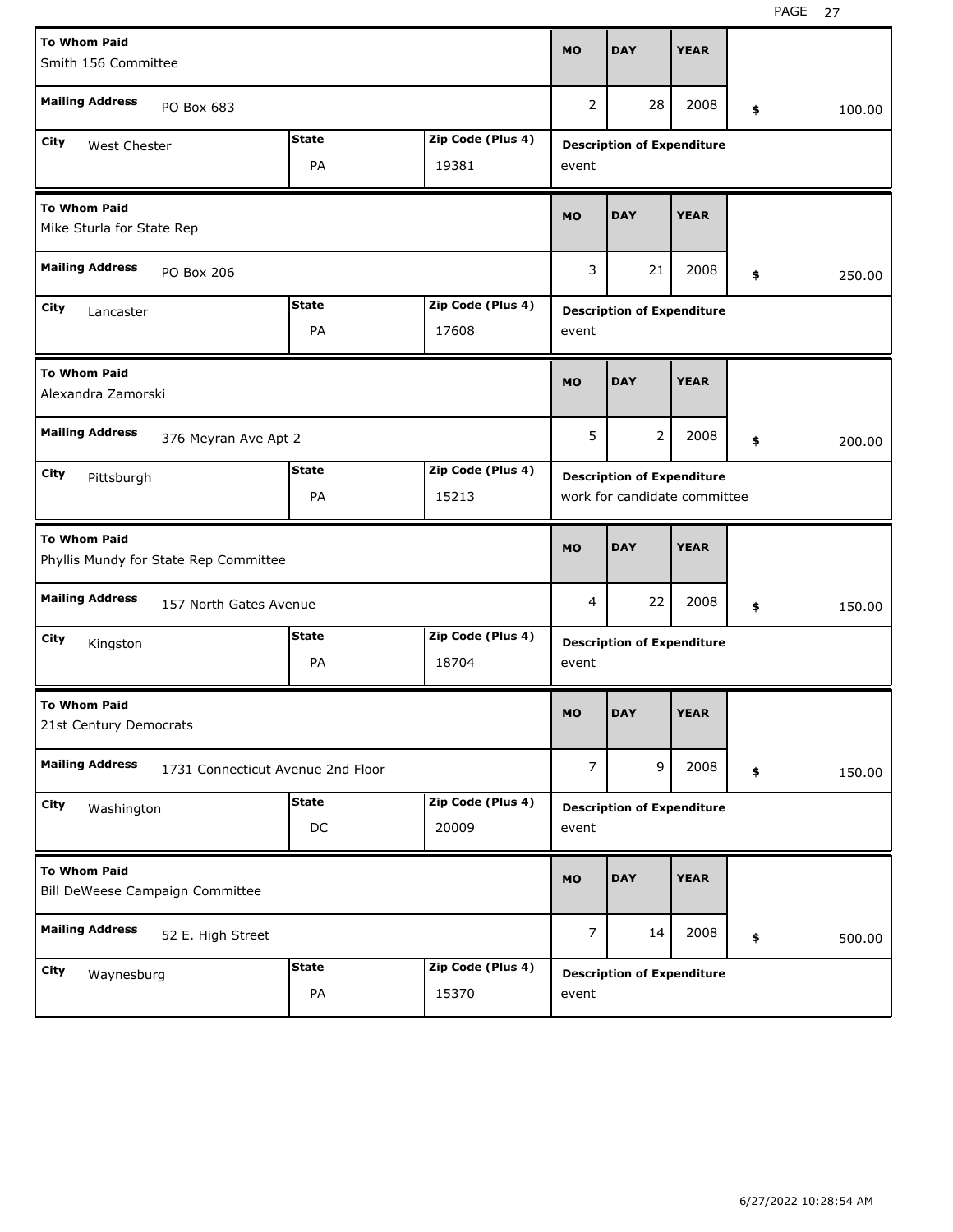| <b>To Whom Paid</b><br>Committee to Elect Bryan Lentz                  | <b>MO</b>                                                        | <b>DAY</b>                 | <b>YEAR</b> |                                                     |             |              |
|------------------------------------------------------------------------|------------------------------------------------------------------|----------------------------|-------------|-----------------------------------------------------|-------------|--------------|
| <b>Mailing Address</b><br>PO Box 247                                   |                                                                  |                            | 9           | 12                                                  | 2008        | \$<br>100.00 |
| City<br>Swarthmore                                                     | <b>State</b><br>PA                                               | Zip Code (Plus 4)<br>19081 | event       | <b>Description of Expenditure</b>                   |             |              |
| <b>To Whom Paid</b><br>Bill DeWeese Campaign Committee                 | <b>MO</b>                                                        | <b>DAY</b>                 | <b>YEAR</b> |                                                     |             |              |
| <b>Mailing Address</b><br>52 E. High Street                            | 10                                                               | 14                         | 2008        | \$<br>500.00                                        |             |              |
| <b>State</b><br>Zip Code (Plus 4)<br>City<br>Waynesburg<br>PA<br>15370 |                                                                  |                            |             | <b>Description of Expenditure</b>                   |             |              |
| <b>To Whom Paid</b><br>Brennan for State Representative                |                                                                  |                            | <b>MO</b>   | <b>DAY</b>                                          | <b>YEAR</b> |              |
| <b>Mailing Address</b><br>Unknown                                      |                                                                  |                            | 9           | 19                                                  | 2008        | \$<br>250.00 |
| City<br>Bethlehem                                                      | <b>State</b><br>PA                                               | Zip Code (Plus 4)          |             | <b>Description of Expenditure</b><br>campaign event |             |              |
| <b>To Whom Paid</b><br><b>Citizens for Ritter</b>                      |                                                                  |                            | <b>MO</b>   | <b>DAY</b>                                          | <b>YEAR</b> |              |
| <b>Mailing Address</b><br>PO Box 165                                   |                                                                  |                            | 10          | 16                                                  |             |              |
|                                                                        | <b>State</b><br>Zip Code (Plus 4)<br><b>Nefts</b><br>18065<br>PA |                            |             |                                                     | 2008        | \$<br>150.00 |
| City                                                                   |                                                                  |                            |             | <b>Description of Expenditure</b><br>campaign event |             |              |
| <b>To Whom Paid</b><br>Committee to Elect Rick Taylor                  |                                                                  |                            | <b>MO</b>   | <b>DAY</b>                                          | <b>YEAR</b> |              |
| <b>Mailing Address</b><br>Po Box 866                                   |                                                                  |                            | 10          | 8                                                   | 2008        | \$<br>150.00 |
| City<br>Ambler                                                         | <b>State</b><br>PA                                               | Zip Code (Plus 4)<br>19002 |             | <b>Description of Expenditure</b><br>campaign event |             |              |
| <b>To Whom Paid</b><br>Elect Judy Hirsh                                |                                                                  |                            | <b>MO</b>   | <b>DAY</b>                                          | <b>YEAR</b> |              |
| <b>Mailing Address</b><br>1611 Baldwin Lane                            |                                                                  |                            | 9           | 30                                                  | 2008        | \$<br>500.00 |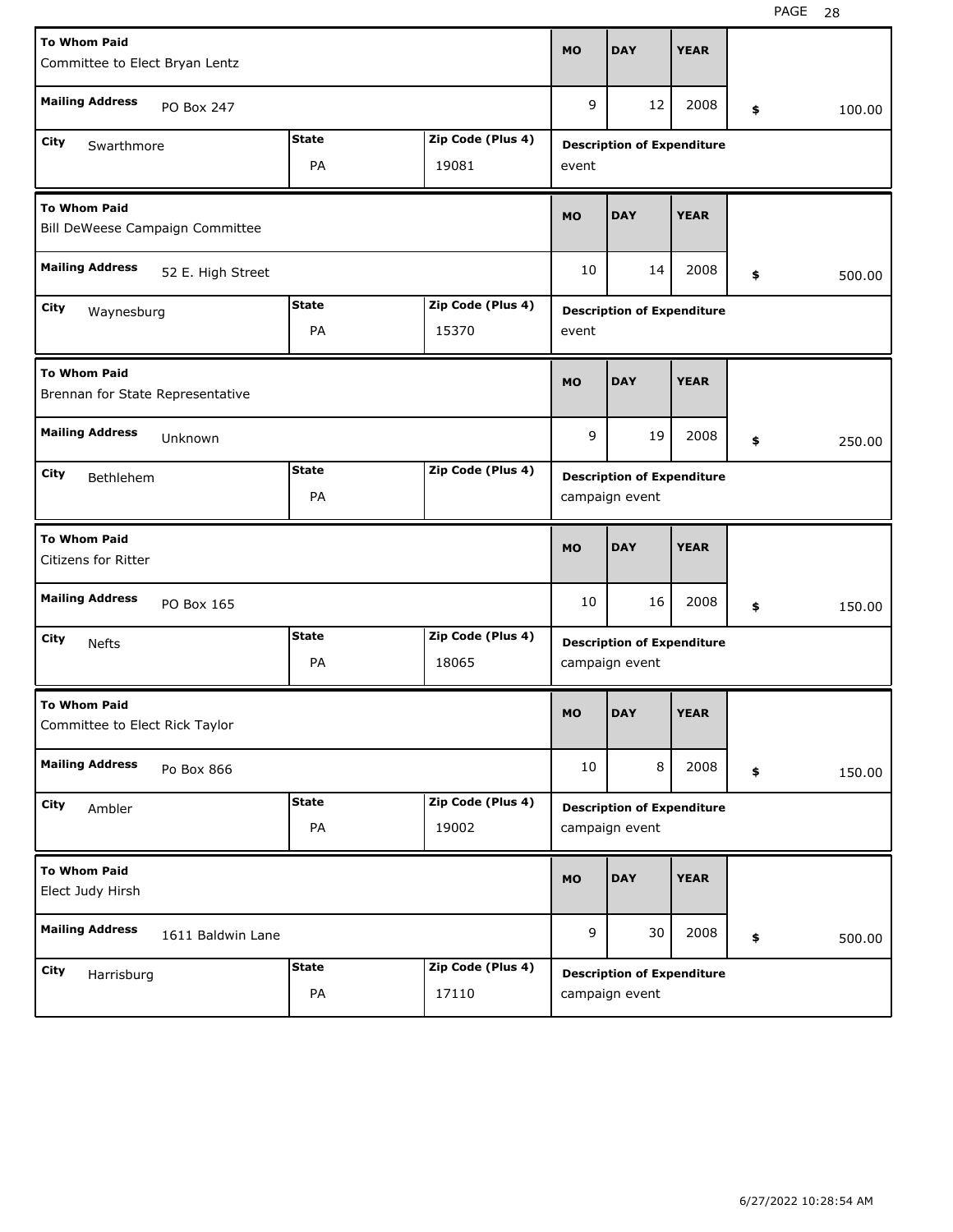| <b>To Whom Paid</b><br><b>MO</b><br><b>DAY</b><br>Friends of Chris King                           | <b>YEAR</b> |              |
|---------------------------------------------------------------------------------------------------|-------------|--------------|
| <b>Mailing Address</b><br>8<br>10<br>262 Tareytown Drive                                          | 2008        | \$<br>100.00 |
| <b>State</b><br>Zip Code (Plus 4)<br>City<br><b>Description of Expenditure</b><br>Langhorne       |             |              |
| PA<br>19047<br>campaign event                                                                     |             |              |
| <b>To Whom Paid</b><br><b>MO</b><br><b>DAY</b><br>Friends of Chris King                           | <b>YEAR</b> |              |
| <b>Mailing Address</b><br>17<br>10<br>262 Tareyton Drive                                          | 2008        | \$<br>250.00 |
| <b>State</b><br>Zip Code (Plus 4)<br>City<br><b>Description of Expenditure</b><br>Langhorne       |             |              |
| PA<br>19047<br>campaign event                                                                     |             |              |
| <b>To Whom Paid</b><br><b>DAY</b><br><b>MO</b><br>Friends of Frank Dermody                        | <b>YEAR</b> |              |
| <b>Mailing Address</b><br>20                                                                      | 2008        | \$<br>500.00 |
| 10<br>PO Box 274                                                                                  |             |              |
| <b>State</b><br>Zip Code (Plus 4)<br>City                                                         |             |              |
| <b>Description of Expenditure</b><br>Tarentum<br>PA<br>15084<br>campaign event                    |             |              |
| <b>To Whom Paid</b><br><b>DAY</b><br><b>MO</b><br>Friends of Frank X Custer                       | <b>YEAR</b> |              |
| <b>Mailing Address</b><br>20<br>10<br>PO Box 1051                                                 | 2008        | \$<br>500.00 |
| <b>State</b><br>Zip Code (Plus 4)<br>City<br><b>Description of Expenditure</b><br>North Wales     |             |              |
| 19484<br>PA<br>campaign event                                                                     |             |              |
| <b>To Whom Paid</b><br><b>DAY</b><br><b>MO</b><br>Friends of Jennifer Mann                        | <b>YEAR</b> |              |
| <b>Mailing Address</b><br>9<br>29<br>PO Box 1881                                                  | 2008        | \$<br>250.00 |
| Zip Code (Plus 4)<br><b>State</b><br>City<br><b>Description of Expenditure</b>                    |             |              |
| Allentown<br>PA<br>18105<br>campaign event                                                        |             |              |
| <b>To Whom Paid</b><br><b>DAY</b><br><b>MO</b><br>Friends of John Siptroth                        | <b>YEAR</b> |              |
| <b>Mailing Address</b><br>10<br>$\mathbf{1}$<br>PO Box 1265                                       | 2008        | \$<br>250.00 |
| <b>State</b><br>Zip Code (Plus 4)<br>City<br><b>Description of Expenditure</b><br>Marshalls Creek |             |              |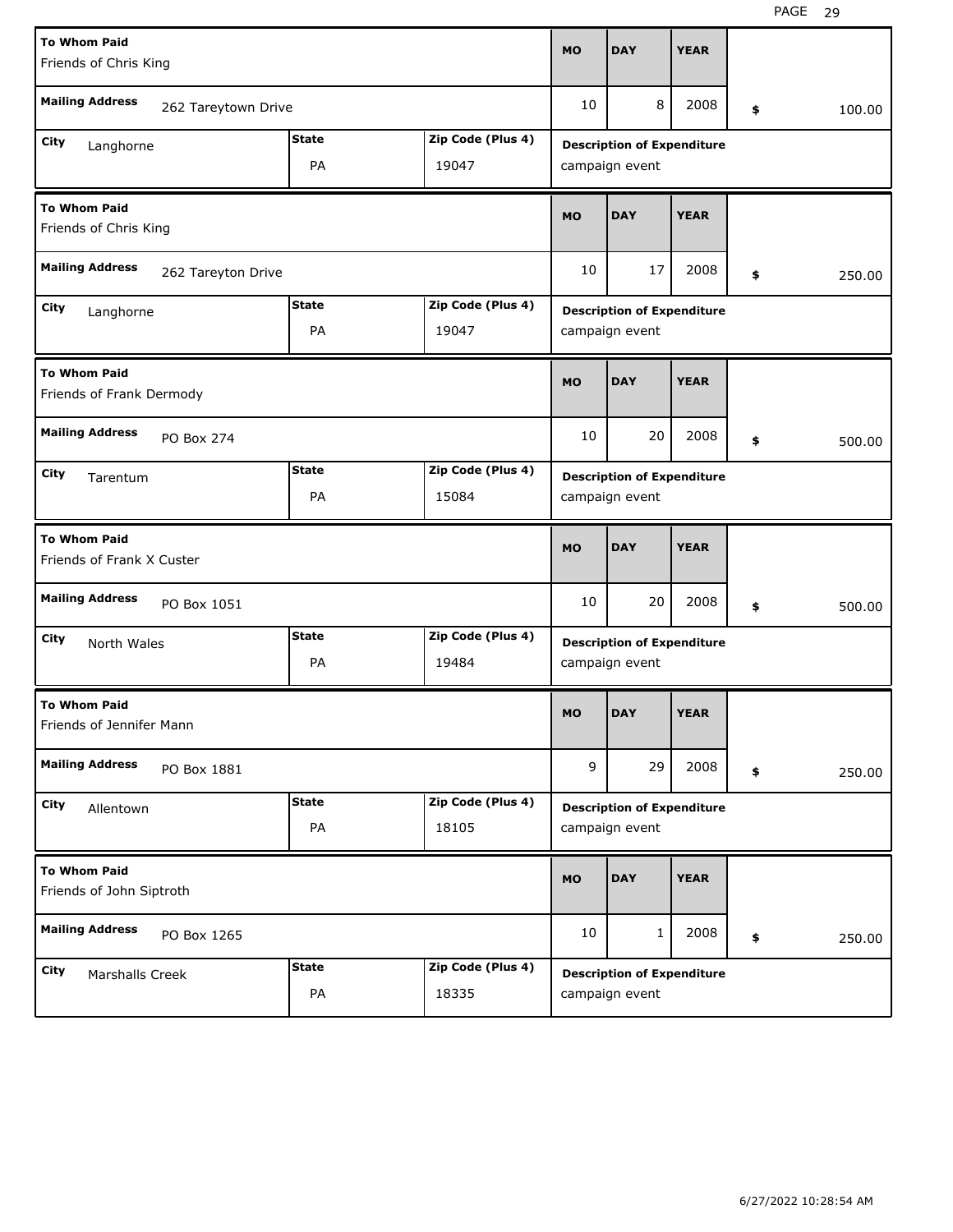| <b>To Whom Paid</b>                              |                       |              |                   | <b>MO</b> | <b>DAY</b>                          | <b>YEAR</b> |                |
|--------------------------------------------------|-----------------------|--------------|-------------------|-----------|-------------------------------------|-------------|----------------|
| Friends of Kenyatta Johnson                      |                       |              |                   |           |                                     |             |                |
| <b>Mailing Address</b>                           | PO Box 3832           |              |                   | 10        | 8                                   | 2008        | \$<br>150.00   |
| City<br>Philadelphia                             |                       | <b>State</b> | Zip Code (Plus 4) |           | <b>Description of Expenditure</b>   |             |                |
|                                                  |                       | PA           | 19146             |           | campaign event                      |             |                |
| <b>To Whom Paid</b><br>Friends of Mike Gerber    |                       |              |                   | <b>MO</b> | <b>DAY</b>                          | <b>YEAR</b> |                |
| <b>Mailing Address</b>                           | <b>PO Box 208</b>     |              |                   | 9         | 23                                  | 2008        | \$<br>450.00   |
| City<br>Ambler                                   |                       | <b>State</b> | Zip Code (Plus 4) |           | <b>Description of Expenditure</b>   |             |                |
|                                                  | PA<br>19002           |              |                   |           | campaign event                      |             |                |
| <b>To Whom Paid</b><br><b>HDCC</b>               |                       |              |                   | <b>MO</b> | <b>DAY</b>                          | <b>YEAR</b> |                |
| <b>Mailing Address</b>                           | PO Box 3792           |              |                   | 9         | 24                                  | 2008        | \$<br>500.00   |
| City<br>Harrisburg                               |                       | <b>State</b> | Zip Code (Plus 4) |           | <b>Description of Expenditure</b>   |             |                |
|                                                  |                       | PA           | 17105             |           | campaign event                      |             |                |
|                                                  |                       |              |                   |           |                                     |             |                |
| <b>To Whom Paid</b><br>Level 2                   |                       |              |                   | <b>MO</b> | <b>DAY</b>                          | <b>YEAR</b> |                |
| <b>Mailing Address</b>                           | 215 N Second Street   |              |                   | 9         | 25                                  | 2008        | \$<br>1,260.00 |
| City<br>Harrisburg                               |                       | <b>State</b> | Zip Code (Plus 4) |           | <b>Description of Expenditure</b>   |             |                |
|                                                  |                       | PA           | 17101             |           | overhead cost for fundraising event |             |                |
| <b>To Whom Paid</b><br>Mike Sturla for State Rep |                       |              |                   | <b>MO</b> | <b>DAY</b>                          | <b>YEAR</b> |                |
| <b>Mailing Address</b>                           | PO Box 206            |              |                   | 9         | 30                                  | 2008        | \$<br>250.00   |
| City<br>Lancaster                                |                       | <b>State</b> | Zip Code (Plus 4) |           | <b>Description of Expenditure</b>   |             |                |
|                                                  |                       | PA           | 17608             |           | campaign event                      |             |                |
| <b>To Whom Paid</b><br>Rick Mitchell for PA      |                       |              |                   | <b>MO</b> | <b>DAY</b>                          | <b>YEAR</b> |                |
| <b>Mailing Address</b>                           | 534 Bonnie Brae Drive |              |                   | 10        | 6                                   | 2008        | \$<br>250.00   |
| <b>City</b><br>Erie                              |                       | <b>State</b> | Zip Code (Plus 4) |           | <b>Description of Expenditure</b>   |             |                |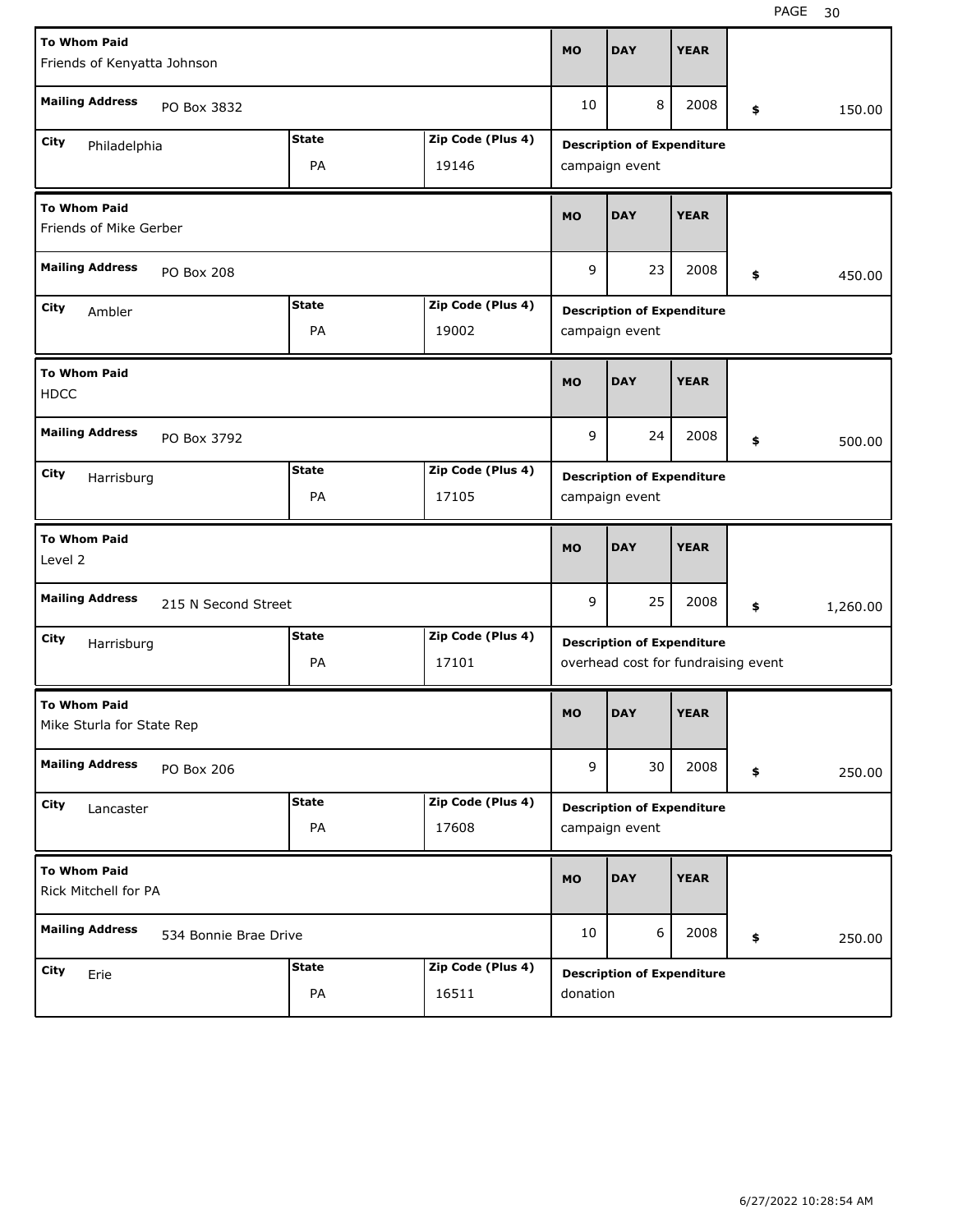| <b>To Whom Paid</b><br>Citizens for Dave Wilson        |                                             |              |                   | <b>MO</b> | <b>DAY</b>                                                 | <b>YEAR</b>           |              |
|--------------------------------------------------------|---------------------------------------------|--------------|-------------------|-----------|------------------------------------------------------------|-----------------------|--------------|
| <b>Mailing Address</b>                                 | PO Box 253                                  |              |                   | 10        | 23                                                         | 2008                  | \$<br>200.00 |
| City<br>Sarver                                         |                                             | <b>State</b> | Zip Code (Plus 4) |           | <b>Description of Expenditure</b>                          |                       |              |
|                                                        |                                             | PA           | 16055             |           | campaign contribution                                      |                       |              |
| <b>To Whom Paid</b><br>Citizens to Elect Mike O'Brien  |                                             |              |                   |           | <b>DAY</b>                                                 | <b>YEAR</b>           |              |
| <b>Mailing Address</b><br>3117 Belgrade Street         |                                             |              |                   |           | 4                                                          | 2008                  | \$<br>150.00 |
| City                                                   |                                             | <b>State</b> | Zip Code (Plus 4) |           | <b>Description of Expenditure</b>                          |                       |              |
|                                                        | Philadelphia<br>PA<br>19135                 |              |                   |           |                                                            | campaign contribution |              |
| <b>To Whom Paid</b><br>Committee to Elect Jesse White  |                                             |              |                   | <b>MO</b> | <b>DAY</b>                                                 | <b>YEAR</b>           |              |
| <b>Mailing Address</b>                                 | PO Box 284                                  |              |                   | 11        | 4                                                          | 2008                  | \$<br>150.00 |
| City<br>Cecil                                          |                                             | <b>State</b> | Zip Code (Plus 4) |           | <b>Description of Expenditure</b>                          |                       |              |
|                                                        |                                             | PA           | 19134             |           | campaign contribution                                      |                       |              |
|                                                        |                                             |              |                   |           |                                                            |                       |              |
| <b>To Whom Paid</b><br>Committee to Elect Paul Drucker |                                             |              |                   | <b>MO</b> | <b>DAY</b>                                                 | <b>YEAR</b>           |              |
| <b>Mailing Address</b>                                 | 348 Upper Gulph Road                        |              |                   | 11        | 4                                                          | 2008                  | \$<br>500.00 |
| City                                                   |                                             | <b>State</b> | Zip Code (Plus 4) |           |                                                            |                       |              |
| Wayne                                                  |                                             | PA           | 19087             |           | <b>Description of Expenditure</b><br>campaign contribution |                       |              |
| <b>To Whom Paid</b>                                    | Dan Frankel for the 23rd District Committee |              |                   | <b>MO</b> | <b>DAY</b>                                                 | <b>YEAR</b>           |              |
| <b>Mailing Address</b>                                 | PO Box 81594                                |              |                   | 11        | 12                                                         | 2008                  | \$<br>250.00 |
| City                                                   |                                             | <b>State</b> | Zip Code (Plus 4) |           | <b>Description of Expenditure</b>                          |                       |              |
| Pittsburgh                                             |                                             | PA           | 15217             |           | campaign contribution                                      |                       |              |
| <b>To Whom Paid</b><br>DayPAC                          |                                             |              |                   | <b>MO</b> | <b>DAY</b>                                                 | <b>YEAR</b>           |              |
| <b>Mailing Address</b>                                 | PO Box 60178                                |              |                   | 10        | 27                                                         | 2008                  | \$<br>250.00 |
| <b>City</b><br>King of Prussia                         |                                             | <b>State</b> | Zip Code (Plus 4) |           | <b>Description of Expenditure</b>                          |                       |              |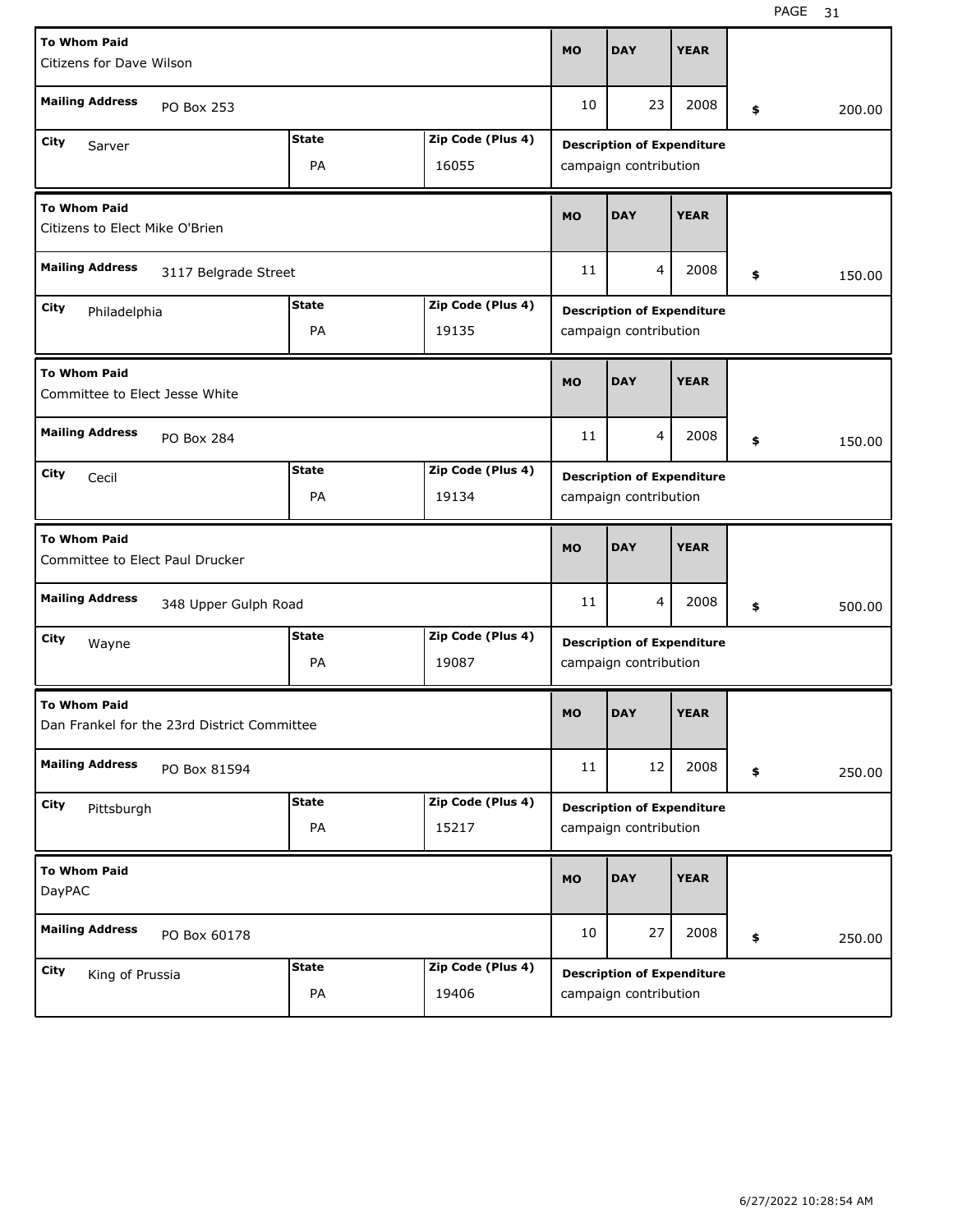| <b>To Whom Paid</b>                                |                        |              |                   | <b>MO</b> | <b>DAY</b>                        | <b>YEAR</b>           |              |
|----------------------------------------------------|------------------------|--------------|-------------------|-----------|-----------------------------------|-----------------------|--------------|
| Fern for PA                                        |                        |              |                   |           |                                   |                       |              |
| <b>Mailing Address</b>                             | 103 Janet Lane         |              |                   | 10        | 29                                | 2008                  | \$<br>250.00 |
| City<br>Coatesville                                |                        | <b>State</b> | Zip Code (Plus 4) |           | <b>Description of Expenditure</b> |                       |              |
|                                                    |                        | PA           | 19320             |           | campaign contribution             |                       |              |
| <b>To Whom Paid</b><br>Friends of Josh Shapiro     |                        |              |                   | <b>MO</b> | <b>DAY</b>                        | <b>YEAR</b>           |              |
| <b>Mailing Address</b>                             | Po Box 162             |              |                   | 10        | 21                                | 2008                  | \$<br>250.00 |
| City<br>Abington                                   |                        | <b>State</b> | Zip Code (Plus 4) |           | <b>Description of Expenditure</b> |                       |              |
|                                                    | PA<br>19001            |              |                   |           |                                   | campaign contribution |              |
| <b>To Whom Paid</b><br>Friends of Matt Smith       |                        |              |                   | <b>MO</b> | <b>DAY</b>                        | <b>YEAR</b>           |              |
| <b>Mailing Address</b>                             | Po Box 13445           |              |                   | 10        | 24                                | 2008                  | \$<br>250.00 |
| City<br>Pittsburgh                                 |                        | <b>State</b> | Zip Code (Plus 4) |           | <b>Description of Expenditure</b> |                       |              |
|                                                    |                        | PA           | 15243             |           | campaign contribution             |                       |              |
|                                                    |                        |              |                   |           |                                   |                       |              |
| <b>To Whom Paid</b><br>Friends of Matthew Bradford |                        |              |                   | <b>MO</b> | <b>DAY</b>                        | <b>YEAR</b>           |              |
| <b>Mailing Address</b>                             | PO Box 349             |              |                   | 10        | 22                                | 2008                  | \$<br>250.00 |
| City<br>Norristown                                 |                        | <b>State</b> | Zip Code (Plus 4) |           | <b>Description of Expenditure</b> |                       |              |
|                                                    |                        | PA           | 19404             |           | campaign contribution             |                       |              |
| <b>To Whom Paid</b><br>Friends of Tom Houghton     |                        |              |                   | <b>MO</b> | <b>DAY</b>                        | <b>YEAR</b>           |              |
| <b>Mailing Address</b>                             | 113 E Evergreen Street |              |                   | 11        | $\overline{4}$                    | 2008                  | \$<br>500.00 |
| City<br>West Grove                                 |                        | <b>State</b> | Zip Code (Plus 4) |           | <b>Description of Expenditure</b> |                       |              |
|                                                    |                        | PA           | 19390             |           | campaign contribution             |                       |              |
| <b>To Whom Paid</b><br>Postmaster                  |                        |              |                   | <b>MO</b> | <b>DAY</b>                        | <b>YEAR</b>           |              |
| <b>Mailing Address</b>                             | Unknown                |              |                   | 11        | $\overline{4}$                    | 2008                  | \$<br>102.94 |
| City<br>Harrisburg                                 |                        | <b>State</b> | Zip Code (Plus 4) |           | <b>Description of Expenditure</b> |                       |              |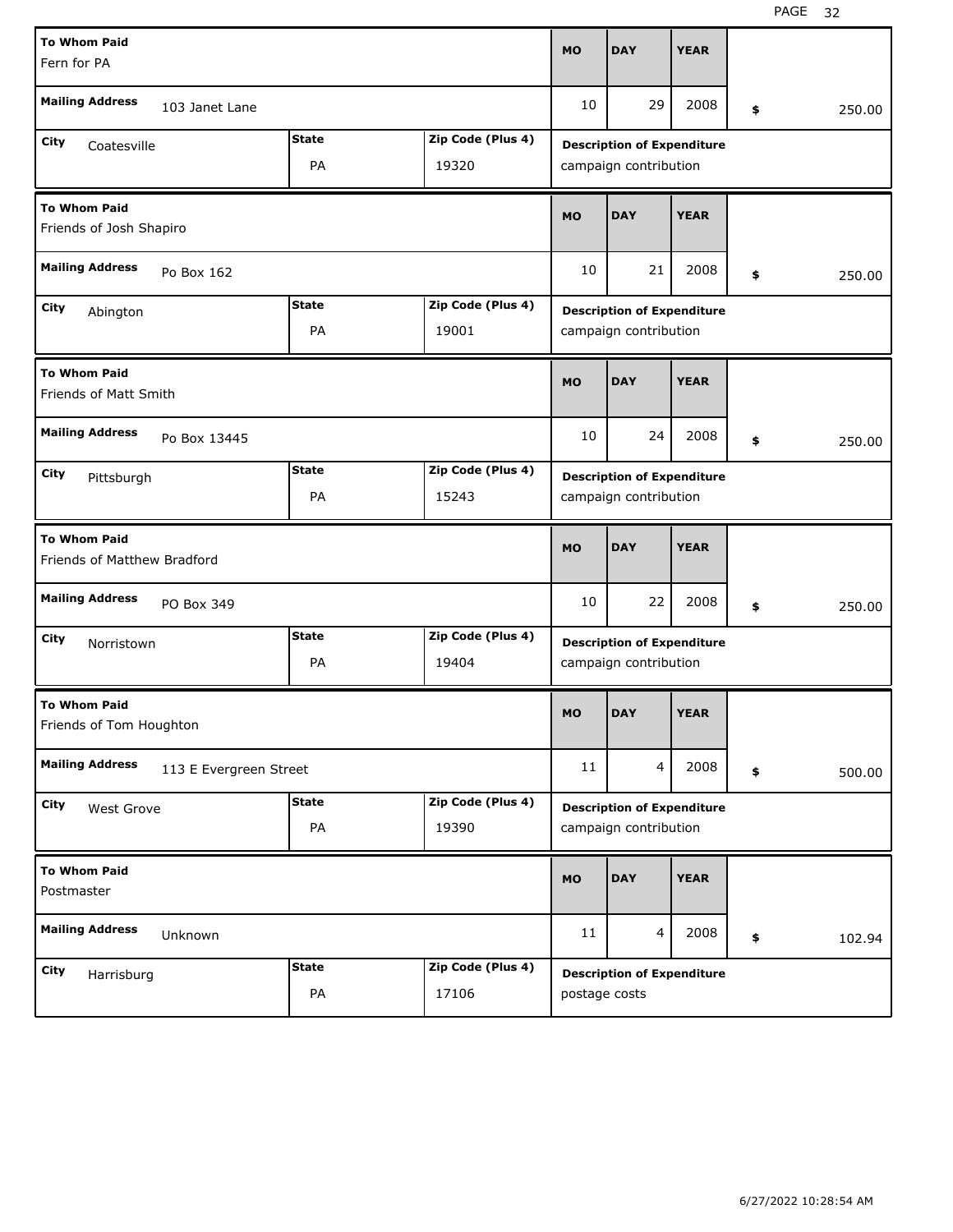| <b>To Whom Paid</b><br>PPSV Action Fund        |                                                                |                    |                            |           |                                                                          | <b>YEAR</b> |     |          |
|------------------------------------------------|----------------------------------------------------------------|--------------------|----------------------------|-----------|--------------------------------------------------------------------------|-------------|-----|----------|
| <b>Mailing Address</b>                         | 1514 North 2nd Street                                          |                    |                            | 11        | 20                                                                       | 2008        | \$. | 944.61   |
| City<br>Harrisburg                             |                                                                | <b>State</b><br>PA | Zip Code (Plus 4)<br>17102 |           | <b>Description of Expenditure</b><br>reimbursement for election expenses |             |     |          |
| <b>To Whom Paid</b><br>PPSV Action Fund        |                                                                |                    |                            |           | <b>DAY</b>                                                               | <b>YEAR</b> |     |          |
| <b>Mailing Address</b><br>1514 N 2nd Street    |                                                                |                    |                            |           | 20                                                                       | 2008        | \$  | 157.50   |
| City                                           | <b>State</b><br>Zip Code (Plus 4)<br>Harrisbrug<br>PA<br>17102 |                    |                            |           | <b>Description of Expenditure</b><br>reimbursement for election expenses |             |     |          |
| <b>To Whom Paid</b><br><b>PPWP Action Fund</b> |                                                                |                    |                            |           | <b>DAY</b>                                                               | <b>YEAR</b> |     |          |
| <b>Mailing Address</b>                         | 933 Liberty Avenue                                             |                    |                            | 11        | 13                                                                       | 2008        | \$  | 495.27   |
| City<br>Pittsburgh                             |                                                                | <b>State</b><br>PA | Zip Code (Plus 4)<br>15222 |           | <b>Description of Expenditure</b><br>reimbursement for election expenses |             |     |          |
|                                                |                                                                |                    |                            |           |                                                                          |             |     |          |
| <b>To Whom Paid</b><br>Smith 156 Committee     |                                                                |                    |                            | <b>MO</b> | <b>DAY</b>                                                               | <b>YEAR</b> |     |          |
| <b>Mailing Address</b>                         | PO Box 683                                                     |                    |                            | 11        | $\overline{4}$                                                           | 2008        | \$  | 450.00   |
| City<br>West Chester                           |                                                                | <b>State</b><br>PA | Zip Code (Plus 4)<br>19381 |           | <b>Description of Expenditure</b><br>campaign contribution               |             |     |          |
| <b>To Whom Paid</b><br><b>USPS</b>             |                                                                |                    |                            | <b>MO</b> | <b>DAY</b>                                                               | <b>YEAR</b> |     |          |
| <b>Mailing Address</b>                         | Unknown                                                        |                    |                            | 11        | 26                                                                       | 2008        | \$  | 180.00   |
| City                                           |                                                                | <b>State</b><br>PA | Zip Code (Plus 4)          | postage   | <b>Description of Expenditure</b>                                        |             |     |          |
| <b>To Whom Paid</b><br>PP SEPA Advocates       |                                                                |                    |                            | <b>MO</b> | <b>DAY</b>                                                               | <b>YEAR</b> |     |          |
| <b>Mailing Address</b>                         | 1144 Locust Street                                             |                    |                            | 11        | 28                                                                       | 2008        | \$  | 2,260.86 |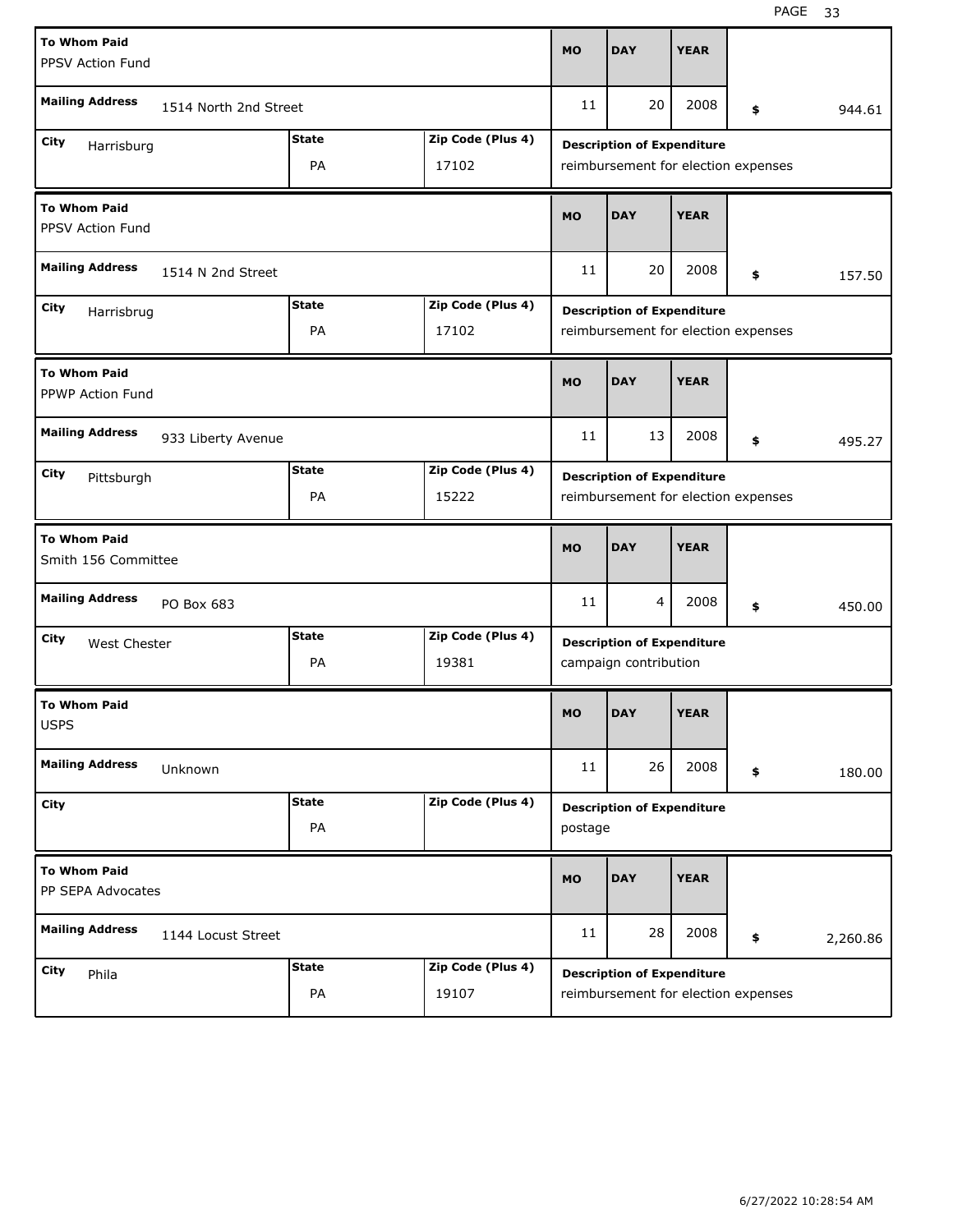| <b>To Whom Paid</b>                                      |              |                   |             |                                     |             |                                     |          |
|----------------------------------------------------------|--------------|-------------------|-------------|-------------------------------------|-------------|-------------------------------------|----------|
| Mack/Crounse                                             |              |                   | <b>MO</b>   | <b>DAY</b>                          | <b>YEAR</b> |                                     |          |
|                                                          |              |                   |             |                                     |             |                                     |          |
| <b>Mailing Address</b><br>Unknown                        |              |                   | 11          | 28                                  | 2008        | \$                                  | 1,542.00 |
| City                                                     | <b>State</b> | Zip Code (Plus 4) |             | <b>Description of Expenditure</b>   |             |                                     |          |
|                                                          | PA           |                   | Paid calls  |                                     |             |                                     |          |
| <b>To Whom Paid</b><br>PP SEPA Advocates                 | <b>MO</b>    | <b>DAY</b>        | <b>YEAR</b> |                                     |             |                                     |          |
| <b>Mailing Address</b><br>1144 Locust Street             | 11           | 28                | 2008        | \$                                  | 1,278.74    |                                     |          |
| City<br>Phila                                            | <b>State</b> | Zip Code (Plus 4) |             | <b>Description of Expenditure</b>   |             |                                     |          |
|                                                          |              |                   |             | reimbursement for election expenses |             |                                     |          |
| <b>To Whom Paid</b><br>PP SEPA Advocates                 |              |                   | <b>MO</b>   | <b>DAY</b>                          | <b>YEAR</b> |                                     |          |
| <b>Mailing Address</b><br>1144 Locust Street             |              |                   | 11          | 28                                  | 2008        | \$                                  | 733.52   |
| City<br>Philadelphia                                     | <b>State</b> | Zip Code (Plus 4) |             | <b>Description of Expenditure</b>   |             |                                     |          |
|                                                          | PA           | 19107             |             |                                     |             | reimbursement for election expenses |          |
|                                                          |              |                   |             |                                     |             |                                     |          |
| <b>To Whom Paid</b><br>PP Action Fund of Bucks County    |              |                   | <b>MO</b>   | <b>DAY</b>                          | <b>YEAR</b> |                                     |          |
| <b>Mailing Address</b><br>610 Louis Drive                |              |                   | 12          | 2                                   | 2008        | \$                                  | 2,548.79 |
|                                                          | <b>State</b> | Zip Code (Plus 4) |             |                                     |             |                                     |          |
| City<br>Warminster                                       | PA           | 18974             |             | <b>Description of Expenditure</b>   |             | reimbursement for election expenses |          |
| <b>To Whom Paid</b><br>PP Western PA Action Fund         |              |                   | <b>MO</b>   | <b>DAY</b>                          | <b>YEAR</b> |                                     |          |
| <b>Mailing Address</b><br>933 Liberty Ave                |              |                   | 12          | $\overline{2}$                      | 2008        | \$                                  | 1,346.68 |
| City                                                     | <b>State</b> | Zip Code (Plus 4) |             |                                     |             |                                     |          |
| Pittsburgh                                               | PA           | 15222             |             | <b>Description of Expenditure</b>   |             | reimbursement for election expenses |          |
| <b>To Whom Paid</b><br>Planned Parenthood Chester County |              |                   | <b>MO</b>   | <b>DAY</b>                          | <b>YEAR</b> |                                     |          |
| <b>Mailing Address</b><br>8 South Wayne Street           |              |                   | 12          | 3                                   | 2008        | \$                                  | 1,212.63 |
| City<br>West Chester                                     | <b>State</b> | Zip Code (Plus 4) |             | <b>Description of Expenditure</b>   |             |                                     |          |